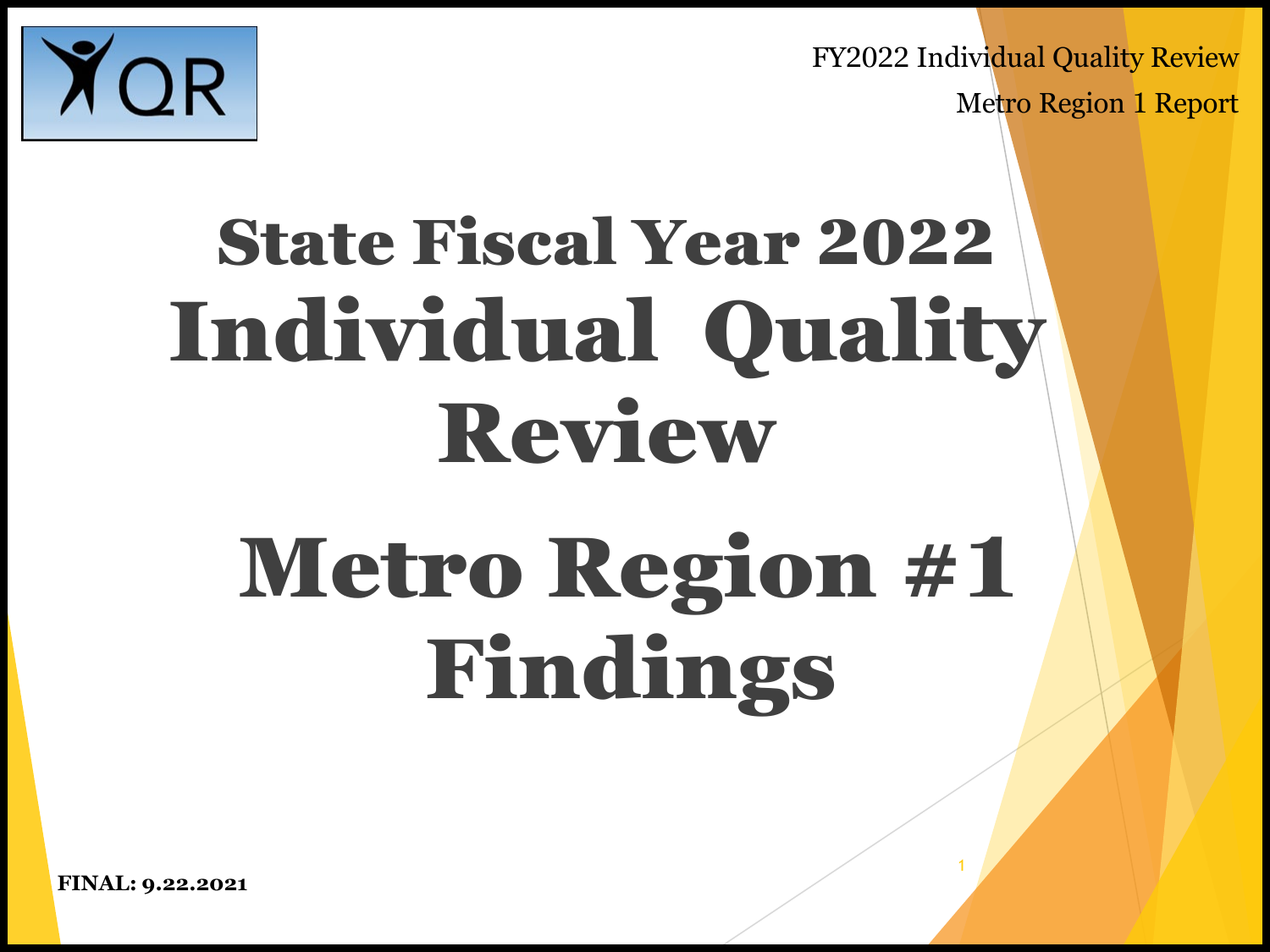

FY2022 Individual Quality Review Metro Region 1 Report

**Class Members: 133 (Metro region at the time the sample was selected)**

## **FY22 Metro 1 Sample: 10 (7.5%)**

7 Case Management Agencies in the Sample

| <b>Agency</b>       | # in sample    |
|---------------------|----------------|
| <b>A New Vision</b> |                |
| A Step Above        | $\overline{2}$ |
| Amigo               |                |
| <b>NMQCM</b>        |                |
| <b>PCCS</b>         |                |
| Peak                |                |
| Unidas              |                |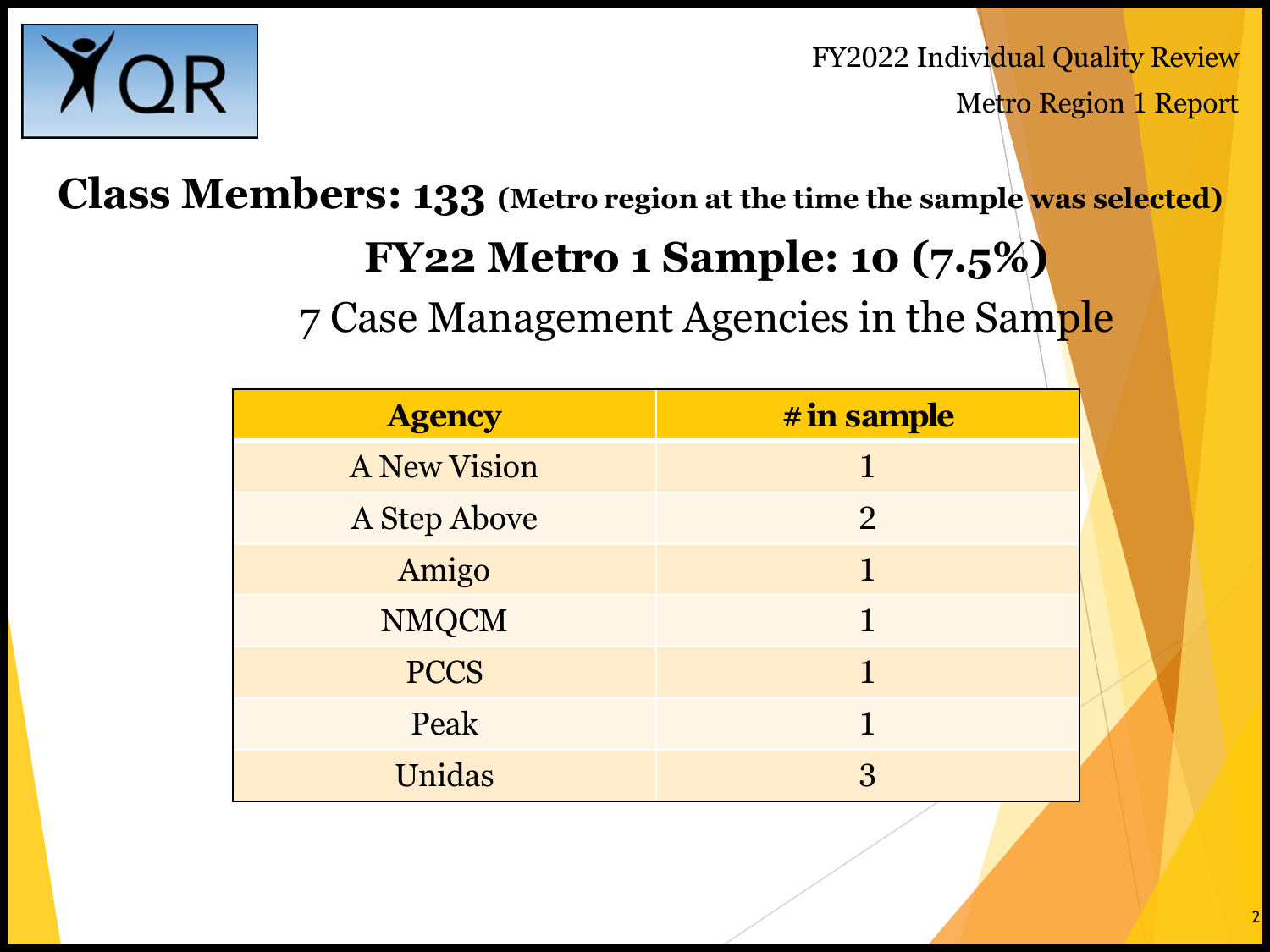

FY2022 Individual Quality Review Metro Region 1 Report

## **6 Community Inclusion (CI) and Residential Providers in the sample:**

| <b>Provider:</b>       | $CI#$ : | <b>RES#:</b>   |
|------------------------|---------|----------------|
| Adelante               |         |                |
| <b>Bright Horizons</b> |         | $\overline{2}$ |
| <b>CFC</b>             |         |                |
| Dungarvin              |         |                |
| <b>LLCP</b>            |         |                |
| Maxcare                |         |                |
| Onyx                   |         |                |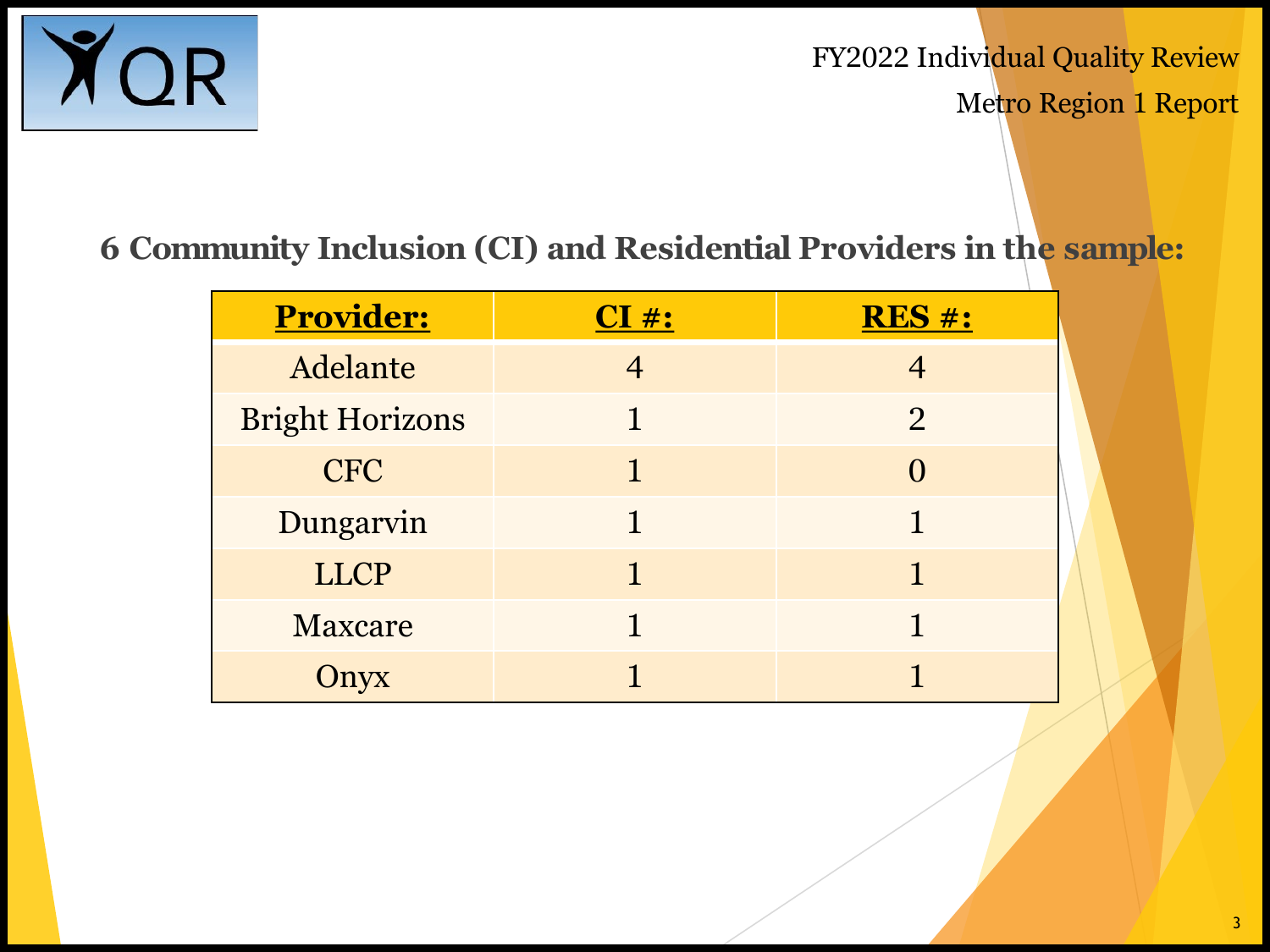

FY2022 Individual Quality Review

Metro Region 1 Report

## **Class Members with Immediate or Special Needs**

## **Individuals Needing Immediate Attention: 3 (30% of sample)**

*Individuals for whom urgent health, safety, environmentand/or abuse/neglect/exploitation issues were identified which the team is not successfully and actively in the process of addressing in a timelyfashion*

## **Individuals Needing Special Attention: 4 (40% of sample)**

*Individuals for whom issues have been identified that, if not effectively addressed, are likely to become an urgent health and safety concern*

*In 2020 the Metro sample had 11 Immediate Attention (28.6%) and 18 Special Attention (51.4%) (35 people in the sample) In 2019 the Metro sample had 22 Immediate Attention (46%) and 23 Special Attention (48%) (48 people in the sample) In 2018 the Metro sample had 17 Immediate Attention (35%) and 20 Special Attention (35%). (47 people in the sample) In 2017 the Metro sample had 9 Immediate Attention (35%) and 9 Special Attention (35%). (26 people in the sample) In 2016 the Metro sample had 2 Immediate Attention (4%) and 9 Special Attention (18%). (49 people in the sample) In 2015 there were 10 Immediate Attention (20%); 16 Special Attention (32%) and 2 IRs filed (4%). (50 people in the sample) In 2014 there were 5 Immediate Attention (11%), 6 Special Attention (13%) and 1 IR filed (2%). (47 people in the sample) In 2013 there were 3 Immediate Attention (6%) and 12 Special Attention (26%). (47 people in the sample) In 2011 there were 6 Immediate Attention (12%) and 9 Special Attention (18%). (50 people in the sample) In 2010 there were 7 Immediate Attention (14%) and 10 Special Attention (20%). (49 people in the sample) In 2009 there were 7 Immediate Attention (15%) and 13 Special Attention (28%). (47 people in the sample) In 2008 there were 5 Immediate Attention (11%) and 10 Special Attention (21%). (47 people in the sample) In 2007 there were 2 Immediate Attention (4%) and 5 Special Attention (10%). (49 people in the sample) In 2006 there were 0 Immediate Attention and 8 Special Attention (16%). (49 people in the sample) In 2005 there were 3 Immediate Attention (7%) and 7 Special Attention (16%). (43 people in the sample)*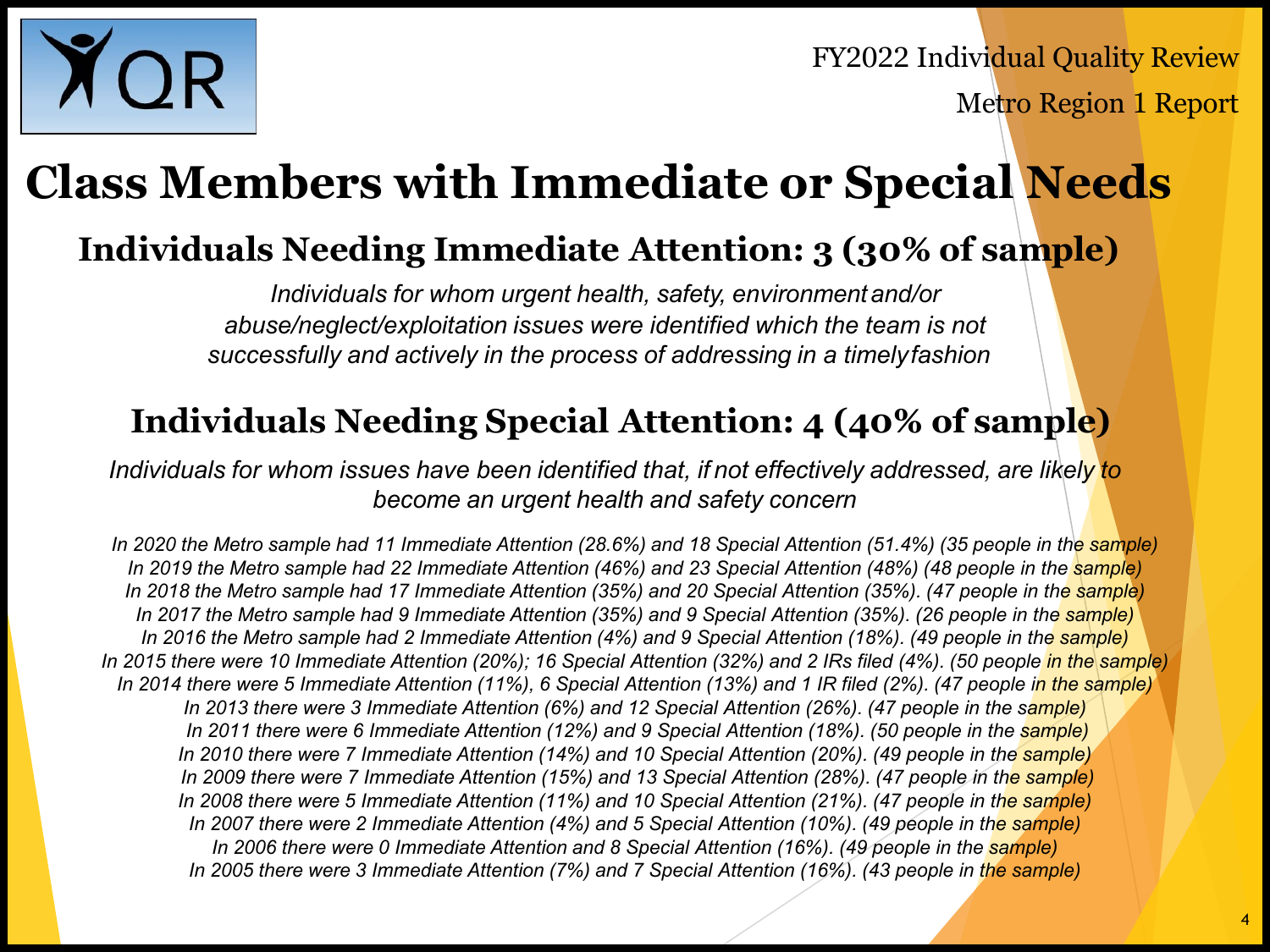FY2022 Individual Quality Review



Metro Region 1 Report

# **Findings by Area**

| <b>CASE MANAGEMENT</b>                                                                                                                                                                               |                                               |                                                                   |                                                                 |                                                       |                                                                             |                                                   |  |
|------------------------------------------------------------------------------------------------------------------------------------------------------------------------------------------------------|-----------------------------------------------|-------------------------------------------------------------------|-----------------------------------------------------------------|-------------------------------------------------------|-----------------------------------------------------------------------------|---------------------------------------------------|--|
| Question                                                                                                                                                                                             | 2016<br>(sample=49)                           | 2017<br>(sample=26)                                               | 2018<br>(sample=47)                                             | 2019<br>(sample=48)                                   | 2020<br>(sample=33 DDW)                                                     | 2021<br>(sample=10)                               |  |
| 24. Does the case manager "know"<br>the person? CPRQ26; '17IQR#8c,<br>'18IQR24                                                                                                                       | 82% Yes (40)<br>16% Partial (8)<br>2% No (1)  | 69% Yes (18)<br>15% Many (4)<br>15% Need Impv<br>(4)              | 85% Yes (40)<br>11% Many (5)<br>4% Needs Impv (2)               | 85% Yes (41)<br>15% Many (7)                          | 78.8% Yes (26)<br>21.2% Many (7)                                            | 90% Yes (9)<br>10% Many (1)                       |  |
| 25. Does the case manager<br>understandhis/her role/job?<br>CPRQ27 '17IQR#16, '18IQR25                                                                                                               | 53% Yes (26)<br>47% Partial (23)              | 4% Yes (1)<br>58% Many (15)<br>38% Need Impv<br>(10)              | 26% Yes (12)<br>49% Many (23)<br>26% Needs Impv (12)            | $29%$ Yes (14)<br>54% Many (26)<br>17% Needs Impv (8) | 9.1% Yes (3)<br>72.7% Many (24)<br>18.2% Needs Impv (6)                     | 20% Yes (2)<br>60% Many (6)<br>20% Needs Impv (2) |  |
| 26. Is the case manager available to<br>the person? CPRQ29; '17IQR#16a,<br>'18IQR27                                                                                                                  | 73% Yes (36)<br>27% Partial (13)              | 81% Yes (21)<br>12% Many (3)<br>8% Need Impv (2)                  | 66% Yes (31)<br>32% Many (15)<br>2% Needs Impv (1)              | 90% Yes (43)<br>10% Many (5)                          | 78.8% Yes (26)<br>21.2% Many (7)                                            | 70% Yes (7)<br>30% Many (3)                       |  |
| 27. Was the case manager able to<br>describe the person's health related<br>needs? CPRQ30, , '18IQR28                                                                                                | 71% Yes (35)<br>29% Partial (14)              |                                                                   | 66% Yes (31)<br>23% Many (11)<br>11% Needs Impv (5)             | 54% Yes (26)<br>35% Many (17)<br>10% Needs Impv (5)   | 33.3% Yes (11)<br>60.6% Many (20)<br>6.1% Needs Impv (2)                    | 40% Yes (4)<br>60% Many (6)                       |  |
| 28. Does the case manager have an<br>appropriate expectation of growth for<br>this person? CPRQ31, '18IQR29                                                                                          | 69% Yes (34)<br>29% Partial (14)<br>2% No (1) |                                                                   | 70% Yes (33)<br>26% Many (12)<br>2% Needs Impv (1)<br>2% No (1) | 83% Yes (40)<br>17% Many (8)                          | 81.8% Yes (27)<br>$9.1\%$ Many $(3)$<br>6.1% Needs Impv (2)<br>$3\%$ No (1) | 90% Yes (9)<br>10% Many (1)                       |  |
| 29. Does the case management record<br>contain documentation that the case<br>manager is monitoring and tracking the<br>delivery of services as outlined in the ISP?<br>CPRQ32; '17IQR#16b, '18IQR30 | 24% Yes (12)<br>76% Partial (37)              | 8% Yes (2)<br>35% Many (9)<br>46% Need Impv<br>(12)<br>12% No (3) | 11% Yes (5)<br>49% Many (23)<br>40% Needs Impv (19)             | 21% Yes (10)<br>54% Many (26)<br>25% Needs Impv (12)  | 9.1% Yes (3)<br>72.7% Many (24)<br>18.2% Needs Impv (6)                     | 20% Yes (2)<br>60% Many (6)<br>20% Needs Impv (2) |  |
| 30. Does the case manager provide case<br>management services at the level needed<br>by this person? CPRQ33; '17IQR#16c,<br>'18IQR31                                                                 | 41% Yes (20)<br>59% Partial (29)              | 38% Yes (10)<br>31% Many (8)<br>31% Need Impv<br>(8)              | $19%$ Yes (9)<br>51% Many (24)<br>30% Needs Impv (14)           | 29% Yes (14)<br>56% Many (27)<br>15% Needs Impv (7)   | 6.1% Yes (2)<br>75.8% Many (25)<br>18.1% Needs Impv (6)                     | 10% Yes (1)<br>70% Many (7)<br>20% Needs Impv (2) |  |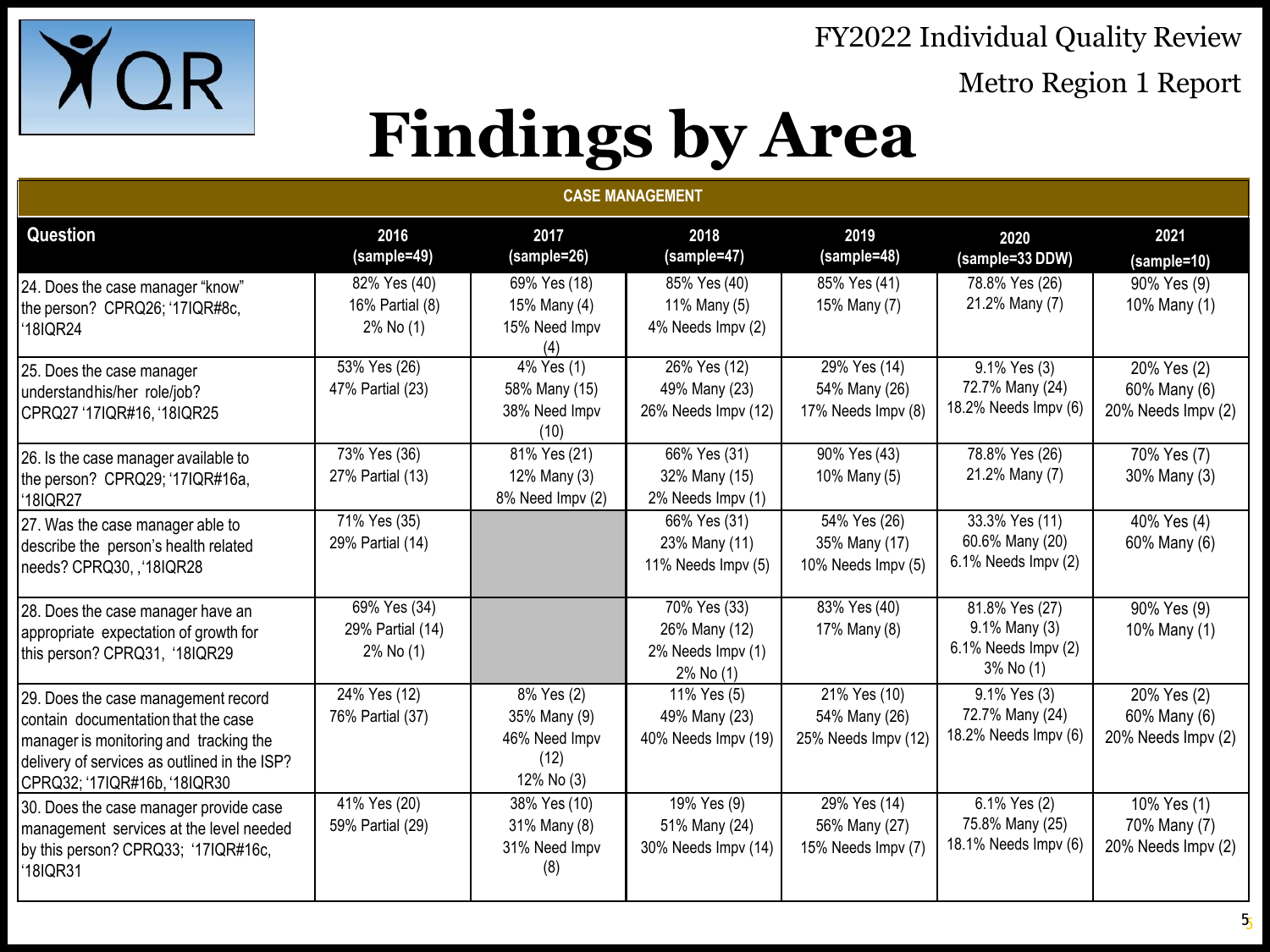

|                                                                                                                                                                                  |                                                                |                                                             | <b>EMPLOYMENT AND DAY</b>                                      |                                                                                   |                                                                                      |                                                                    |
|----------------------------------------------------------------------------------------------------------------------------------------------------------------------------------|----------------------------------------------------------------|-------------------------------------------------------------|----------------------------------------------------------------|-----------------------------------------------------------------------------------|--------------------------------------------------------------------------------------|--------------------------------------------------------------------|
| Question                                                                                                                                                                         | 2016<br>(sample=49)                                            | 2017<br>(sample=26)                                         | 2018<br>(sample=47)                                            | 2019<br>(sample=48)                                                               | 2020<br>(sample=33 DDW)                                                              | 2021<br>(sample=10)                                                |
| 31. Does the direct services staff<br>"know" the person? CPRQ35;<br>'17IQR#8a, '18IQR33                                                                                          | 96% Yes (45)<br>4% Partial (2)<br>(2 not scored)               | 79% Yes (19)<br>13% Many (3)<br>8% Need Impv (2)<br>(2 N/A) | 96% Yes (43)<br>2% Many (1)<br>2% Needs Impv (1)               | 89% Yes (42)<br>9% Many (4)<br>2 Needs Impv (1)<br>(1 not scored)                 | 87.1% Yes (27)<br>12.9% Many (4)<br>(2 N/A)                                          | 87.5% Yes (7)<br>12.5% Many (1)<br>$(2$ CND)                       |
| 32. Does the direct service staff have input<br>into the person's ISP? CPRQ36, '18IQR34                                                                                          | 85% Yes (40)<br>13% Partial (6)<br>2% No (1)<br>(2 not scored) |                                                             | 76% Yes (34)<br>13% Many (6)<br>9% Needs Impv (4)<br>2% No (1) | 60% Yes (28)<br>34% Many (16)<br>2% Needs Impv (1)<br>4% No (2)<br>(1 not scored) | 83.9% Yes (26)<br>12.9% Many (4)<br>3.2% Needs Impv (1)<br>(2 N/A)                   | 87.5% Yes (7)<br>12.5% Many (1)<br>$(2$ CND)                       |
| 33. Did the direct service staff receive<br>training on implementing this person's<br>ISP? CPRQ37, '18IQR35                                                                      | 91% Yes (43)<br>9% Partial (4)<br>(2 not scored)               |                                                             | 78% Yes (35)<br>20% Many (9)<br>2% Needs Imp (1)               | 62% Yes (29)<br>32% Many (15)<br>6% Needs Impv (3)<br>(1 not scored)              | 28.1% Yes (9)<br>59.4% Many (19)<br>9.4% Needs Impv (3)<br>$3.1\%$ No (1)<br>(1 N/A) | 62.5% Yes (5)<br>25% Many (2)<br>12.5% Needs Impv (1)<br>$(2$ CND) |
| 34. Was the direct service staff able to<br>describe this person's health-related needs?<br>CPRQ38, '18IQR36                                                                     | 70% Yes (33)<br>30% Partial (14)<br>(2 not scored)             |                                                             | 58% Yes (26)<br>22% Many (10)<br>20% Needs Impv (9)            | $\sqrt{53\%}$ Yes (25)<br>28% Many (13)<br>19% Needs Impv (9)<br>(1 not scored)   | 15.6% Yes (5)<br>75% Many (24)<br>9.4% Needs Impv (3)<br>(1 N/A)                     | 12.5% Yes (1)<br>62.5% Many (5)<br>25% Needs Impv (2)<br>$(2$ CND) |
| 35. Was the direct service staff able to describe<br>his/her responsibilities in providing daily<br>care/supports to the person? CPRQ39,<br>'18IQR37                             | 91% Yes (43)<br>9% Partial (4)<br>(2 not scored)               |                                                             | 67% Yes (30)<br>29% Many (13)<br>4% Needs Impv (2)             | 66% Yes (31)<br>30% Many (14)<br>4% Needs Impv (2)<br>(1 not scored)              | 28.2% Yes (9)<br>65.6% Many (21)<br>3.1% Needs Impv (1)<br>3.1% No (1)<br>(1 N/A)    | 50% Yes (4)<br>50% Many (4)<br>$(2$ CND)                           |
| 35a. Was the direct service staff able to provide<br>specific information regarding the person's<br>daily activities? CPRQ39a, '18IQR37a                                         | 96% Yes (45)<br>4% Partial (2)<br>(2 not scored)               |                                                             | 93% Yes (42)<br>4% Many (2)<br>2% No (1)                       | $\overline{91\%}$ Yes (43)<br>6% Many (3)<br>2% Needs Impv (1)<br>(1 not scored)  | 83.9% Yes (26)<br>16.1% Many (5)<br>(2 N/A)                                          | 75% Yes (6)<br>25% Many (2)<br>$(2$ CND)                           |
| 135b. Can the direct service staff describe<br>his/her responsibilities in implementing this<br>person's ISP, including outcomes, action<br>plans, and WDSIs? CPRQ39b, '18IQR37b | 91% Yes (43)<br>9% Partial (4)<br>(2 not scored)               |                                                             | 69% Yes (31)<br>20% Many (9)<br>11% Needs Impv (5)             | 68% Yes (32)<br>26% Many (12)<br>6% Needs Impv (3)<br>(1 not scored)              | 38.7% Yes (12)<br>54.8% Many (17)<br>6.5% Needs Impv (2)<br>(2 N/A)                  | 62.5% Yes (5)<br>25% Many (2)<br>12.5% Needs Impv (1)<br>$(2$ CND) |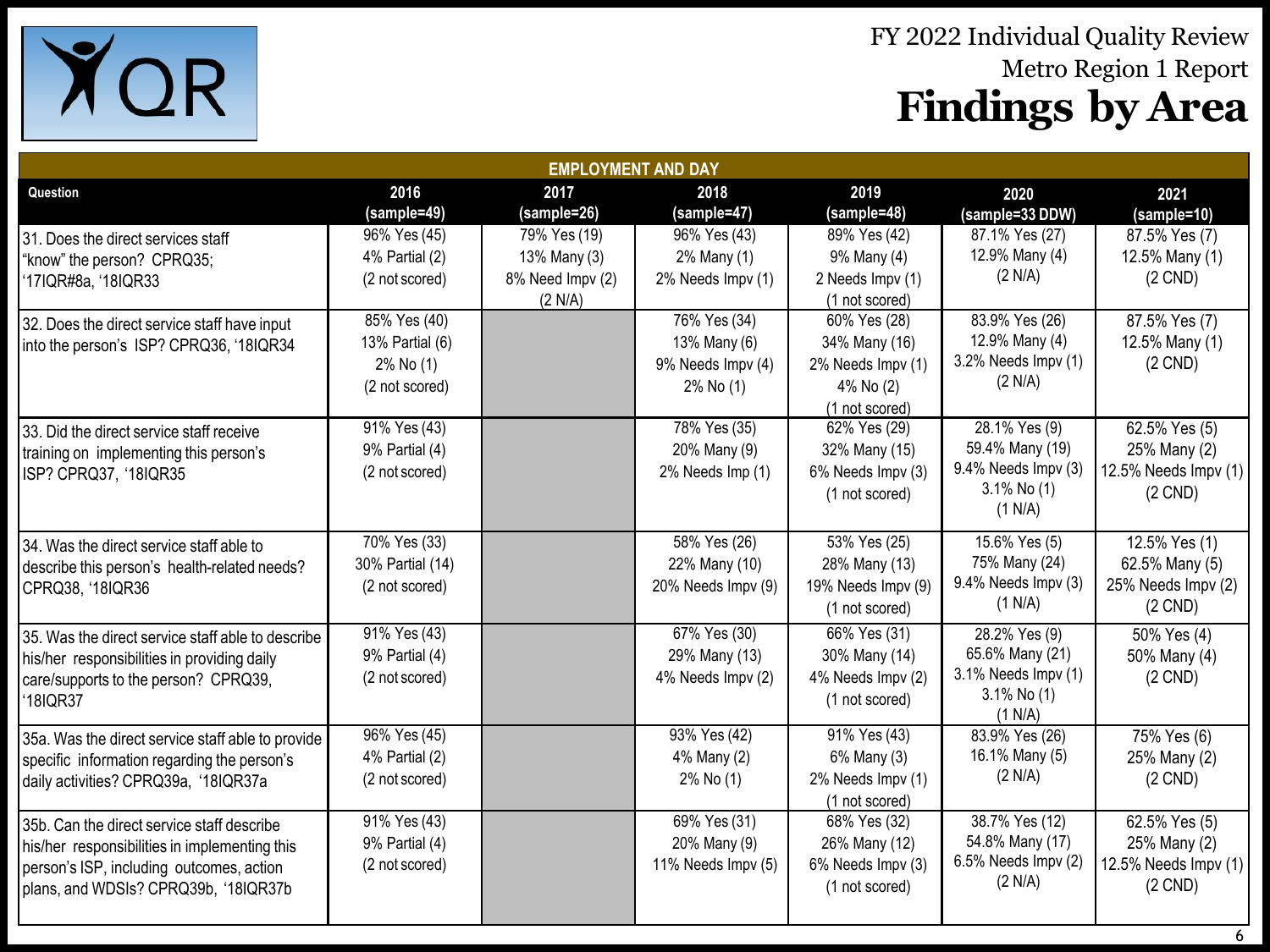

| <b>EMPLOYMENT AND DAY (continued)</b>                                                                                                                           |                                                                    |                     |                                                                |                                                                                       |                                                                |                                                                  |  |  |
|-----------------------------------------------------------------------------------------------------------------------------------------------------------------|--------------------------------------------------------------------|---------------------|----------------------------------------------------------------|---------------------------------------------------------------------------------------|----------------------------------------------------------------|------------------------------------------------------------------|--|--|
| Question                                                                                                                                                        | 2016<br>(sample=49)                                                | 2017<br>(sample=26) | 2018<br>(sample=47)                                            | 2019<br>(sample=48)                                                                   | 2020<br>(sample=33 DDW)                                        | 2021<br>(sample=10)                                              |  |  |
| 36. Did the direct service staff have training on the<br>provider's complaint process and how to report<br>abuse, neglect and exploitation? CPRQ41,<br>'18IQR39 | 70% Yes (33)<br>30% Partial (14)<br>(2 not scored)                 |                     | 82% Yes (37)<br>18% Many (8)                                   | 96% Yes (45)<br>2% Many (1)<br>2% No (1)<br>(1 not scored)                            | 100% Yes (31)<br>(2 N/A)                                       | 75% Yes (6)<br>12.5% Needs Impv (1)<br>12.5% No (1)<br>$(2$ CND) |  |  |
| 37. Does the direct service staff have an<br>appropriate expectation of growth for this<br>person? CPRQ42, '18IQR40                                             | 70% Yes (33)<br>28% Partial (13)<br>2% No (1)<br>(2 not scored)    |                     | 71% Yes (32)<br>20% Many (9)<br>7% Needs Impv (3)<br>2% No (1) | 70% Yes (33)<br>17% Many (8)<br>6% Needs Impv (3)<br>$6\%$ No $(3)$<br>(1 not scored) | 93.6% Yes (29)<br>3.2% Many (1)<br>$3.2\%$ No $(1)$<br>(2 N/A) | 87.5% Yes (7)<br>12.5% Many (1)<br>$(2$ CND)                     |  |  |
| 38. Does the person's day/work environment<br>generally clean, free of safety hazards and<br>conducive to the work/activity intended? CPRQ43,<br>'18IOR41       | 98% Yes (43)<br>$2\%$ Partial $(1)$<br>$(3$ CND)<br>(2 not scored) |                     | 93% Yes (42)<br>7% Many (3)                                    | 82% Yes (32)<br>8% Many (3)<br>10% Needs Impv (4)<br>(8 CND, 1 not<br>scored)         | 100% Yes (6)<br>$(27$ CND)                                     | $(10$ CND)                                                       |  |  |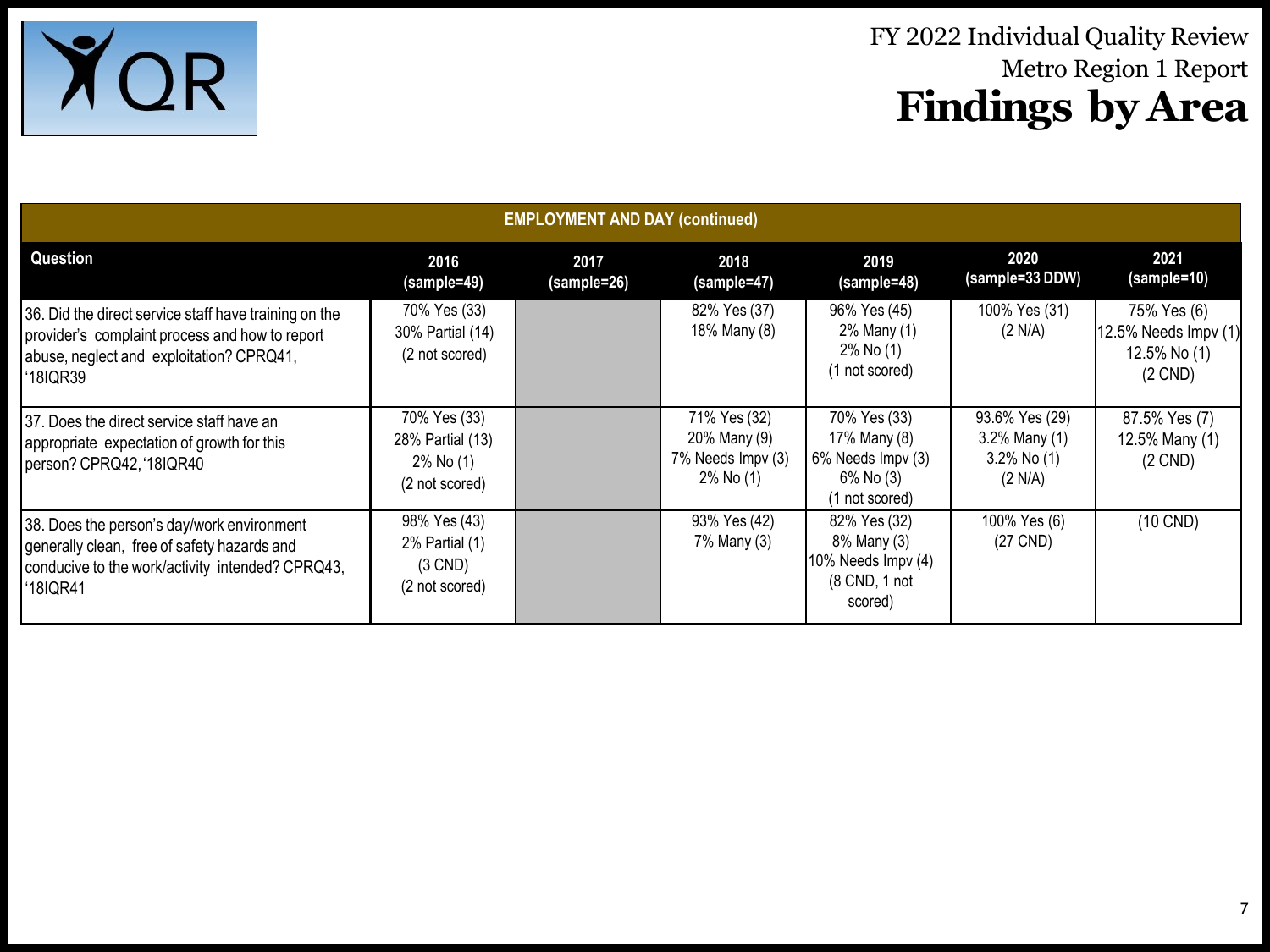

|                                                                                                                                                                                 |                                             | <b>RESIDENTIAL</b>                              |                                                               |                                                                  |                                                          |                                                   |
|---------------------------------------------------------------------------------------------------------------------------------------------------------------------------------|---------------------------------------------|-------------------------------------------------|---------------------------------------------------------------|------------------------------------------------------------------|----------------------------------------------------------|---------------------------------------------------|
| Question                                                                                                                                                                        | 2016<br>(sample=49)                         | 2017<br>(sample=26)                             | 2018<br>(sample=47)                                           | 2019<br>(sample=48)                                              | 2020<br>(sample=33 DDW)                                  | 2021<br>(sample=10)                               |
| 39. Does the residential direct services staff<br>"know" the person? CPRQ44; '17IQR#8b,<br>'18IQR42                                                                             | 98% Yes (48)<br>2% Partial (1)              | 85% Yes (22)<br>8% Many (2)<br>8% Need Impv (2) | 94% Yes (44)<br>4% Many (2)<br>2% Needs Impv (1)              | 88% Yes (42)<br>10% Many (5)<br>2% Needs Impv (1)                | 93.9% Yes (31)<br>6.1% Many (2)                          | 90% Yes (9)<br>10% Many (1)                       |
| 40. Does the direct service staff have input into<br>the person's ISP? CPRQ45, '18IQR43                                                                                         | 88% Yes (43)<br>12% Partial (6)             |                                                 | 83% Yes (39)<br>6% Many (3)<br>4% Needs Impv (2)<br>6% No (3) | $83\%$ Yes (40)<br>2% Many (1)<br>15% No (7)                     | 78.8% Yes (26)<br>18.2% Many (6)<br>3% No (1)            | 70% Yes (7)<br>20% Many (2)<br>10% Needs Impv (1) |
| 41. Did the direct service staff receive<br>training on implementing this person's<br>ISP? CPRQ46, '18IQR44                                                                     | 94% Yes (46)<br>4% Partial (2)<br>2% No (1) |                                                 | 87% Yes (41)<br>9% Many (4)<br>4% Needs Impv (2)              | 63% Yes (30)<br>23% Many (11)<br>15% Needs Impv (7)              | 33.3% Yes (11)<br>63.6% Many (21)<br>3.1% Needs Impv (1) | 50% Yes (5)<br>50% Many (5)                       |
| 42. Is the residence safe for individuals (void of<br>hazards)? CPRQ47, '18IQR45                                                                                                | 92% Yes (45)<br>8% No (4)                   |                                                 | 87% Yes (41)<br>9% Many (4)<br>4% Needs Impv (2)              | 88% Yes (37)<br>7% Many (3)<br>5% Needs Impv (2)<br>$(6$ CND)    | 90.9% Yes (30)<br>6.1% Many (2)<br>3% No (1)             | 70% Yes (7)<br>30% Many (3)                       |
| 43. Was the residential direct service staff able<br>to describe this person's health-related needs?<br>CPRQ48, '18IQR46                                                        | 78% Yes (38)<br>22% Partial (11)            |                                                 | 57% Yes (27)<br>34% Many (16)<br>9% Needs Impv (4)            | 54% Yes (26)<br>33% Many (16)<br>13% Needs Impv (6)              | 24.2% Yes (8)<br>63.6% Many (21)<br>12.2% Needs Impv (4) | 20% Yes (2)<br>60% Many (6)<br>20% Needs Impv (2) |
| 44. Was the direct service staff able to<br>describe his/her responsibilities in providing<br>daily care/supports to the person?<br>CPRQ49, '18IQR47                            | 90% Yes (44)<br>10% Partial (5)             |                                                 | 74% Yes (35)<br>23% Many (11)<br>2% Needs Impv (1)            | 60% Yes (29)<br>29% Many (14)<br>10% Needs Impv (5)              | 27.3% Yes (9)<br>72.7% Many (24)                         | 50% Yes (5)<br>50% Many (5)                       |
| 44a. Was the direct service staff able to<br>provide specific information regarding the<br>person's daily activities?<br>CPRQ49a, '18IQR47a                                     | 100% Yes (49)                               |                                                 | $\sqrt{91\% \text{ Yes}}$ (43)<br>9% Many (4)                 | 88% Yes (42)<br>10% Many (5)<br>2% No (1)                        | 93.9% Yes (31)<br>6.1% Many (2)                          | 80% Yes (8)<br>20% Many (2)                       |
| 44b. Can the direct service staff describe his/her<br>responsibilities in implementing this person's ISP,<br>including outcomes, action plans, and WDSIs?<br>CPRQ49b, '18IQR47b | 90% Yes (44)<br>10% Partial (5)             |                                                 | 74% Yes (35)<br>23% Many (11)<br>2% No (1)                    | 60% Yes (29)<br>25% Many (12)<br>13% Needs Impv (6)<br>2% No (1) | 27.3% Yes (9)<br>69.7% Many (23)<br>3% Needs Impv (1)    | 50% Yes (5)<br>50% Many (5)                       |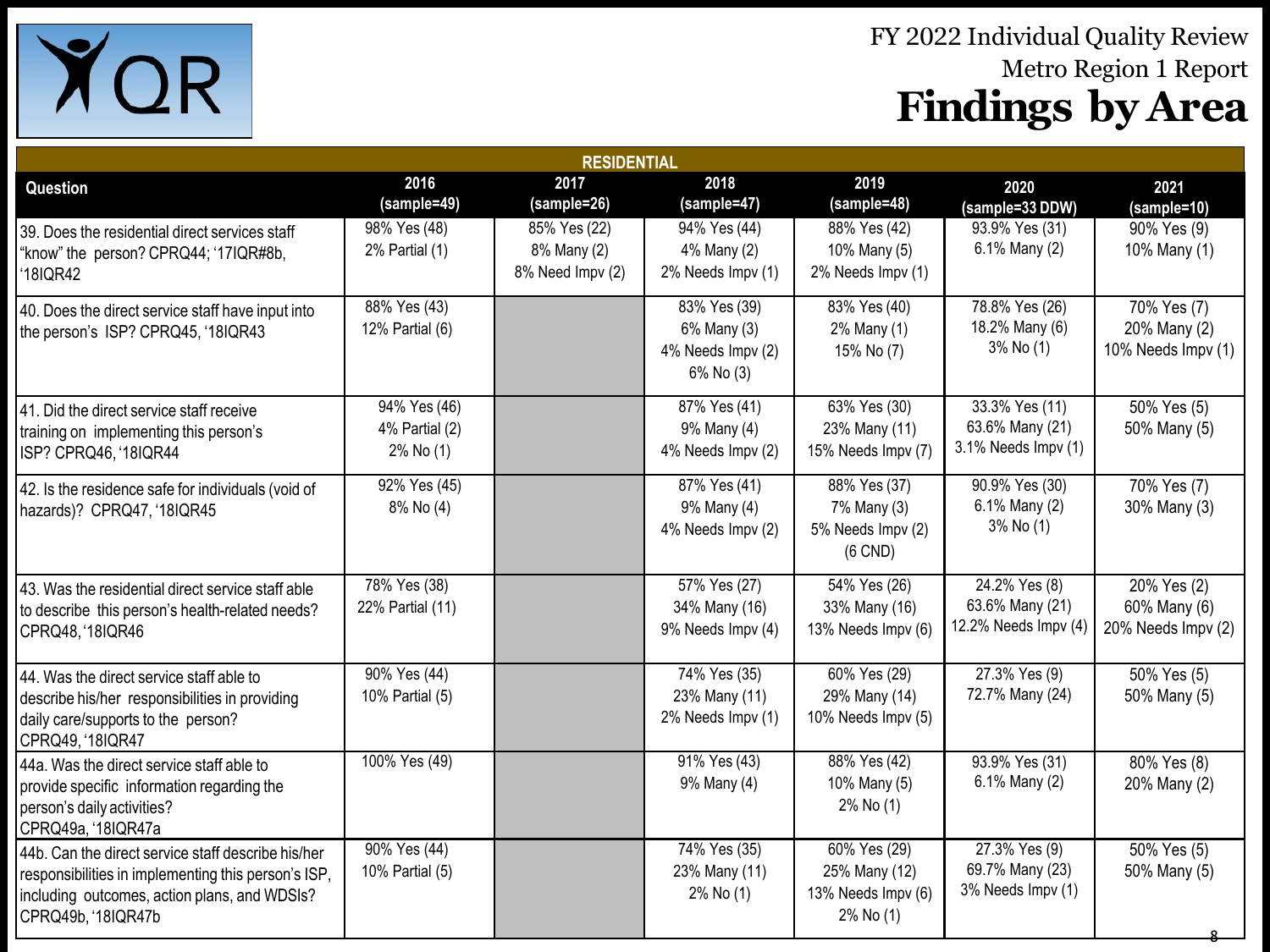

| <b>RESIDENTIAL (continued)</b>                                                                                                                                  |                                  |                     |                                                                |                                                               |                                                                          |                                           |  |
|-----------------------------------------------------------------------------------------------------------------------------------------------------------------|----------------------------------|---------------------|----------------------------------------------------------------|---------------------------------------------------------------|--------------------------------------------------------------------------|-------------------------------------------|--|
| Question                                                                                                                                                        | 2016<br>(sample=49)              | 2017<br>(sample=26) | 2018<br>(sample=47)                                            | 2019<br>(sample=48)                                           | 2020<br>(sample=33 DDW)                                                  | 2021<br>(sample=10)                       |  |
| 45. Did the direct service staff have training<br>on the provider's complaint process and<br>how to report abuse, neglect and<br>exploitation? CPRQ51, '18IQR49 | 73% Yes (36)<br>27% Partial (13) |                     | 98% Yes (46)<br>2% Needs Impv (1)                              | 94% Yes (45)<br>6% No (3)                                     | 90.9% Yes (30)<br>6.1% Many (2)<br>3% Needs Impv (1)                     | 100% Yes (10)                             |  |
| 46. Does the residential direct service staff<br>have an appropriate expectation of growth<br>for this person? CPRQ52, '18IQR50                                 | 82% Yes (40)<br>18% Partial (9)  |                     | 74% Yes (35)<br>17% Many (8)<br>4% Needs Impv (2)<br>4% No (2) | 83% Yes (39)<br>11% Many (5)<br>6% Needs Impv (3)<br>(1 CND)  | 84.8% Yes (28)<br>3% Many (1)<br>6.1% Needs Impv (2)<br>$6.1\%$ No $(2)$ | 80% Yes (8)<br>10% Many (1)<br>10% No (1) |  |
| 47. Does the person's residential environment<br>offer a minimal level of quality of life? CPRQ53,<br>'18IQR51                                                  | 90% Yes (44)<br>10% Partial (5)  |                     | 83% Yes (39)<br>13% Many (6)<br>4% Needs Impv (2)              | 88% Yes (36)<br>5% Many (2)<br>7% Needs Impv (3)<br>$(7$ CND) | 81.8% Yes (27)<br>15.2% Many (5)<br>3% Needs Impv (1)                    | 80% Yes (8)<br>20% Many (2)               |  |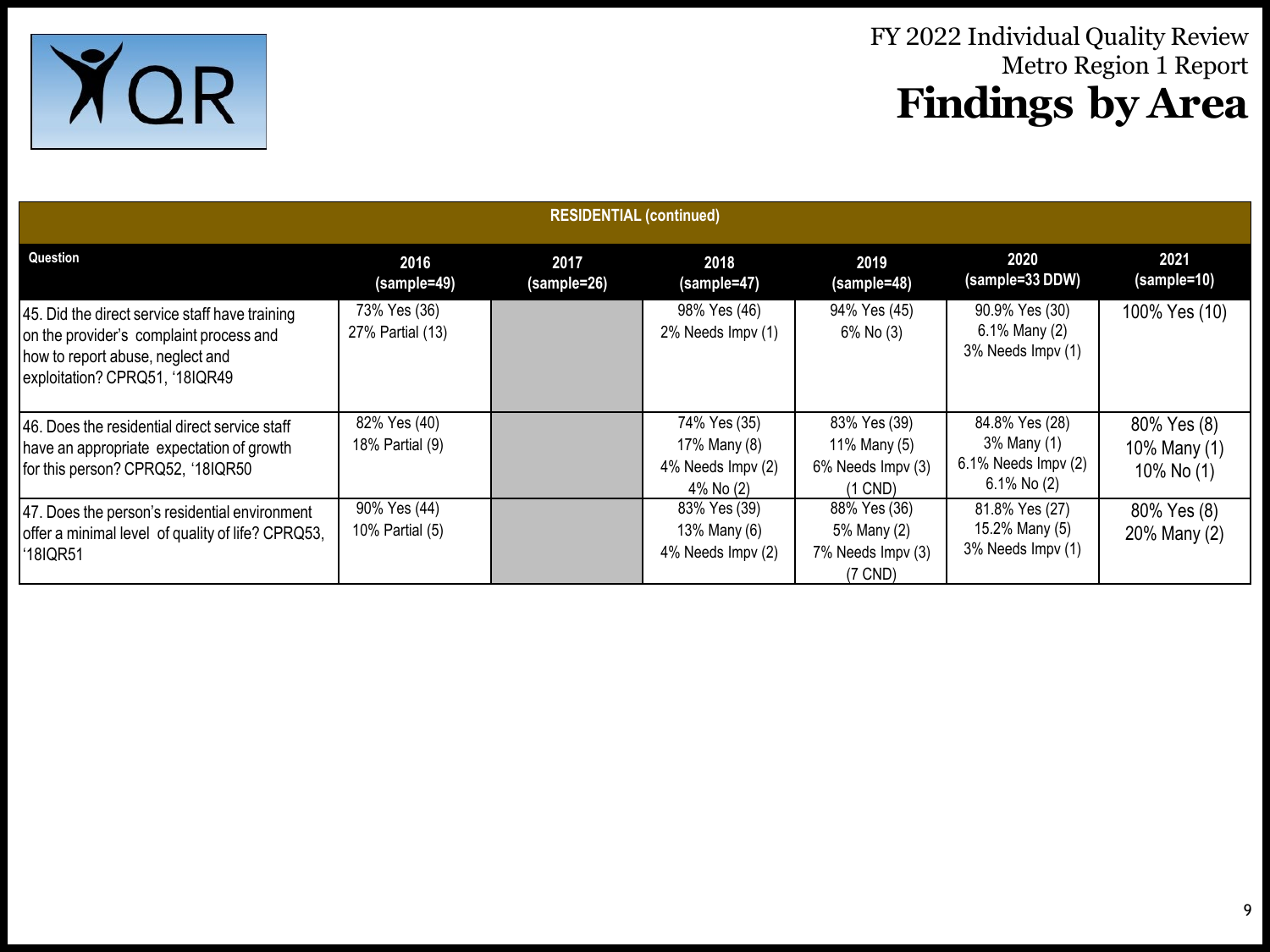

| <b>HEALTH</b>                                                                                                                            |                                  |                                                                    |                                                                     |                                                                  |                                                                    |                                                   |  |
|------------------------------------------------------------------------------------------------------------------------------------------|----------------------------------|--------------------------------------------------------------------|---------------------------------------------------------------------|------------------------------------------------------------------|--------------------------------------------------------------------|---------------------------------------------------|--|
| Question                                                                                                                                 | 2016<br>(sample=49)              | 2017<br>(sample=26)                                                | 2018<br>(sample=47)                                                 | 2019<br>(sample=48)                                              | 2020<br>(sample=33 DDW)                                            | 2021<br>(sample=10)                               |  |
| 48. Overall, were the team members<br>interviewed able to describe the person's<br>health-related needs? CPRQ54;<br>'17IQR#21b, '18IQR52 | 49% Yes (24)<br>51% Partial (25) | 73% Yes (19)<br>19% Many (5)<br>8% Need Impv (2)                   | 34% Yes (16)<br>57% Many (27)<br>9% Needs Impv (4)                  | 33% Yes (16)<br>56% Many (27)<br>10% Needs Impv (5)              | 9.1% Yes (3)<br>84.8% Many (28)<br>6.1% Needs Impv (2)             | 10% Yes (1)<br>80% Many (8)<br>10% Needs Impv (1) |  |
| 49. Is there evidence that the IDT discussed<br>the person's health related issues? CPRQ55;<br>'17IQR#21, '18IQR53                       | 31% Yes (15)<br>69% Partial (34) | $\sqrt{12\% \text{ Yes}}$ (3)<br>69% Many (8)<br>19% Need Impv (5) | 28% Yes (13)<br>47% Many (22)<br>26% Needs Impv<br>(12)             | 42% Yes (20)<br>40% Many (19)<br>19% Needs Impv (9)              | 9.1% Yes (3)<br>72.7% Many (24)<br>18.2% Needs Impv (6)            | 10% Yes (1)<br>90% Many (9)                       |  |
| 50. Was the eChat updated timely? '17IQR#18g,<br>'18IQR54                                                                                |                                  | $23%$ Yes (6)<br>42% Many (11)<br>35% Need Impv (9)                | 51% Yes (24)<br>15% Many (7)<br>26% Needs Impv<br>(12)<br>9% No (4) | 19% Yes (9)<br>71% Many (34)<br>8% Needs Impv (4)<br>2% No (1)   | $9.1\%$ Yes (3)<br>87.9% Many (29)<br>3% Needs Impv (1)            | 20% Yes (2)<br>80% Many (8)                       |  |
| 50a. Is the eChat updated timely with the<br>ISP and after changes in condition?                                                         |                                  |                                                                    |                                                                     | 65% Yes (31)<br>19% Many (9)<br>10% Needs Impv (5)<br>6% No (3)  | 78.8% Yes (26)<br>15.2% Many (5)<br>3% Needs Impv (1)<br>3% No (1) | 80% Yes (8)<br>10% Many (1)<br>10% No (1)         |  |
| 50b. Is the eChat complete?                                                                                                              |                                  |                                                                    |                                                                     | 40% Yes (19)<br>52% Many (25)<br>8% Needs Impv (4)               | 36.4% Yes (12)<br>57.5% Many (19)<br>6.1% Needs Impv (2)           | 50% Yes (5)<br>50% Many (5)                       |  |
| 50c. Is the eChat accurate?                                                                                                              |                                  |                                                                    |                                                                     | 38% Yes (18)<br>46% Many (22)<br>15% Needs Impv (7)<br>2% No (1) | 21.2% Yes (7)<br>45.5% Many (15)<br>33.3% Needs Impv (11)          | 30% Yes (3)<br>60% Many (6)<br>10% Needs Impv (1) |  |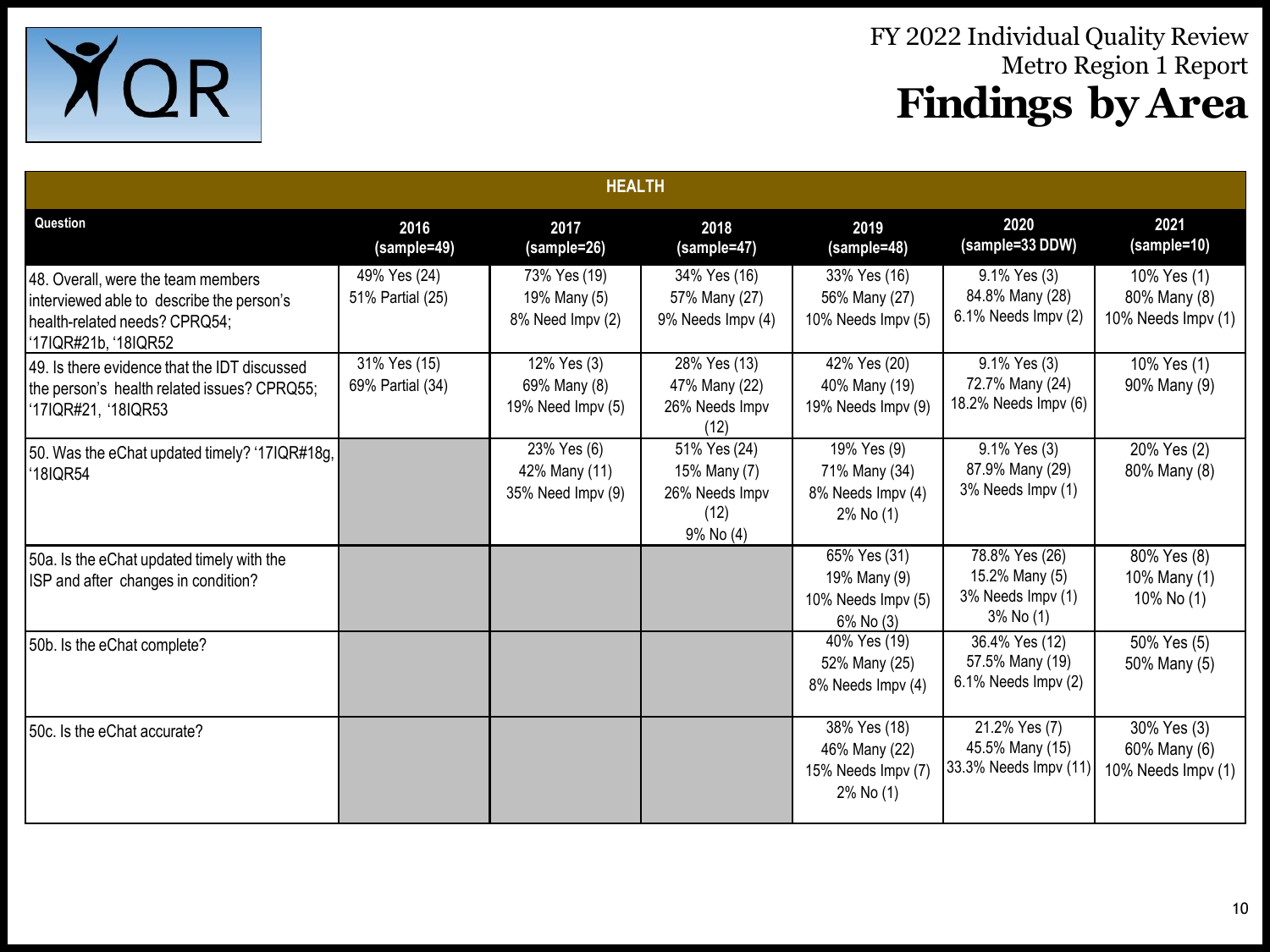

| <b>HEALTH (continued)</b>                                                                                                                                                                                                                                              |                     |                                                                                      |                                                                            |                                                                              |                                                                                         |                                                   |  |  |
|------------------------------------------------------------------------------------------------------------------------------------------------------------------------------------------------------------------------------------------------------------------------|---------------------|--------------------------------------------------------------------------------------|----------------------------------------------------------------------------|------------------------------------------------------------------------------|-----------------------------------------------------------------------------------------|---------------------------------------------------|--|--|
| <b>Question</b>                                                                                                                                                                                                                                                        | 2016<br>(sample=49) | 2017<br>(sample=26)                                                                  | 2018<br>(sample=47)                                                        | 2019<br>(sample=48)                                                          | 2020<br>(sample=33 DDW)                                                                 | 2021<br>(sample=10)                               |  |  |
| 51. Are all of the individual's needed medical<br>treatments, including routine, scheduled and<br>chronic needs, timely received? 17IQR#19,<br>18IQR55                                                                                                                 |                     | 23% Yes (6)<br>46% Many (12)<br>31% Need Impv (8)                                    | 32% Yes(15)<br>45% Many (21)<br>21% Needs Impv<br>(10)<br>2% No (1)        | 38% Yes (18)<br>56% Many (27)<br>6% Needs Impv (3)                           | 27.2% Yes (9)<br>66.7% Many (22)<br>6.1% Needs Impv (2)                                 | 50% Yes (5)<br>40% Many (4)<br>10% Needs Impv (1) |  |  |
| 52. Has the individual received all age and<br>gender appropriate health<br>screening/immunizations in accordance with<br>national best practice and/or as recommended<br>(Does the individual receive<br>routine/scheduled medical treatment?<br>17IQR#19a, '18IQR56) |                     | 56% Yes (14)<br>28% Many (7)<br>16% Need Impv (4)<br>$(1$ CND)                       | 43% Yes (20)<br>43% Many (20)<br>15% Needs Impv<br>(7)                     | 27% Yes (13)<br>52% Many (25)<br>17% Needs Impv (8)<br>4% No (2)             | 9.1% Yes (3)<br>72.7% Many (24)<br>18.2% Needs Impv (6)                                 | 0% Yes<br>90% Many (9)<br>10% Needs Impv (1)      |  |  |
| 53. Does the individual receive medication as<br>prescribed?<br>17IQR#19e, '18IQR57                                                                                                                                                                                    |                     | 68% Yes (17)<br>8% Many (8)<br>24% Need Impv (6)<br>$(1$ CND)                        | 45% Yes (21)<br>36% Many (17)<br>17% Needs Impv (8)<br>2% No (1)           | 42% Yes (20)<br>23% Many (11)<br>35% Needs Impv (17)                         | 12.1% Yes (4)<br>51.5% Many (17)<br>36.4% Needs Impv (12)                               | 0% Yes<br>70% Many (7)<br>30% Needs Impv (3)      |  |  |
| 54. Are nursing services provided as<br>needed by the individual? 17IQR#20,<br>18IQR59                                                                                                                                                                                 |                     | 4% Yes (1)<br>35% Many (9)<br>62% Needs Impv(16)                                     | 30% Yes (14)<br>30% Many (14)<br>38% Needs Impv(18)<br>2% No (1)           | 15% Yes (7)<br>46% Many (22)<br>40% Needs Impv (19)                          | $0\%$ Yes<br>78.8% Many (26)<br>21.2% Needs Impv (7)                                    | 10% Yes (1)<br>90% Many (9)                       |  |  |
| 55. Is the CARMP consistent with<br>recommendations in other healthcare<br>documents? (Is the CARMP is accurate?<br>'17IQR#21f, '18IQR60)                                                                                                                              |                     | $\sqrt{64\% \text{ Yes}}$ (14)<br>9% Many (2)<br>27% Needs Impv(6)<br>(2 N/A, 2 CND) | 34% Yes (14)<br>46% Many (19)<br>15% Needs Impv(6)<br>5% No (2)<br>(6 N/A) | 40% Yes (17)<br>29% Many (12)<br>29% Needs Impv (12)<br>2% No (1)<br>(6 N/A) | 10.3% Yes (3)<br>62.1% Many (18)<br>24.2% Needs Impv (7)<br>$3.4\%$ No $(1)$<br>(4 N/A) | 30% Yes (3)<br>60% Many (6)<br>10% Needs Impv (1) |  |  |
| 56. Is the CARMP consistently implemented as<br>intended? '18IQR61                                                                                                                                                                                                     |                     |                                                                                      | 65% Yes (26)<br>28% Many (11)<br>8% Needs Impv<br>(3)<br>(6 N/A 1 CND)     | 50% Yes (21)<br>40% Many (17)<br>10% Needs Impv (4)<br>(6 N/A)               | 34.5% Yes (10)<br>55.2% Many (16)<br>10.3% Needs Impv (3)<br>(4 N/A)                    | 60% Yes (6)<br>40% Many (4)                       |  |  |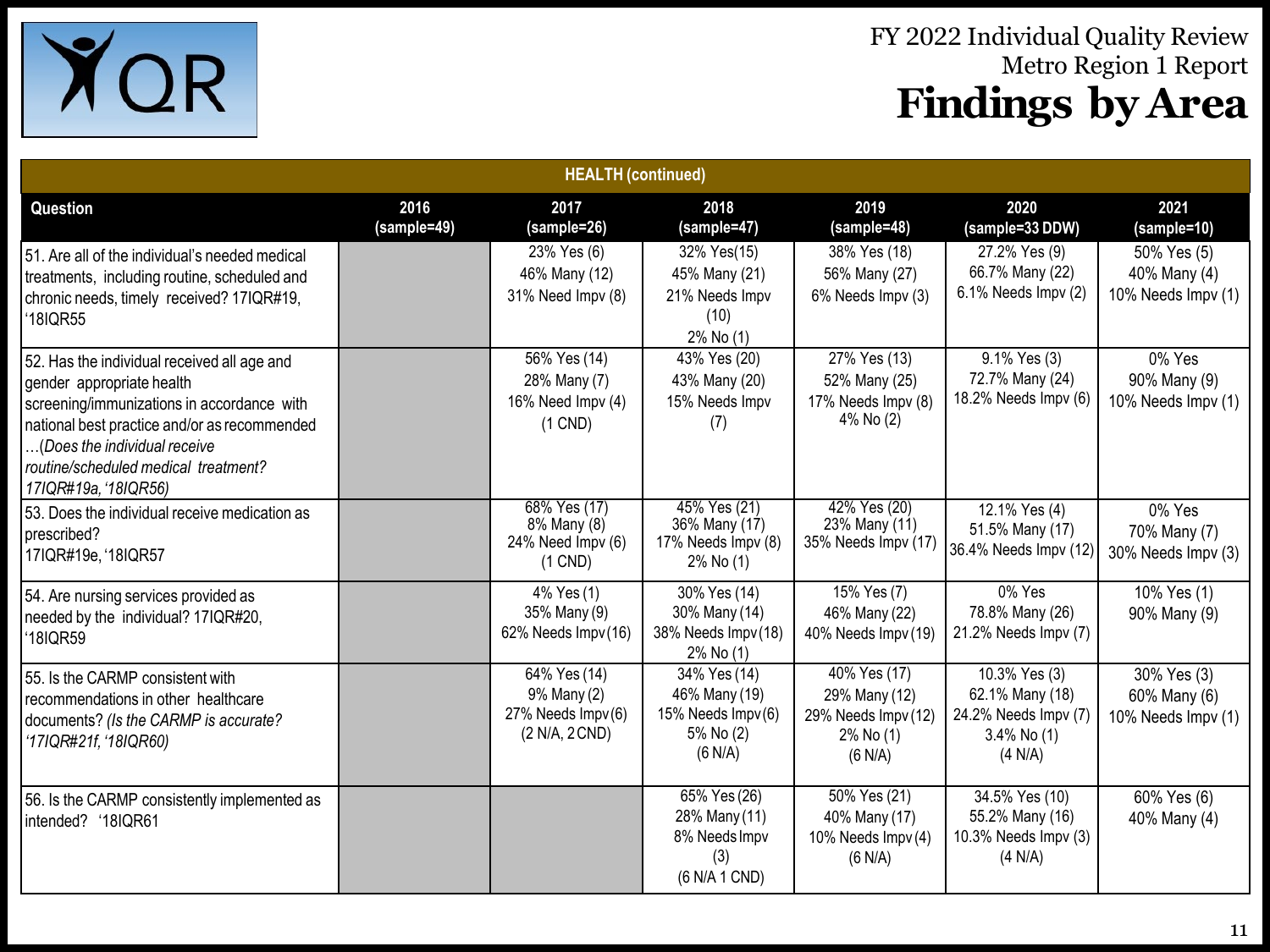

| <b>HEALTH</b> (continued)                                                                                |                                 |                     |                                                                 |                                                                 |                                                                    |                                                                    |  |
|----------------------------------------------------------------------------------------------------------|---------------------------------|---------------------|-----------------------------------------------------------------|-----------------------------------------------------------------|--------------------------------------------------------------------|--------------------------------------------------------------------|--|
| Question                                                                                                 | 2016<br>(sample=49)             | 2017<br>(sample=26) | 2018<br>(sample=47)                                             | 2019<br>(sample=48)                                             | 2020<br>(sample=33 DDW)                                            | 2021<br>(sample=10)                                                |  |
| 57. Are the person's health supports<br>needs being adequately addressed?<br>CPRQ56; '17IQR#19, '18IQR62 | 12% Yes (6)<br>88% Partial (43) |                     | 6% Yes (3)<br>45% Many (21)<br>47% Needs Impv (22)<br>2% No (1) | 13% Yes (6)<br>81% Many (39)<br>6% Needs Impv (3)               | 12.2% Yes (4)<br>84.8% Many (28)<br>3% Needs Impv (1)              | 0% Yes<br>100% Many (10)                                           |  |
| 57a. Are assessment recommendations<br>followed up on in a timely way?                                   |                                 |                     |                                                                 | 46% Yes (22)<br>48% Many (23)<br>6% Needs Impv (3)              | 24.2% Yes (8)<br>63.7% Many (21)<br>12.1% Needs Impv (4)           | 10% Yes (1)<br>70% Many (7)<br>20% Needs Impv (2)                  |  |
| 57b. Were needed<br>equipment/communication devices<br>delivered timely?                                 |                                 |                     |                                                                 | 66% Yes (27)<br>22% Many (9)<br>12% Needs Impv (5)<br>(7 N/A)   | 65.4% Yes (17)<br>26.9% Many (7)<br>7.7% Needs Impv (2)<br>(7 N/A) | 14.3% Yes (1)<br>57.1% Many (4)<br>28.6% Needs Impv (2)<br>(3 N/A) |  |
| 57c. Were medical specialist appointments<br>attended timely?                                            |                                 |                     |                                                                 | 56% Yes (27)<br>33% Many (16)<br>6% Needs Impv (3)<br>4% No (2) | 39.4% Yes (13)<br>51.5% Many (17)<br>9.1% Needs Impv (3)           | $40\%$ Yes (4)<br>40% Many (4)<br>20% Needs Impv (2)               |  |
| 57d. Were changes in personal condition,<br>if any, responded to timely?                                 |                                 |                     |                                                                 | 71% Yes (30)<br>26% Many (11)<br>2% Needs Impv (1)<br>(6 N/A)   | 74.2% Yes (23)<br>22.6% Many (7)<br>3.2% Needs Impv (1)<br>(2 N/A) | 90% Yes (9)<br>10% Many (1)                                        |  |
| 57e. Were Health Care Plans<br>available, accurate and<br>consistently implemented?                      |                                 |                     |                                                                 | 26% Yes (12)<br>39% Many (18)<br>35% Needs Impv (16)<br>(2 N/A) | 15.2% Yes (5)<br>72.7% Many (24)<br>12.1% Needs Impv (4)           | 10% Yes (1)<br>80% Many (8)<br>10% Needs Impv (1)                  |  |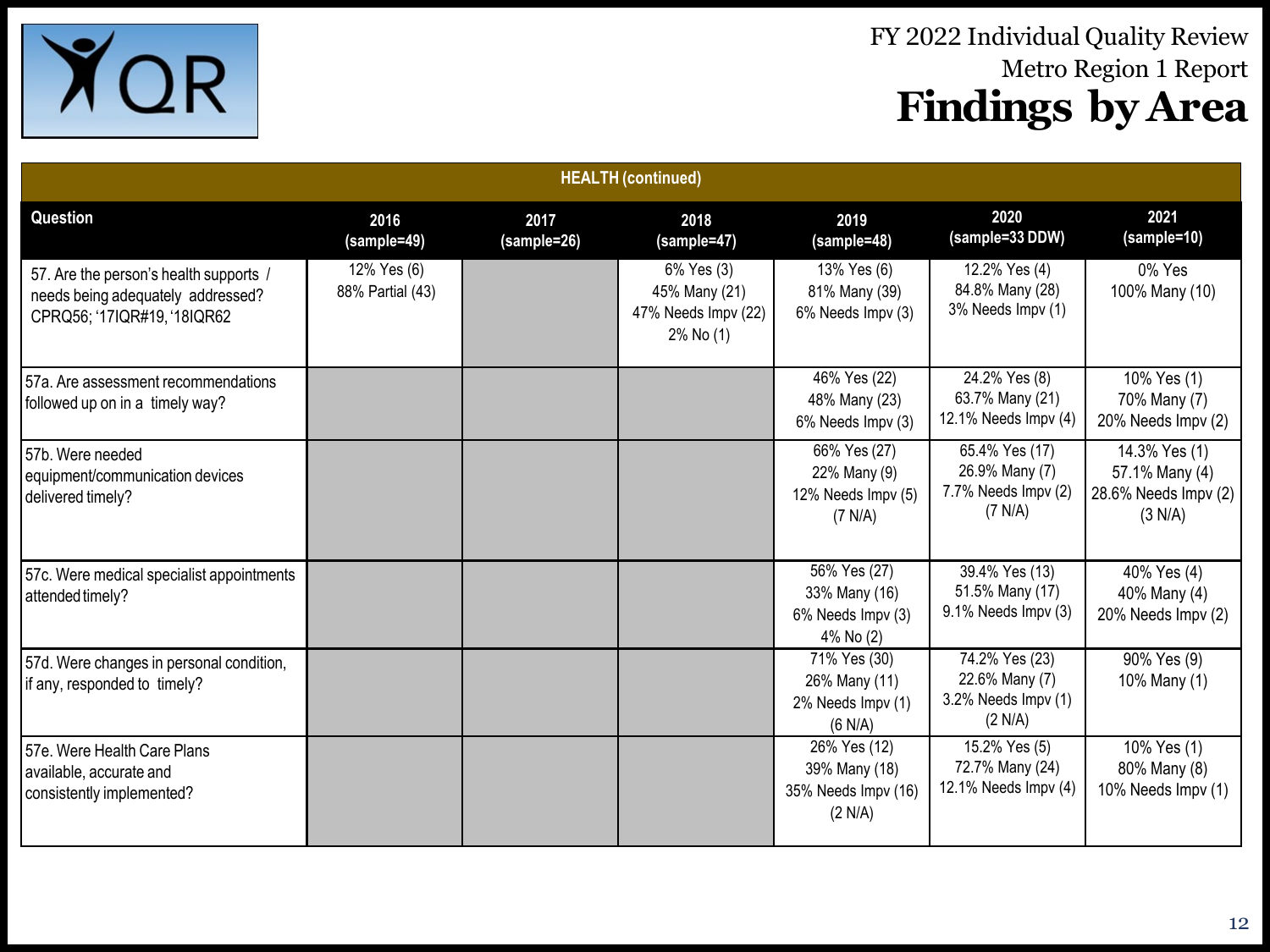

| <b>ASSESSMENTS</b>                                                                                          |                                               |                                                      |                                                                      |                                                                      |                                                          |                                                   |  |  |
|-------------------------------------------------------------------------------------------------------------|-----------------------------------------------|------------------------------------------------------|----------------------------------------------------------------------|----------------------------------------------------------------------|----------------------------------------------------------|---------------------------------------------------|--|--|
| Question                                                                                                    | 2016<br>(sample=49)                           | 2017<br>(sample=26)                                  | 2018<br>(sample=47)                                                  | 2019<br>(sample=48)                                                  | 2020<br>(sample=33 DDW)                                  | 2021<br>(sample=10)                               |  |  |
| 58. Did the team arrange for and obtain the<br>needed, relevant assessments? CPRQ58;<br>'17IQR#18, '18IQR65 | 24% Yes (12)<br>76% Partial (37)              | 4% Yes (1)<br>65% Many (17)<br>31% Need Impv (8)     | 19% Yes (9)<br>64% Many (30)<br>15% Needs Impv (7)<br>2% No (1)      | 46% Yes (22)<br>52% Many (25)<br>2% Needs Impv (1)                   | 27.3% Yes (9)<br>69.7% Many (23)<br>3% Needs Impv (1)    | 10% Yes (1)<br>90% Many (9)                       |  |  |
| 59. Are the assessments adequate<br>for planning? CPRQ59; '17IQR#4f,<br>'18IQR66                            | 14% Yes (7)<br>86% Partial (42)               | 15% Yes (4)<br>54% Many (14)<br>31% Need Impv (8)    | 13% Yes (6)<br>49% Many (23)<br>36% Needs Impv<br>(17)<br>2% No (1)  | $8%$ Yes (4)<br>83% Many (40)<br>8% Needs Impv (4)                   | 3% Yes (1)<br>84.8% Many (28)<br>12.2% Needs Impv (4)    | 0% Yes<br>100% Many (10)                          |  |  |
| 59a. Were assessments provided timely?                                                                      |                                               |                                                      |                                                                      | $\sqrt{10\% \text{ Yes}}$ (5)<br>73% Many (35)<br>17% Needs Impv (8) | 15.2% Yes (5)<br>75.8% Many (25)<br>9% Needs Impv (3)    | 20% Yes (2)<br>80% Many (8)                       |  |  |
| 59b. Did assessments contain accurate<br>information?                                                       |                                               |                                                      |                                                                      | 27% Yes (13)<br>63% Many (30)<br>10% Needs Impv (5)                  | 21.2% Yes (7)<br>75.8% Many (25)<br>3% Needs Impv (1)    | 30% Yes (3)<br>60% Many (6)<br>10% Needs Impv (1) |  |  |
| 59c. Did assessments contain<br>information accurate to guide planning?                                     |                                               |                                                      |                                                                      | 10% Yes (5)<br>69% Many (33)<br>19% Needs Impv (9)<br>2% No (1)      | 3% Yes (1)<br>78.8% Many (26)<br>18.2% Needs Impv (6)    | 0% Yes<br>90% Many (9)<br>10% Needs Impv (1)      |  |  |
| 59d. Did assessments contain<br>recommendations?                                                            |                                               |                                                      |                                                                      | 44% Yes (21)<br>50% Many (24)<br>4% Needs Impv (2)<br>2% No (1)      | 33.3% Yes (11)<br>57.6% Many (19)<br>9.1% Needs Impv (3) | 80% Yes (8)<br>20% Many (2)                       |  |  |
| 60. Were the recommendations from<br>assessments used in planning? CPRQ60;<br>'17IQR#5, '18IQR67            | 20% Yes (10)<br>78% Partial (38)<br>2% No (1) | $19%$ Yes (5)<br>38% Many (10)<br>42% Need Impv (11) | $28%$ Yes (13)<br>32% Many (15)<br>26% Needs Impv (12)<br>15% No (7) | 35% Yes (17)<br>48% Many (23)<br>15% Need Impv (7)<br>2% No (1)      | 36.4% Yes (12)<br>54.5% Many (18)<br>9.1% Needs Impv (3) | 60% Yes (6)<br>40% Many (4)                       |  |  |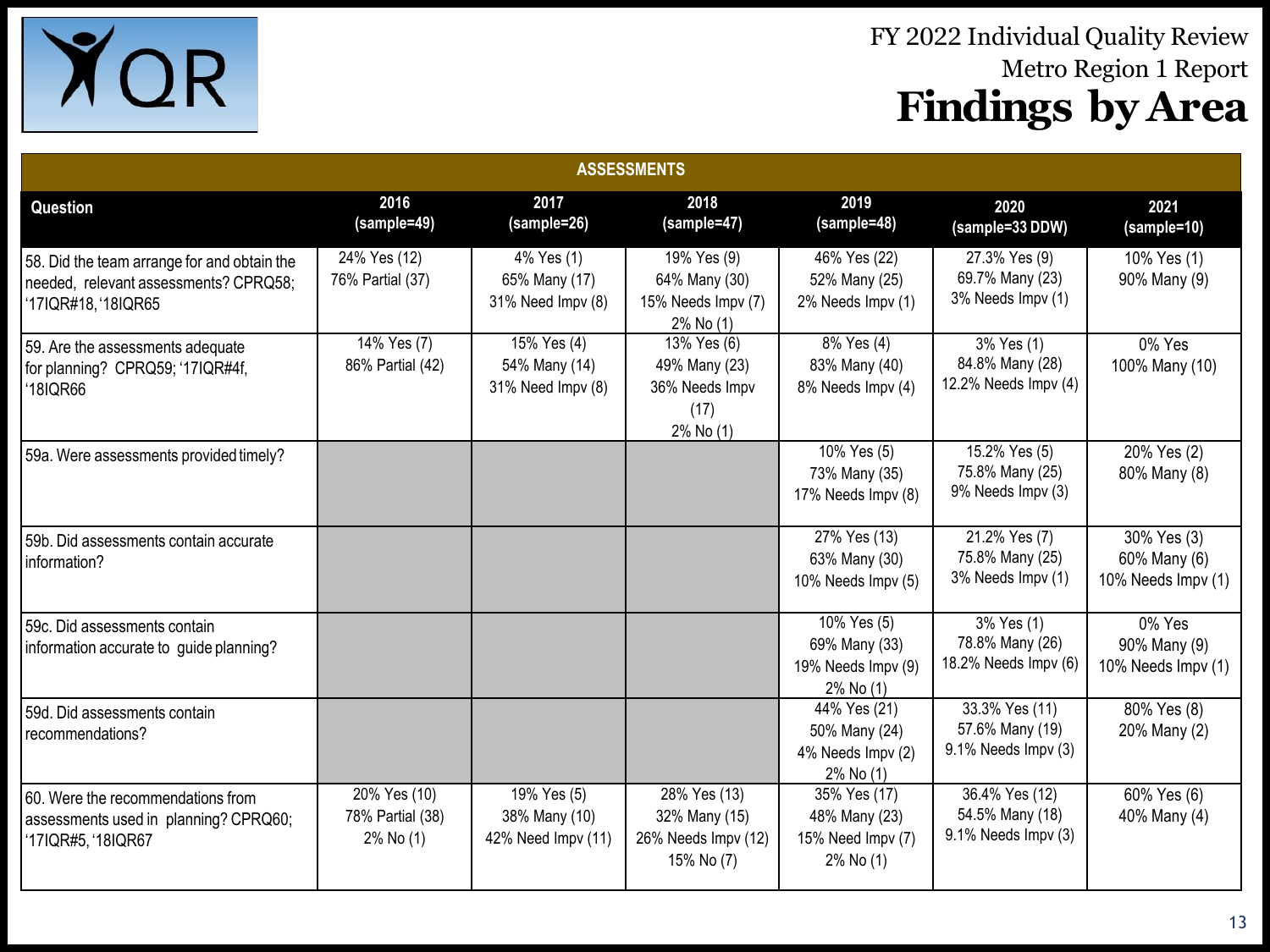

|                                                                                                                                                                                                                                                          |                                                            |                                                                            | ADEQUACY OF PLANNING AND ADEQUACY OF SERVICES                               |                                                                                  |                                                                                     |                                                                  |
|----------------------------------------------------------------------------------------------------------------------------------------------------------------------------------------------------------------------------------------------------------|------------------------------------------------------------|----------------------------------------------------------------------------|-----------------------------------------------------------------------------|----------------------------------------------------------------------------------|-------------------------------------------------------------------------------------|------------------------------------------------------------------|
| Question                                                                                                                                                                                                                                                 | 2016<br>(sample=49)                                        | 2017<br>(sample=26)                                                        | 2018<br>(sample=47)                                                         | 2019<br>(sample=48)                                                              | 2020<br>(sample=33 DDW)                                                             | 2021<br>(sample=10)                                              |
| 61. For medical, clinical or health related rec's,<br>has a DCF been completed if the individual<br>and/or their guardian/health care decision<br>maker have decided not to follow all or part of<br>an order, rec, or suggestion? '17IQR#5c,<br>18IQR68 |                                                            | 14% Yes(2)<br>21% Many (3)<br>36% Needs Impv (5)<br>29% No (4)<br>(6 N/A)  | 45% Yes (13)<br>10% Many (3)<br>7% Needs Impv(2)<br>38% No (11)<br>(18 N/A) | 45% Yes (15)<br>21% Many (7)<br>21% Needs Impv (7)<br>12% No (4)<br>(15 N/A)     | 42.9% Yes (9)<br>14.3% Many (3)<br>9.5% Needs Impv (2)<br>33.3% No (7)<br>(12 N/A)  | 60% Yes (3)<br>20% Many (1)<br>20% No (1)<br>(5 N/A)             |
| 62. Is there a document called an Individual<br>Service Plan (ISP) that was developed within<br>the past year? CPRQ61; '17IQR#9, '18IQR69                                                                                                                | 100% Yes (49)                                              | 88% Yes (23)<br>12% Many (3)                                               | 100% Yes (47)                                                               | 100% Yes (48)                                                                    | 97% Yes (32)<br>3% No (1)                                                           | 100% Yes (10)                                                    |
| 63. Was the ISP developed by an<br>appropriately constituted IDT?<br>CPRQ62; '17IQR#3, '18IQR70                                                                                                                                                          | 55% Yes (27)<br>45% Partial (22)                           | 38% Yes (10)<br>38% Many (10)<br>23% Need Impv (6)                         | 43% Yes (20)<br>47% Many (22)<br>11% Needs Impv (5)                         | 58% Yes (28)<br>40% Many (19)<br>2% No (1)                                       | 39.4% Yes (13)<br>51.5% Many (17)<br>6.1% Needs Impv (2)<br>3% No (1)               | 50% Yes (5)<br>50% Many (5)                                      |
| 64. For any team members not physically<br>present at the IDT meeting, is there evidence of<br>their participation in the development of the ISP?<br>CPRQ63; '17IQR#3d, '18IQR71                                                                         | 34% Yes (12)<br>49% Partial (17)<br>17% No (6)<br>(14 N/A) | 57% Yes (12)<br>14% Many (3)<br>19% Need Impv (4)<br>10% No (2)<br>(5 N/A) | 55% Yes (22)<br>18% Many (7)<br>13% Needs Impv (5)<br>15% No (6)<br>(7 N/A) | 55% Yes (18)<br>27% Many (9)<br>9% Needs Impv (3)<br>$9\%$ No $(3)$<br>(15 N//A) | 45.4% Yes (10)<br>27.3% Many (6)<br>9.1% Needs Impv (2)<br>18.2% No (4)<br>(11 N/A) | 66.6% Yes (4)<br>16.7% Needs Impv (1)<br>16.7% No (1)<br>(4 N/A) |
| 65. Does my ISP contain current and<br>accurate information? '17IQR#6,<br>'18IQR72                                                                                                                                                                       |                                                            | 15% Yes (4)<br>38% Many (10)<br>46% Need Impv (12)                         | 23% Yes (11)<br>38% Many (18)<br>38% Needs Impv (18)                        | 17% Yes (8)<br>58% Many (28)<br>23% Needs Impv (11)<br>2% No (1)                 | 15.2% Yes (5)<br>51.5% Many (17)<br>30.3% Needs Impv (10)<br>$3%$ No $(1)$          | 30% Yes (3)<br>40% Many (4)<br>30% Needs Impv (3)                |
| 66. Does the long term vision show<br>expectations for growth and skill building?<br>CPRQ64; '17IQR#7b, '18IQR73                                                                                                                                         | 49% Yes (24)<br>51% Partial (25)                           | 46% Yes (12)<br>19% Many (5)<br>35% Need Impv (9)                          | 40% Yes (19)<br>32% Many (15)<br>23% Needs Impv (11)<br>4% No (2)           | 69% Yes (33)<br>19% Many (9)<br>10% Needs Impv (5)<br>2% No (1)                  | 42.4% Yes (14)<br>27.3% Many (9)<br>24.2% Needs Impv (8)<br>6.1% No (2)             | 40% Yes (4)<br>30% Many (3)<br>20% Needs Impv (2)<br>10% No (1)  |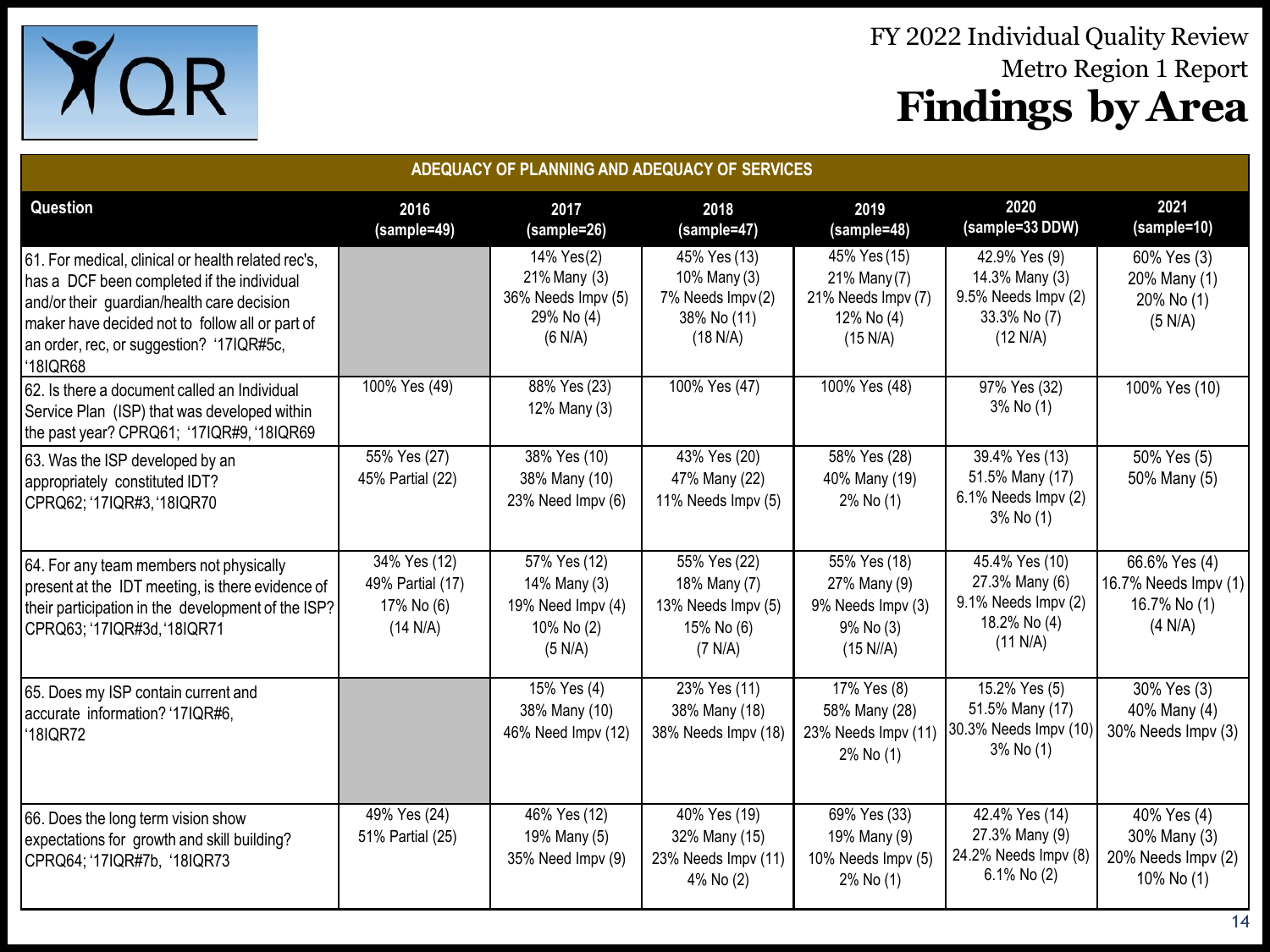

| ADEQUACY OF PLANNING AND ADEQUACY OF SERVICES (continued)                                                                                                   |                                               |                                                                                  |                                                                              |                                                                                  |                                                                                      |                                                                                    |  |  |
|-------------------------------------------------------------------------------------------------------------------------------------------------------------|-----------------------------------------------|----------------------------------------------------------------------------------|------------------------------------------------------------------------------|----------------------------------------------------------------------------------|--------------------------------------------------------------------------------------|------------------------------------------------------------------------------------|--|--|
| Question                                                                                                                                                    | 2016<br>(sample=49)                           | 2017<br>(sample=26)                                                              | 2018<br>(sample=47)                                                          | 2019<br>(sample=48)                                                              | 2020<br>(sample=33 DDW)                                                              | 2021<br>(sample=10)                                                                |  |  |
| 67. Does the ISP give adequate<br>guidance to achieving the person's<br>long-term vision? CPRQ65; '17IQR#7c,<br>'18IQR74                                    | 47% Yes (23)<br>49% Partial (24)<br>4% No (2) | 31% Yes (8)<br>23% Many (6)<br>46% Need Impv (12)                                | 51% Yes (24)<br>19% Many (9)<br>19% Need Impv (9)<br>11% No (5)              | 69% Yes (33)<br>21% Many (10)<br>10% Needs Impv (5)                              | 42.4% Yes (14)<br>21.2% Many (7)<br>15.2% Needs Impv (5)<br>21.2% No (7)             | 20% Yes (2)<br>50% Many (5)<br>20% Needs Impv (2)<br>10% No (1)                    |  |  |
| 68. Is measurable data kept which verifies<br>the consistent implementation of each of<br>the action steps? '17IQR#12a, '18IQR75                            |                                               | 12% Yes (3)<br>35% Many (9)<br>46% Need Impv (12)<br>8% No (2)                   | 17% Yes (8)<br>26% Many (12)<br>38% Needs Impv (18)<br>19% No (9)            | 17% Yes (8)<br>33% Many (16)<br>40% Needs Impv (19)<br>10% No (5)                | 21.2% Yes (7)<br>27% Many (9)<br>45.5% Needs Impv (15)<br>$6.1\%$ No (2)             | 10% Yes (1)<br>30% Many (3)<br>40% Needs Impv (4)<br>20% No (2)                    |  |  |
| 69. Does the data kept identify what the<br>person does so a determination regarding<br>progress/lack of progress can be made?<br>'17IQR#12b, '18IQR76      |                                               | 4% Yes (1)<br>8% Many (2)<br>65% Need Impv (17)<br>23% No (6)                    | 11% Yes (5)<br>21% Many (10)<br>28% Needs Impv (13)<br>40% No (19)           | $23%$ Yes (11)<br>27% Many (13)<br>31% Needs Impv (15)<br>19% No (9)             | $9.1\%$ Yes (3)<br>21.2% Many (7)<br>45.5% Needs Impv (15)<br>24.2% No (8)           | 30% Yes (3)<br>40% Many (4)<br>20% Needs Impv (2)<br>10% No (1)                    |  |  |
| 70. Is each action step in the ISP<br>implemented at a frequency that<br>enables the person to learn new skills?<br>'17IQR#12c, '18IQR77                    |                                               | 8% Yes (2)<br>15% Many (4)<br>65% Need Impv (17)<br>12% No (3)                   | 6% Yes (3)<br>28% Many (13)<br>43% Needs Impv (20)<br>23% No (11)            | 25% Yes (12)<br>19% Many (9)<br>33% Needs Impv (16)<br>23% No (11)               | 6.1% Yes (2)<br>30.3% Many (10)<br>54.5% Needs Impv (18)<br>$9.1\%$ No $(3)$         | 20% Yes (2)<br>20% Many (2)<br>40% Needs Impv (4)<br>20% No (2)                    |  |  |
| 71. If the person is not successful in<br>achieving actions steps, has the team<br>tried to determine why, and change their<br>approach if needed? '18IQR78 |                                               | 21% Yes (5)<br>8% Many (2)<br>63% Need Impv (15)<br>8% No (2)<br>(1 N/A, 1 CND)  | 41% Yes (15)<br>8% Many (3)<br>22% Needs Impv (8)<br>30% No (11)<br>(10 N/A) | 31% Yes (11)<br>19% Many (7)<br>19% Needs Impv (7)<br>31% No (11)<br>(12 N/A)    | 12.9% Yes (4)<br>22.5% Many (7)<br>32.3% Needs Impv (10)<br>32.2% No (10)<br>(2 N/A) | 37.5% Yes (3)<br>12.5% Needs Impv (1)<br>50% No (4)<br>(2 N/A)                     |  |  |
| 72. If the person achieves action steps,<br>does the team move to the next in the<br>progression of steps or develops a new<br>one? '17IQR#12c, '18IQR79    |                                               | 26% Yes (6)<br>4% Many (1)<br>48% Need Impv (11)<br>22% No (5)<br>(2 N/A, 1 CND) | 12% Yes (5)<br>12% Many (5)<br>24% Needs Impv (10)<br>51% No (21)<br>(6 N/A) | $26%$ Yes (10)<br>26% Many (10)<br>18% Needs Impv (7)<br>29% No (11)<br>(10 N/A) | 23.8% Yes (5)<br>42.9% Many (9)<br>19% Needs Impv (4)<br>14.3% No (3)<br>(12 N/A)    | 16.7% Yes (1)<br>16.7% Many (1)<br>33.3% Needs Impv (2)<br>33.3% No (2)<br>(4 N/A) |  |  |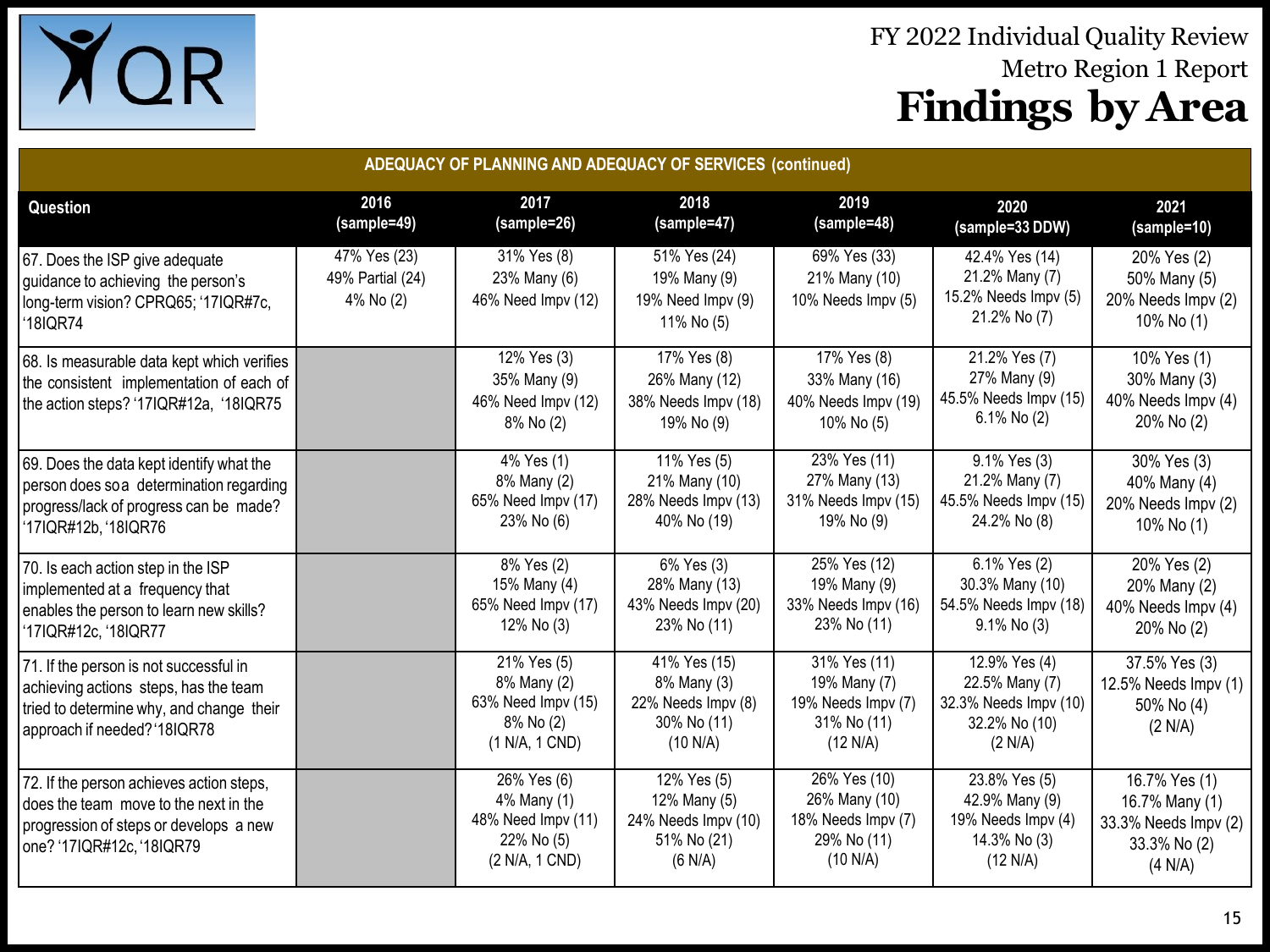

#### **ADEQUACY OF PLANNING AND ADEQUACY OF SERVICES (continued)**

| Question                                                                                                                                                                                                                                                                                                                 | 2016<br>(sample=49)                                      | 2017<br>(sample=26)                                            | 2018<br>(sample=47)                                                    | 2019<br>(sample=48)                                                | 2020<br>(sample=33 DDW)                                                   | 2021<br>(sample=10)                                             |
|--------------------------------------------------------------------------------------------------------------------------------------------------------------------------------------------------------------------------------------------------------------------------------------------------------------------------|----------------------------------------------------------|----------------------------------------------------------------|------------------------------------------------------------------------|--------------------------------------------------------------------|---------------------------------------------------------------------------|-----------------------------------------------------------------|
| 73. Has the person made measurable<br>progress on actions steps during this past<br>year?'17IQR#13b, '18IQR80                                                                                                                                                                                                            |                                                          | 0% Yes<br>23% Many (6)<br>62% Need Impv (16)<br>15% No (4)     | 6% Yes (3)<br>21% Many (10)<br>36% Needs Impv (17)<br>36% No (17)      | 17% Yes (8)<br>23% Many (11)<br>31% Needs Impv (15)<br>29% No (14) | 0% Yes<br>30.3% Many (10)<br>45.5% Needs Impv (15)<br>24.2% No (8)        | 20% Yes (2)<br>20% Many (2)<br>20% Needs Impv (2)<br>40% No (4) |
| 74. Do the outcomes in the ISP include<br>criteria by which the team can determine<br>when the outcome(s) have been achieved?<br>CPRQ67; '17IQR#7e, '18IQR81]                                                                                                                                                            | 22% Yes (11)<br>55% Partial (27)<br>22% No (11)          | 31% Yes (8)<br>8% Many (2)<br>50% Need Impv (13)<br>12% No (3) | 23% Yes (11)<br>19% Many (9)<br>32% Needs Impv<br>(15)<br>26% No (12)  | 52% Yes (25)<br>17% Many (8)<br>17% Needs Impv (8)<br>15% No (7)   | 21.2% Yes (7)<br>45.5% Many (15)<br>21.2% Needs Impv (7)<br>12.1% No (4)  | 20% Yes (2)<br>60% Many (6)<br>20% Needs Impv (2)               |
| 75. Are the ISP outcomes related to<br>achieving the person's long-term vision?<br>CPRQ68; '17IQR#7d, '18IQR82                                                                                                                                                                                                           | 57% Yes (28)<br>41% Partial (20)<br>2% No (1)            | 42% Yes (11)<br>12% Many (3)<br>46% Need Impv (12)             | 74% Yes (35)<br>13% Many (6)<br>11% Needs Impv (5)<br>2% No (1)        | 77% Yes (37)<br>13% Many (6)<br>4% Needs Impv (2)<br>6% No (3)     | 57.6% Yes (19)<br>33.3% Many (11)<br>6.1% Needs Impv (2)<br>3% No (1)     | 80% Yes (8)<br>20% Many (2)                                     |
| 76. Do the ISP outcomes and related<br>action plans and teaching strategies<br>address the person's major needs as<br>identified in the Personal Challenges and<br>Obstacles That Need to be Addressed<br>In Order to Achieve the Desired<br>l Outcomes section of the ISP/Action<br>plans?" CPRQ69; '17IQR#7g, '18IQR83 | 49% Yes (24)<br>45% Partial (22)<br>6% No (3)            | 35% Yes (9)<br>19% Many (5)<br>46% Need Impv (12)              | 53% Yes (25)<br>23% Many (11)<br>21% Needs Impv<br>(10)<br>2% No (1)   | 58% Yes (28)<br>31% Many (15)<br>6% Needs Impv (3)<br>4% No (2)    | 39.4% Yes (13)<br>33.3% Many (11)<br>15.2% Needs Impv (5)<br>12.1% No (4) | 40% Yes (4)<br>50% Many (5)<br>10% No (1)                       |
| 77. Are the Teaching and Support<br>Strategies sufficient to ensure consistent<br>implementation of the services planned?<br>CPRQ71; '17IQR#7i, '18IQR84                                                                                                                                                                 | 57% Yes (27)<br>40% Partial (19)<br>2% No (1)<br>(2 N/A) | 15% Yes (4)<br>23% Many (6)<br>54% Need Impv (14)<br>8% No (2) | 19% Yes (9)<br>26% Many (12)<br>40% Needs Impv<br>(19)<br>15% No (7)   | 27% Yes (13)<br>35% Many (17)<br>27% Needs Impv (13)<br>10% No (5) | 27.3% Yes (9)<br>48.5% Many (16)<br>18.1% Needs Impv (6)<br>6.1% No (2)   | 20% Yes (2)<br>50% Many (5)<br>30% Needs Impv (3)               |
| 178. Are the recommendations and/or<br>objectives/strategies of ancillary providers<br>integrated into the ISP? CPRQ72;<br>'17IQR#7m, '18IQR85                                                                                                                                                                           | 86% Yes (42)<br>14% Partial (7)                          | 15% Yes (4)<br>19% Many (5)<br>58% Need Impv (15)<br>8% No (2) | 26% Yes (12)<br>21% Many (10)<br>32% Needs Impv<br>(15)<br>21% No (10) | 38% Yes (18)<br>29% Many (14)<br>17% Needs Impv (8)<br>17% No (8)  | 27.3% Yes (9)<br>54.5% Many (18)<br>15.2% Needs Impv (5)<br>3% No (1)     | 30% Yes (3)<br>60% Many (6)<br>10% Needs Impv (1)               |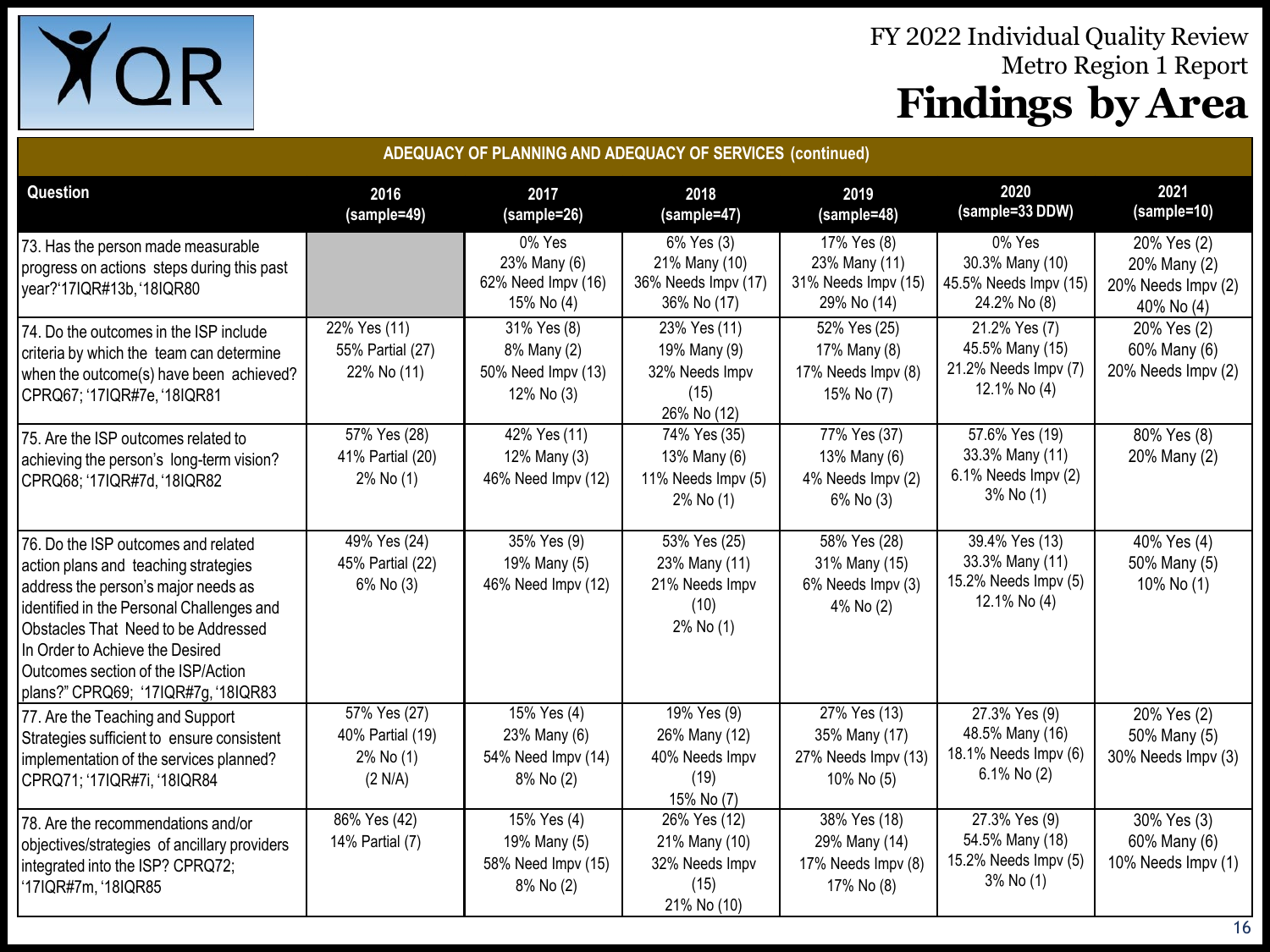

| ADEQUACY OF PLANNING AND ADEQUACY OF SERVICES (continued)                                                                                                                                                            |                                                          |                                                               |                                                                       |                                                                            |                                                                         |                                                                 |  |
|----------------------------------------------------------------------------------------------------------------------------------------------------------------------------------------------------------------------|----------------------------------------------------------|---------------------------------------------------------------|-----------------------------------------------------------------------|----------------------------------------------------------------------------|-------------------------------------------------------------------------|-----------------------------------------------------------------|--|
| Question                                                                                                                                                                                                             | 2016<br>(sample=49)                                      | 2017<br>(sample=26)                                           | 2018<br>(sample=47)                                                   | 2019<br>(sample=48)                                                        | 2020<br>(sample=33 DDW)                                                 | 2021<br>(sample=10)                                             |  |
| 79. Has the person made measurable<br>progress in therapy this year? '17IQR#13a,<br>'18IQR86                                                                                                                         |                                                          | 8% Yes (2)<br>23% Many (6)<br>65% Need Impv (17)<br>4% No (1) | 23% Yes (11)<br>23% Many (11)<br>34% Needs Impv<br>(16)<br>19% No (9) | 15% Yes (7)<br>36% Many (17)<br>43% Need Impv (20)<br>6% No (3)<br>(1 N/A) | 6% Yes (2)<br>75.8% Many (25)<br>15.2% Needs Impv (5)<br>$3\%$ No $(1)$ | 10% Yes (1)<br>60% Many (6)<br>20% Needs Impv (2)<br>10% No (1) |  |
| 80. If needed, does the ISP contain a<br>specific Medical Emergency Response<br>Plan (MERP)? CPRQ73b '17IQR#20c,<br>'18IQR87                                                                                         | 57% Yes (27)<br>40% Partial (19)<br>2% No (1)<br>(2 N/A) | 38% Yes (10)<br>31% Many (8)<br>31% Need Impv (8)             | 55% Yes (26)<br>26% Many (12)<br>17% Needs Impv<br>(8)<br>2% No (1)   | 46% Yes (22)<br>35% Many (17)<br>17% Needs Impv (8)<br>2% No (1)           | 27.3% Yes (9)<br>60.6% Many (20)<br>9.1% Needs Impv (3)<br>3% No (1)    | 40% Yes (4)<br>60% Many (6)                                     |  |
| 81. Does the ISP contain information<br>regarding primary health (medical) care?<br>CPRQ74, '18IQR88                                                                                                                 | 86% Yes (42)<br>14% Partial (7)                          |                                                               | 87% Yes (41)<br>11% Many (5)<br>2% No (1)                             | 88% Yes (42)<br>8% Many (4)<br>4% Needs Impv (2)                           | 81.8% Yes (27)<br>15.2% Many (5)<br>3% No (1)                           | 60% Yes (6)<br>20% Many (2)<br>20% Needs Impv (2)               |  |
| 81a. Does the ISP face sheet contain contact<br>information for the PCP? CPRQ74a, '18IQR88a                                                                                                                          | 94% Yes (46)<br>6% Partial (3)                           |                                                               | 94% Yes (44)<br>6% Many (3)                                           | 96% Yes (46)<br>4% Many (2)                                                | 84.8% Yes (28)<br>6.1% Many (2)<br>9.1% No (3)                          | 80% Yes (8)<br>20% Needs Impv (2)                               |  |
| 81b. Is the Healthcare coordinator's name<br>and contact information listed in the ISP?<br>CPRQ74b, '18IQR88b                                                                                                        | $86%$ Yes (42)<br>12% Partial (6)<br>2% No (1)           |                                                               | 96% Yes (45)<br>2% Many (1)<br>2% Needs Impv (1)                      | 92% Yes (44)<br>4% Many (2)<br>4% No (2)                                   | 90.9% Yes (30)<br>3% Many (1)<br>6.1% No (2)                            | 70% Yes (7)<br>10% Needs Impv (1)<br>20% No (2)                 |  |
| 82. Does the ISP reflect how the<br>person will obtain prescribed<br>medications? CPRQ76, '18IQR89                                                                                                                   | 90% Yes (44)<br>8% Partial (4)<br>2% No (1)              |                                                               | 89% Yes (42)<br>9% Many (4)<br>2% No (1)                              | 79% Yes (38)<br>13% Many (6)<br>8% No (4)                                  | 75.8% Yes (25)<br>18.2% Many (6)<br>3% Needs Impv (1)<br>3% No (1)      | 50% Yes (5)<br>30% Many (3)<br>10% Needs Impv (1)<br>10% No (1) |  |
| 83. Based on the evidence, is adequate<br>transportation available for the person?<br>(Does the ISP reflect how the person will get<br>to work/day activities, shopping, and social<br>activities? CPRQ75, '18IQR90) | 86% Yes (12)<br>14% Partial (2)<br>(35 N/A)              |                                                               | 66% Yes (31)<br>21% Many (10)<br>4% Needs Impv (2)<br>9% No (4)       | 88% Yes (42)<br>10% Many (5)<br>2% Needs Impv (1)                          | 100% Yes (33)                                                           | 90% Yes (9)<br>10% Needs Impv (1)                               |  |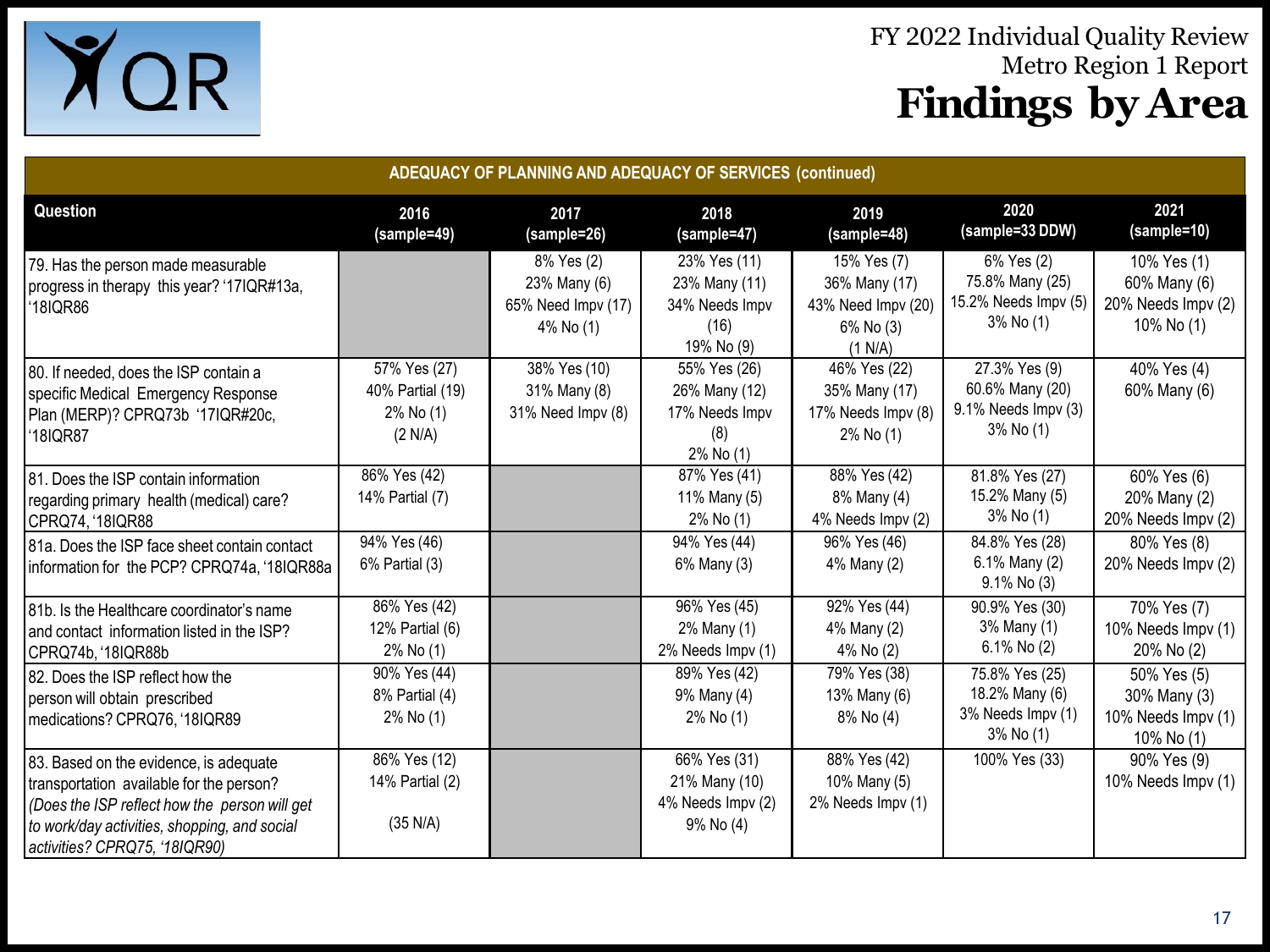

| ADEQUACY OF PLANNING AND ADEQUACY OF SERVICES (continued)                                                                                           |                                                          |                                                                   |                                                                                      |                                                                               |                                                                                     |                                                                    |  |  |
|-----------------------------------------------------------------------------------------------------------------------------------------------------|----------------------------------------------------------|-------------------------------------------------------------------|--------------------------------------------------------------------------------------|-------------------------------------------------------------------------------|-------------------------------------------------------------------------------------|--------------------------------------------------------------------|--|--|
| Question                                                                                                                                            | 2016<br>(sample=49)                                      | 2017<br>(sample=26)                                               | 2018<br>(sample=47)                                                                  | 2019<br>(sample=48)                                                           | 2020<br>(sample=33 DDW)                                                             | 2021<br>(sample=10)                                                |  |  |
| 84. Does the ISP contain a list of<br>adaptive equipment needed and who will<br>provide it? CPRQ77; '17IQR#25a,<br>'18IQR91                         | 50% Yes (22)<br>45% Partial (20)<br>5% No (2)<br>(5 N/A) | 27% Yes (7)<br>27% Many (7)<br>42% Need Impv<br>(11)<br>4% No (1) | 34% Yes (16)<br>43% Many (20)<br>13% Needs Impv (6)<br>4% No (2)                     | 40% Yes (17)<br>44% Many (19)<br>12% Needs Impv (5)<br>5% No (2)<br>(5 N/A)   | 31.2% Yes (10)<br>37.5% Many (12)<br>21.9% Needs Impv (7)<br>9.4% No (3)<br>(1 N/A) | 30% Yes (3)<br>40% Many (4)<br>30% Needs Impv (3)                  |  |  |
| 85. Overall, is the ISP adequate to<br>meet the person's needs? CPRQ78;<br>'17IQR#7, '18IQR92                                                       | 6% Yes (3)<br>94% Partial (46)                           | 0% Yes<br>27% Many (7)<br>73% Need Impv (19)                      | 0% Yes<br>55% Many (26)<br>45% Needs Impv<br>(21)                                    | 2% Yes (1)<br>65% Many (31)<br>33% Needs Impv<br>(16)                         | 0% Yes<br>75.8% Many (25)<br>21.2% Needs Impv (7)<br>3% No (1)                      | 10% Yes (1)<br>90% Many (9)                                        |  |  |
| 86. Is the ISP being<br>implemented? (If 85 is "3")<br>CPRQ79 '17IQR#12, '18IQR93                                                                   | 67% Yes (2)<br>33% Partial (1)<br>(46 N/A)               | 0% Yes<br>19% Many (5)<br>77% Need Impv (20)<br>4% No (1)         | 0% Yes<br>(47 N/A)                                                                   | 100% Yes (1)<br>(47 N/A)                                                      | 0% Yes<br>100% Many (2)<br>(31 N/A)                                                 | 0% Yes<br>100% Many (1)<br>(9 N/A)                                 |  |  |
| 87a. Is the ISP being implemented? (If<br>85 is "0", "1", or "2") CPRQ80a<br>'17IQR#12, '18IQR94a                                                   | 26% Yes (12)<br>74% Partial (34)<br>(3 N/A)              | 0% Yes<br>19% Many (5)<br>77% Need Impv (20)<br>4% No (1)         | $\sqrt{9\% \text{ Yes}}$ (4)<br>45% Many (21)<br>43% Needs Impv<br>(20)<br>4% No (2) | 4% Yes (2)<br>55% Many (26)<br>36% Needs Impv<br>(17)<br>4% No (2)<br>(1 N/A) | 0% Yes<br>51.5% Many (17)<br>48.5% Needs Impv (16)                                  | 11.1% Yes (1)<br>33.3% Many (3)<br>55.6% Needs Impv (5)<br>(1 N/A) |  |  |
| 87b. Are current services adequate to<br>meet the person's needs? CPRQ80b<br>'17IQR#11, '18IQR94b                                                   | 20% Yes (9)<br>80% Partial (37)<br>(3 N/A)               | 4% Yes (1)<br>54% Many (14)<br>42% Need Impv (11)                 | $23%$ Yes (11)<br>47% Many (22)<br>30% Needs Impv<br>(14)                            | 47% Yes (22)<br>34% Many (16)<br>19% Needs Impv (9)<br>(1 N/A)                | 0% Yes<br>60.6% Many (20)<br>39.4% Needs Impv (13)                                  | 0% Yes<br>77.8% Many (7)<br>22.2% Needs Impv (2)<br>(1 N/A)        |  |  |
| 88. Was the direct service staff trained on<br>the implementation of this person's ISP?<br>CPRQ81, '18IQR95                                         | 86% Yes (42)<br>14% Partial (7)                          |                                                                   | 74% Yes (35)<br>23% Many (11)<br>2% Needs Impv (1)                                   | 54% Yes (26)<br>38% Many (18)<br>6% Needs Impv (3)<br>2% No (1)               | 15.2% Yes (5)<br>72.7% Many (24)<br>9.1% Needs Impv (3)<br>3% No (1)                | 20% Yes (2)<br>80% Many (8)                                        |  |  |
| 89. Were the direct service staff able to<br>describe their responsibilities in<br>providing daily care/supports to the<br>person? CPRQ82, '18IQR96 | 86% Yes (42)<br>14% Partial (7)                          |                                                                   | 72% Yes (34)<br>26% Many (12)<br>2% Needs Impv (1)                                   | 65% Yes (31)<br>33% Many (16)<br>2% Needs Impv (1)                            | 18.2% Yes (6)<br>78.8% Many (26)<br>3% Needs Impv (1)                               | 10% Yes (1)<br>90% Many (9)                                        |  |  |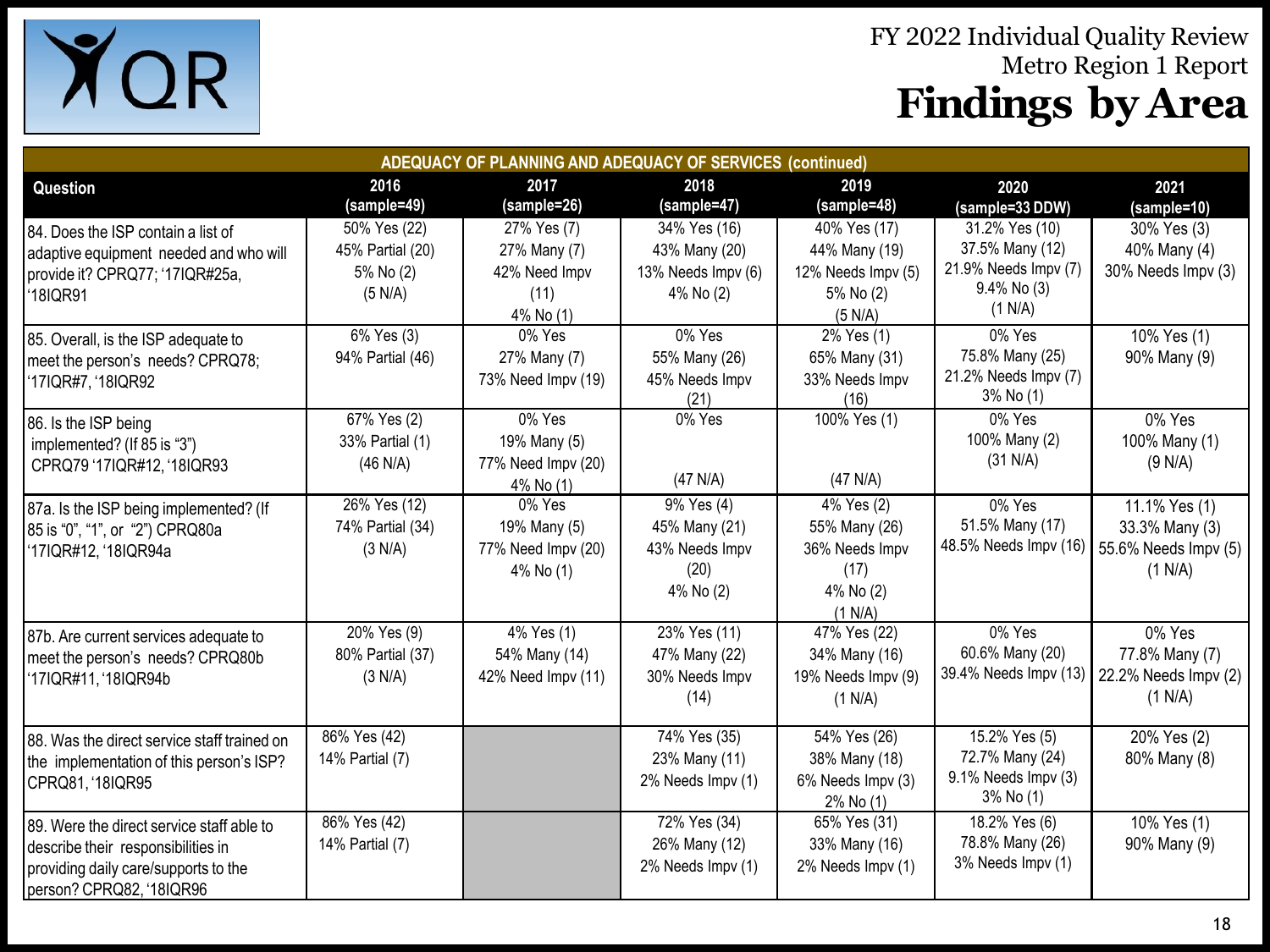

| <b>EXPECTATIONS FOR GROWTH, QUALITY OF LIFE, SATISFACTION</b>                                                                                               |                                               |                                                              |                                                                  |                                                                               |                                                                    |                                                   |  |
|-------------------------------------------------------------------------------------------------------------------------------------------------------------|-----------------------------------------------|--------------------------------------------------------------|------------------------------------------------------------------|-------------------------------------------------------------------------------|--------------------------------------------------------------------|---------------------------------------------------|--|
| Question                                                                                                                                                    | 2016<br>(sample=49)                           | 2017<br>(sample=26)                                          | 2018<br>(sample=47)                                              | 2019<br>(sample=48)                                                           | 2020<br>(sample=33 DDW)                                            | 2021<br>(sample=10)                               |  |
| 90. Based on all of the evidence, has the<br>person achieved progress in the past<br>year? CPRQ84; '17IQR#13, '18IQR98                                      | 41% Yes (20)<br>59% Partial (29)              | 0% Yes<br>35% Many (39)<br>65% Need Impv (17)                | 15% Yes (7)<br>51% Many (24)<br>28% Needs Impv (13)<br>6% No (3) | 17% Yes (8)<br>44% Many (21)<br>38% Needs Impv (18)<br>2% No (1)              | 0% Yes<br>63.6% Many (21)<br>36.4% Needs Impv (12)                 | 10% Yes (1)<br>50% Many (5)<br>40% Needs Impv (4) |  |
| 91. Overall, does the IDT have an<br>appropriate expectation of growth for this<br>person? CPRQ85; '17IQR#8d, '18IQR99                                      | 57% Yes (28)<br>43% Partial (21)              | 69% Yes (18)<br>15% Many (4)<br>15% Need Impv (4)            | 49% Yes (23)<br>45% Many (21)<br>6% Needs Impv (3)               | 54% Yes (26)<br>42% Many (20)<br>4% Needs Impv (2)                            | 69.7% Yes (23)<br>24.2% Many (8)<br>6.1% Needs Impv (2)            | 60% Yes (6)<br>40% Many (4)                       |  |
| 92. Was the person provided the<br>assistance and support needed to<br>participate meaningfully in the planning<br>process? CPRQ86; '17IQR#1b,<br>'18IQR100 | 78% Yes (38)<br>18% Partial (9)<br>4% No (2)  | 65% Yes (17)<br>27% Many (7)<br>8% Need Impv (2)             | 62% Yes (29)<br>26% Many (12)<br>6% Needs Impv (3)<br>6% No (3)  | 75% Yes (36)<br>23% Many (11)<br>2% No (1)                                    | 42.4% Yes (14)<br>51.5% Many (17)<br>6.1% Needs Impv (2)           | 70% Yes (7)<br>30% Many (3)                       |  |
| 93. Is the person offered a range<br>of opportunities for participation in<br>each life area? CPRQ87,<br>'18IQR101                                          | 76% Yes (31)<br>24% Partial (10)<br>$(8$ CND) |                                                              | 62% Yes (29)<br>23% Many (11)<br>9% Needs Impv (4)<br>6% No (3)  | 73% Yes (35)<br>19% Many (9)<br>8% Needs Impv (4)                             | 78.8% Yes (26)<br>21.2% Many (7)                                   | 100% Yes (10)                                     |  |
| 94. Does the person have the opportunity<br>to make informed choices? CPRQ88;<br>17IQR#30, 18IQR102                                                         | 50% Yes (3)<br>50% Partial (3)<br>(43 CND)    | 46% Yes (12)<br>35% Many (9)<br>19% Need Impv (5)            | 76% Yes (13)<br>18% Many (3)<br>6% No (1)<br>(30 CND)            | 61% Yes (17)<br>32% Many (9)<br>7% Needs Impv (2)<br>(20 CND)                 | 82.8% Yes (24)<br>13.8% Many (4)<br>3.4% Needs Impv (1)<br>(4 N/A) | 66.7% Yes (6)<br>33.3% Many (3)<br>$(1$ CND)      |  |
| 94a. About where and with whom<br>to live?CPRQ89; '17IQR#23c,<br>'18IQR102a                                                                                 | 75% Yes (3)<br>25% Partial (1)<br>(45 CND)    | 33% Yes (1)<br>33% Need Impv (1)<br>33% No (1)<br>$(23$ CND) | 78% Yes (7)<br>22% No (2)<br>(38 CND)                            | 74% Yes (14)<br>11% Many (2)<br>11% Needs Impv (2)<br>5% No (1)<br>$(29$ CND) | 85.7% Yes (24)<br>10.7% Many (3)<br>3.6% Needs Impv (1)<br>(5 N/A) | 66.7% Yes (6)<br>33.3% Many (3)<br>$(1$ CND)      |  |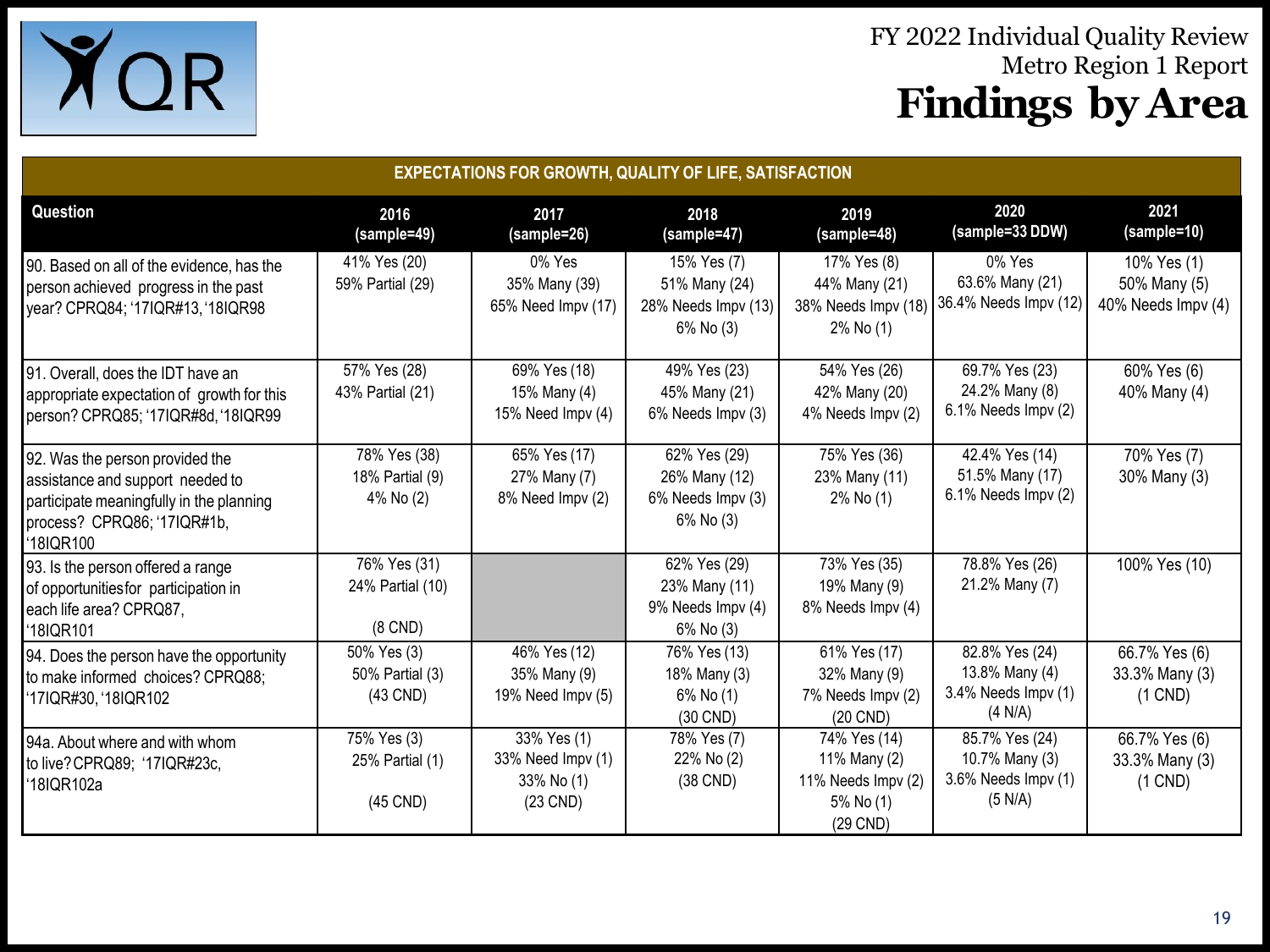

| <b>EXPECTATIONS FOR GROWTH, QUALITY OF LIFE, SATISFACTION (continued)</b>                                                                                                                   |                                                          |                                                    |                                                                             |                                                                    |                                                                     |                                              |  |
|---------------------------------------------------------------------------------------------------------------------------------------------------------------------------------------------|----------------------------------------------------------|----------------------------------------------------|-----------------------------------------------------------------------------|--------------------------------------------------------------------|---------------------------------------------------------------------|----------------------------------------------|--|
| Question                                                                                                                                                                                    | 2016<br>(sample=49)                                      | 2017<br>(sample=26)                                | 2018<br>(sample=47)                                                         | 2019<br>(sample=48)                                                | 2020<br>(sample=33 DDW)                                             | 2021<br>(sample=10)                          |  |
| 94b. About where and with whom to<br>work/spend his/her day? CPRQ90;<br>17IQR#23d, '18IQR102b                                                                                               | 33% Yes (1)<br>67% Partial (2)<br>$(46$ CND)             | $80\%$ Yes (4)<br>20% Need Impv (1)<br>$(21$ CND)  | 71% Yes (15)<br>14% Many (3)<br>5% Needs Impv (1)<br>10% No (2)<br>(26 CND) | 88% Yes (21)<br>8% Many (2)<br>4% Needs Impv (1)<br>(24 CND)       | 92% Yes (23)<br>4% Many (1)<br>4% Needs Impv (1)<br>$(8$ CND)       | 88.9% Yes (8)<br>11.1% Many (1)<br>$(1$ CND) |  |
| 94c. About where and with whom to<br>socialize/spend leisure time?<br>CPRQ91, '18IQR102c                                                                                                    | 100% Yes (3)<br>(46 CND)                                 |                                                    | 83% Yes (15)<br>11% Many (2)<br>6% Needs Impv (1)<br>(29 CND)               | 80% Yes (20)<br>8% Many (2)<br>12% Needs Impv<br>(3)<br>$(23$ CND) | 92.6% Yes (25)<br>3.7% Many (1)<br>3.7% Needs Impv (1)<br>$(6$ CND) | 88.9% Yes (8)<br>11.1% Many (1)<br>$(1$ CND) |  |
| 95. Does the evidence support that<br>providers do not prevent the person from<br>pursuing relationships? CPRQ92;<br>17IQR#31f, '18IQR103 (and are respecting<br>the rights of this person) | 98% Yes (47)<br>2% Partial (1)<br>$(1$ CND)              | 94% Yes (16)<br>6% Need Impv (1)<br>(7 N/A, 2 CND) | 96% Yes (45)<br>2% Many (1)<br>2% Needs Impv (1)                            | 94% Yes (45)<br>6% Many (3)                                        | 93.9% Yes (31)<br>6.1% Many (2)                                     | 100% Yes (10)                                |  |
| 96. Overall, were all team members<br>interviewed trained or knowledgeable<br>on how to report abuse, neglect and<br>exploitation? CPR 93*; '17IQR#35a,<br>'18IQR105                        | 55% Yes (27)<br>45% Partial (22)                         | 46% Yes (12)<br>27% Many (7)<br>27% Need Impv (7)  | 87% Yes (41)<br>13% Many (6)                                                | 83% Yes (40)<br>15% Many (7)<br>2% Needs Impv (1)                  | 48.5% Yes (16)<br>51.5% Many (17)                                   | 40% Yes (4)<br>60% Many (6)                  |  |
| 97. Does this person and/or guardian<br>have access to the complaint<br>processes/procedures? CPRQ94,<br>18IQR106 <sup>.</sup>                                                              | 91% Yes (43)<br>6% Partial (3)<br>2% No (1)<br>$(2$ CND) |                                                    | 89% Yes (42)<br>4% Many (2)<br>6% No (3)                                    | 90% Yes (43)<br>4% Many (2)<br>4% Needs Impv (2)<br>2% No (1)      | 81.8% Yes (27)<br>15.2% Many (5)<br>3% No (1)                       | 90% Yes (9)<br>10% Many (1)                  |  |
| 98. Does the individual have restrictions that<br>should be reviewed by a Human Rights<br>Committee? '17IQR#34h, '18IQR107                                                                  |                                                          |                                                    | 72% Yes (34)<br>28% No (13)                                                 | 63% Yes (30)<br>38% No (18)                                        | 78.8% Yes (26)<br>21.2% No (7)                                      | 100% Yes (10)                                |  |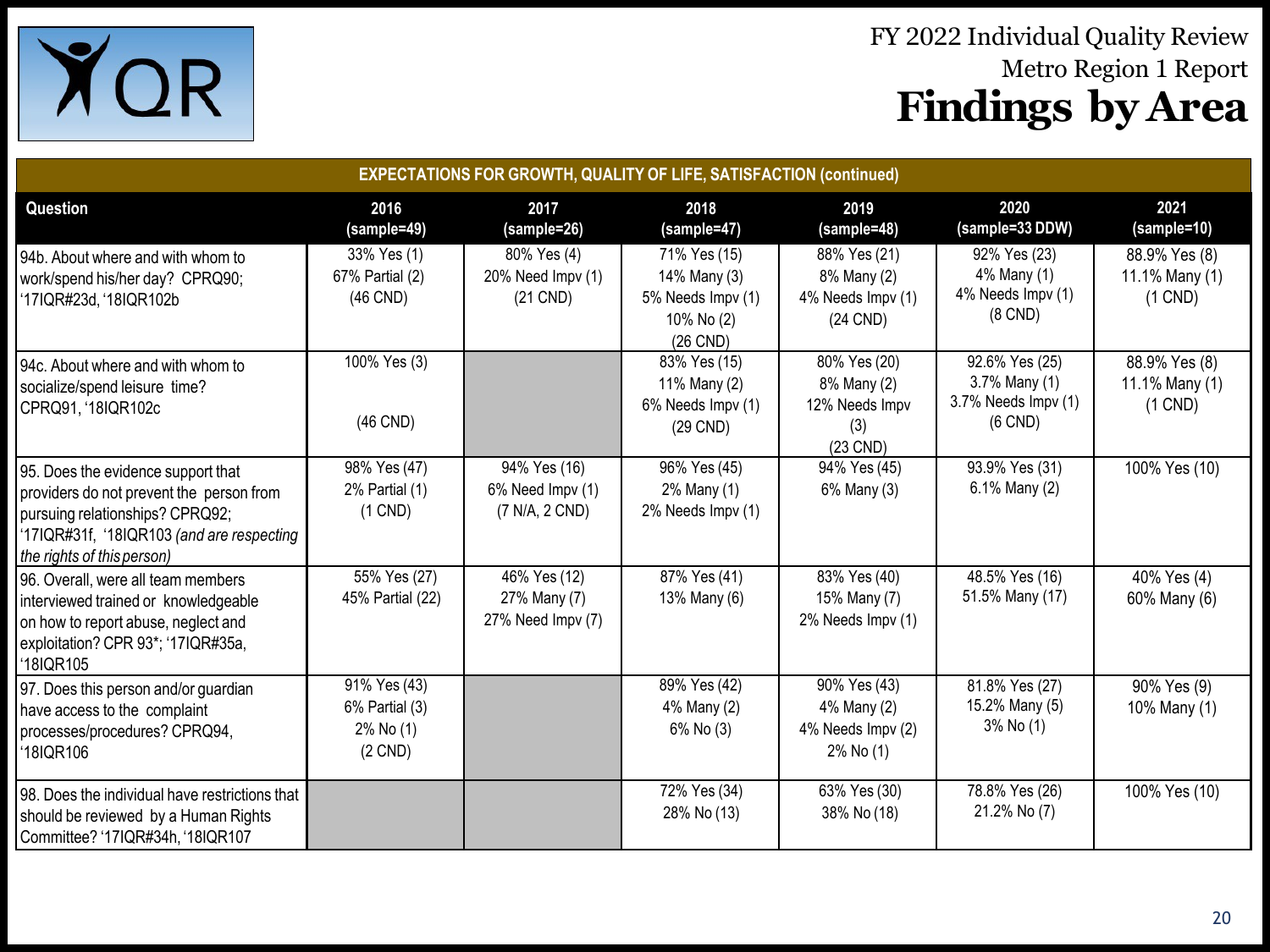

| <b>EXPECTATIONS FOR GROWTH, QUALITY OF LIFE, SATISFACTION (continued)</b>                                                                                                                                         |                                                                    |                                                                       |                                                                              |                                                                                |                                                                                     |                                                            |  |  |  |
|-------------------------------------------------------------------------------------------------------------------------------------------------------------------------------------------------------------------|--------------------------------------------------------------------|-----------------------------------------------------------------------|------------------------------------------------------------------------------|--------------------------------------------------------------------------------|-------------------------------------------------------------------------------------|------------------------------------------------------------|--|--|--|
| Question                                                                                                                                                                                                          | 2016<br>(sample=49)                                                | 2017<br>(sample=26)                                                   | 2018<br>(sample=47)                                                          | 2019<br>(sample=48)                                                            | 2020<br>(sample=33 DDW)                                                             | 2021<br>(sample=10)                                        |  |  |  |
| 99. If there are restrictions that should<br>be reviewed by HRC, have the<br>restrictions been reviewed (quarterly)<br>and approved (annually) by the HRC?<br>If no, describe why. '17IQR#34i,<br>18IQR108        |                                                                    | 44% Yes (8)<br>28% Need Impv (5)<br>28% No (5)<br>(8 N/A)             | 50% Yes (17)<br>12% Many (4)<br>32% Needs Impv (11)<br>6% No (2)<br>(13 N/A) | 67% Yes (20)<br>10% Many (3)<br>7% Needs Impv (2)<br>17% No (5)<br>(18 N/A) 21 | 42.3% Yes (11)<br>30.8% Many (8)<br>15.4% Needs Impv (4)<br>11.5% No (3)<br>(7 N/A) | 55.6% Yes (5)<br>44.4% Many (4)<br>(1 N/A)                 |  |  |  |
| 100. If there are restrictions that should be<br>reviewed by HRC, is a plan in place to<br>enable the individual to regain his/her<br>rights and reduce or eliminate these<br>restrictions? '17IQR#34j, '18IQR109 |                                                                    | 0% Yes ()<br>57% Need Impv (8)<br>43% No (6)<br>(12 N/A)              | 16% Yes (5)<br>13% Many (4)<br>3% Needs Impv (1)<br>69% No (22)<br>(15 N/A)  | 22% Yes (6)<br>15% Many (4)<br>11% Needs Impv (3)<br>52% No (14)<br>(21 N/A)   | 28.6% Yes (6)<br>38.1% Many (8)<br>9.5% Needs Impv (2)<br>23.8% No (5)<br>(12 N/A)  | 42.9% Yes (3)<br>42.9% Many (3)<br>14.2% No (1)<br>(3 N/A) |  |  |  |
| 101. Is the person protected<br>from abuse, neglect and<br>exploitation? '17IQR#35,<br>18IQR110                                                                                                                   |                                                                    | 38% Yes (10)<br>42% Many (11)<br>19% Need<br>Impv(5)                  | 70% Yes (33)<br>19% Many (9)<br>4% Needs Impv (2)<br>6% No (3)               | 58% Yes (28)<br>19% Many (9)<br>19% Needs Impv (9)<br>4% No (2)                | 57.6% Yes (19)<br>39.4% Many (13)<br>3% Needs Impv (1)                              | 60% Yes (6)<br>40% Many (4)                                |  |  |  |
| 102. Have all incidents of<br>suspected abuse, neglect and<br>exploitation been reported and<br>investigated? '17IQR#35b,<br>'18IQR111                                                                            |                                                                    | 70% Yes (14)<br>5% Many (1)<br>25% Need<br>Impv(5)                    | 54% Yes (15)<br>18% Many (5)<br>21% Needs Impv (6)<br>7% No (2)<br>(19 N/A)  | 66% Yes (21)<br>16% Many (5)<br>16% Needs Impv (5)<br>3% No (1)<br>(16 N/A)    | 80% Yes (16)<br>15% Many (3)<br>5% No (1)<br>(13 N/A)                               | 85.7% Yes (6)<br>14.3% Many (1)<br>(3 N/A)                 |  |  |  |
| 103. Is the individual safe? '17IQR#24,<br>18IQR112                                                                                                                                                               |                                                                    | 46% Yes (12)<br>46% Many (12)<br>8% Need Impv<br>(2)                  | 79% Yes (37)<br>13% Many (6)<br>9% Needs Impv (4)                            | 65% Yes (31)<br>19% Many (9)<br>15% Needs Impv (7)<br>2% No (1)                | 69.7% Yes (23)<br>24.2% Many (8)<br>6.1% Needs Impv (2)                             | 50% Yes (5)<br>40% Many (4)<br>10% Needs Impv (1)          |  |  |  |
| 104. What is the level of participation of<br>the legal guardian in this person's life and<br>service planning? CPRQ 97; '17IQR#15a,<br>18IQR113                                                                  | 33% Active (16)<br>56% Moderate (27)<br>10% Limited (5)<br>(1 N/A) | 54% Active (14)<br>23% Moderate (6)<br>19% Limited (5)<br>4% None (1) | 32% Active (15)<br>34% Moderate (16)<br>34% Limited (16)                     | 32% Active (15)<br>51% Moderate (24)<br>17% Limited (8)<br>(1 N/A)             | 36.4% Active (12)<br>54.5% Moderate (18)<br>9.1% Limited (3)                        | 30% Active (3)<br>70% Moderate (7)                         |  |  |  |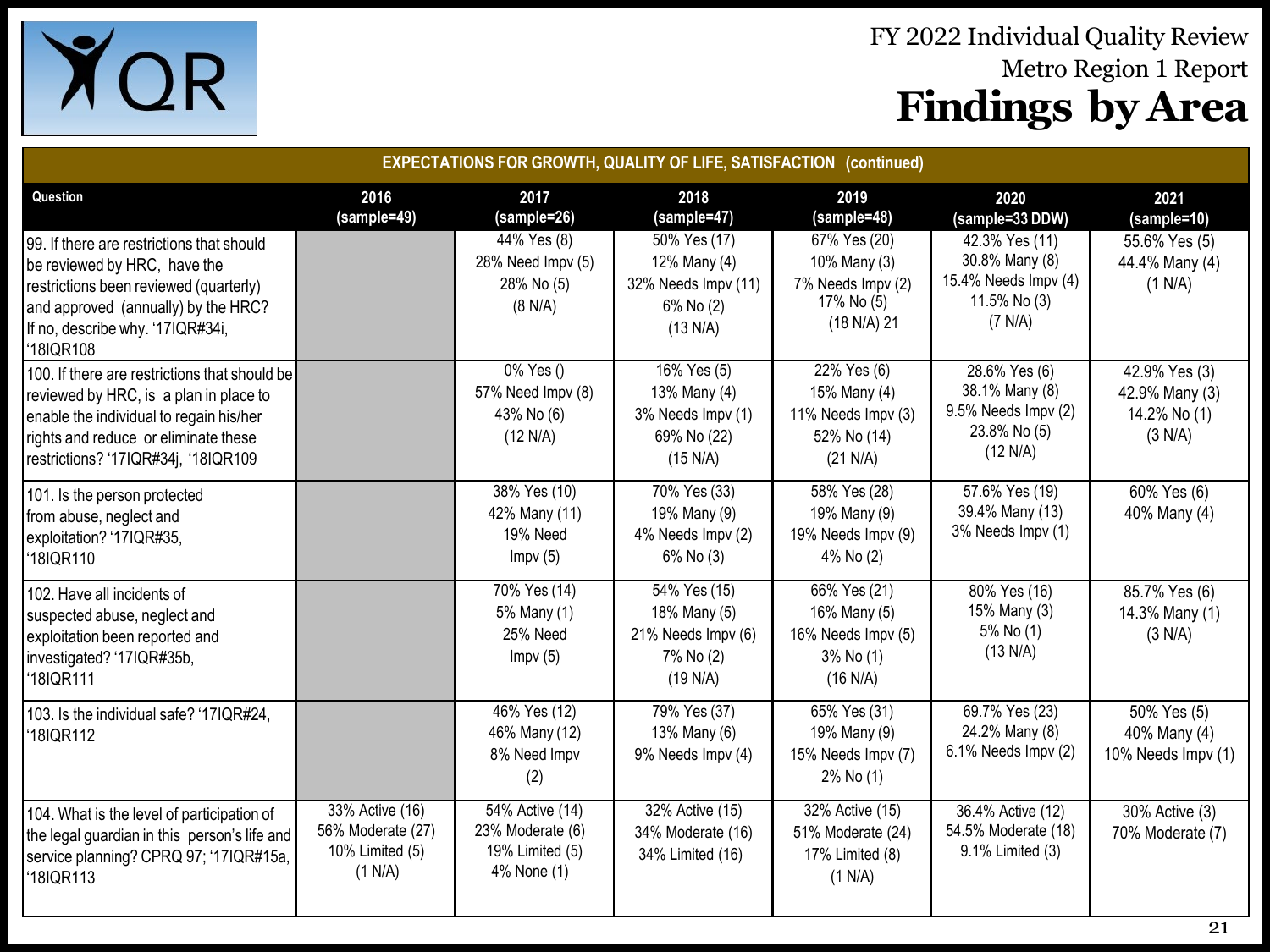

| <b>EXPECTATIONS FOR GROWTH, QUALITY OF LIFE, SATISFACTION (continued)</b>                                                                                        |                                                   |                                                                    |                                                                    |                                                               |                                                          |                             |  |  |  |
|------------------------------------------------------------------------------------------------------------------------------------------------------------------|---------------------------------------------------|--------------------------------------------------------------------|--------------------------------------------------------------------|---------------------------------------------------------------|----------------------------------------------------------|-----------------------------|--|--|--|
| Question                                                                                                                                                         | 2016<br>(sample=49)                               | 2017<br>(sample=26)                                                | 2018<br>(sample=47)                                                | 2019<br>(sample=48)                                           | 2020<br>(sample=33 DDW)                                  | 2021<br>(sample=10)         |  |  |  |
| 105. If the person is retired, does he/she<br>have opportunities to engage in activities<br>of interest during the day? CPRQ 100;<br>'17IQR#29b, '18IQR114       | 69% Yes (11)<br>31% Partial (5)<br>(33 N/A)       | 40% Yes (2)<br>40% Many (2)<br>20% No (1)<br>(21 N/A)              | 56% Yes (9)<br>25% Many (4)<br>19% Needs Impv (3)<br>(31 N/A)      | 77% Yes (17)<br>14% Many (3)<br>9% Needs Impv (2)<br>(26 N/A) | 78.6% Yes (11)<br>21.4% Many (3)<br>(19 N/A)             | 100% Yes (4)<br>(6 N/A)     |  |  |  |
| 106. Does the person have daily<br>choices/appropriate autonomy over<br>his/her life? CPRQ101 '17IQR#30,<br>'18IQR115                                            | 80% Yes (39)<br>18% Partial (9)<br>2% No (1)      | 46% Yes (12)<br>35% Many (9)<br>19% Need Impv (5)                  | $\sqrt{91\% \text{ Yes}}$ (43)<br>4% Many (2)<br>4% Needs Impv (2) | $88%$ Yes (42)<br>8% Many (4)<br>4% Needs Impv (2)            | 81.8% Yes (27)<br>15.2% Many (5)<br>3% Needs Impv (1)    | 100% Yes (10)               |  |  |  |
| 107. Have the person's cultural<br>preferences been accommodated?<br>CPRQ102; '17IQR#31e, '18IQR116                                                              | 96% Yes (47)<br>4% Partial (2)                    | 83% Yes (20)<br>13% Many (3)<br>4% Need Impv (1)<br>(1 N/A, 1 CND) | $\sqrt{94\% \text{ Yes}} (44)$<br>6% Many (3)                      | 88% Yes (42)<br>13% Many (6)                                  | 90.9% Yes (30)<br>9.1% Many (3)                          | 100% Yes (10)               |  |  |  |
| 108. Is the person treated with<br>dignity and respect? CPRQ103;<br>17IQR#34c, '18IQR117                                                                         | 35% Yes (17)<br>65% Partial (32)                  | 50% Yes (13)<br>31% Many (8)<br>19% Need Impv (5)                  | 36% Yes (17)<br>43% Many (20)<br>21% Needs Impv (10)               | $44\%$ Yes (21)<br>38% Many (18)<br>19% Needs Impv (9)        | 15.2% Yes (5)<br>69.6% Many (23)<br>15.2% Needs Impv (5) | 40% Yes (4)<br>60% Many (6) |  |  |  |
| 109. Does the person have food and<br>drink available according to their<br>specific nutritional needs and<br>recommendations? CPRQ108;<br>'17IQR#23e, '18IQR118 | 100% Yes (49)                                     | 100% Yes (25)<br>$(1$ CND)                                         | $\sqrt{94\% \text{ Yes (44)}}$<br>4% Many (2)<br>2% Needs Impv (1) | 95% Yes (42)<br>5% Many (2)<br>$(4$ CND)                      | 93.9% Yes (31)<br>3.1% Many (1)<br>3% Needs Impv (1)     | 100% Yes (10)               |  |  |  |
| 110. Does the person have sufficient<br>personal money? CPRQ110<br>'17IQR#34f, '18IQR119                                                                         | 92% Yes (45)<br>6% Partial (3)<br>2% No (1)       | 96% Yes (25)<br>4% Many (1)                                        | 98% Yes (46)<br>2% Many (1)                                        | 94% Yes (45)<br>4% Many (2)<br>2% Needs Impv (1)              | 90.9% Yes (30)<br>9.1% Many (3)                          | 100% Yes (10)               |  |  |  |
| 111. Does the person get along with their<br>day program/employment provider staff?<br>CPRQ111, '18IQR120                                                        | 95% Yes (19)<br>5% Partial (1)<br>(1 N/A, 28 CND) |                                                                    | 100% Yes (35)<br>(12 CND)                                          | 97% Yes (32)<br>3% Many (1)<br>(1 N/A, 14 CND)                | 100% Yes (27)<br>(1 N/A)<br>$(5$ CND)                    | 100% Yes (9)<br>$(1$ CND)   |  |  |  |
| 112. Does the person get along with<br>their residential provider staff?<br>CPRQ112, '18IQR121                                                                   | 100% Yes (26)<br>$(23$ CND)                       |                                                                    | 100% Yes (40)<br>$(7$ CND)                                         | 97% Yes (36)<br>3% Many (1)<br>$(11$ CND)                     | 100% Yes (28)<br>$(5$ CND)                               | 100% Yes (10)               |  |  |  |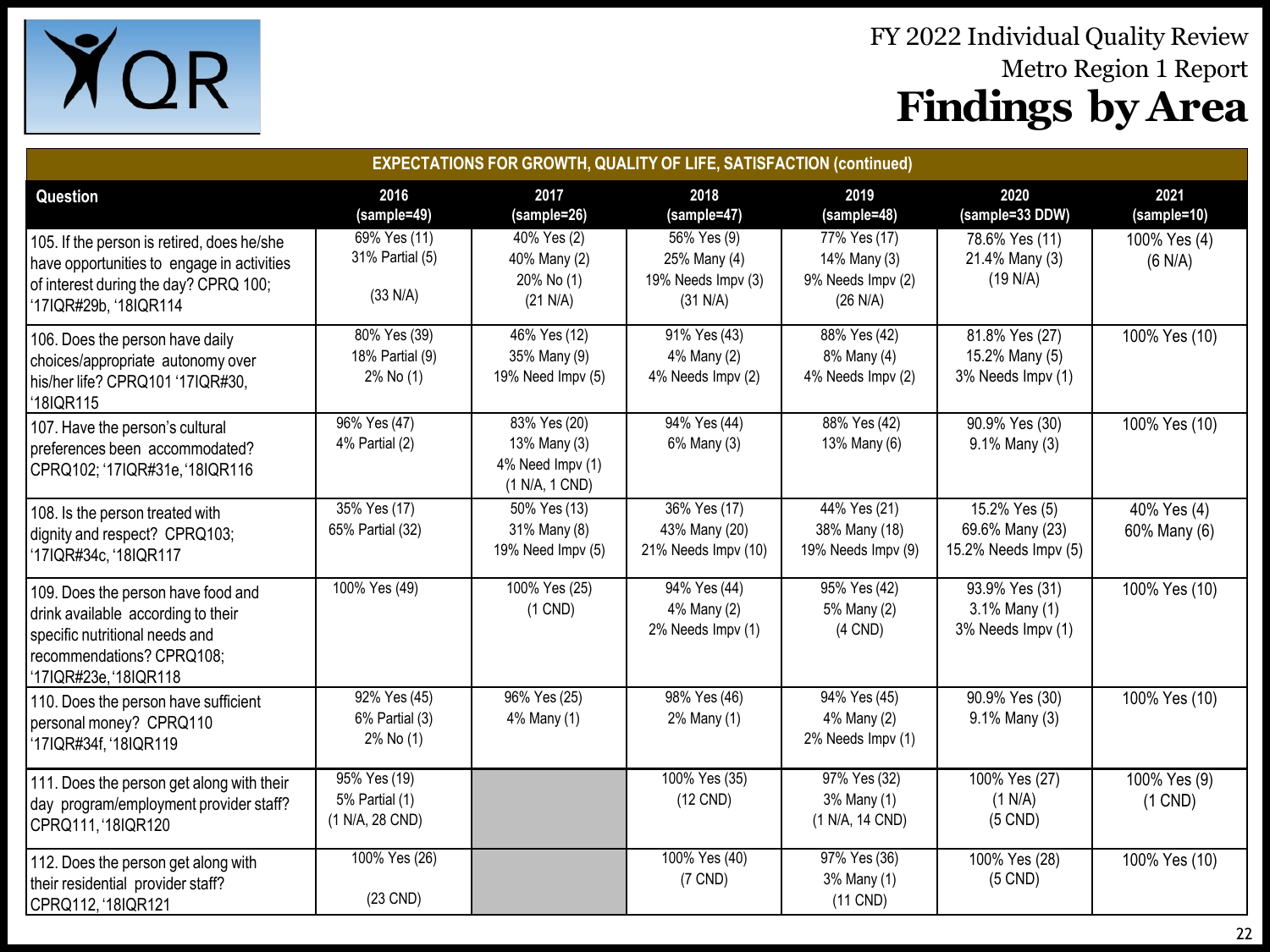

| <b>TEAM PROCESS</b>                                                                                                                                                                                                        |                                            |                                                                          |                                                                            |                                                                              |                                                                            |                                                   |  |
|----------------------------------------------------------------------------------------------------------------------------------------------------------------------------------------------------------------------------|--------------------------------------------|--------------------------------------------------------------------------|----------------------------------------------------------------------------|------------------------------------------------------------------------------|----------------------------------------------------------------------------|---------------------------------------------------|--|
| Question                                                                                                                                                                                                                   | 2016<br>(sample=49)                        | 2017<br>(sample=26)                                                      | 2018<br>(sample=47)                                                        | 2019<br>(sample=48)                                                          | 2020<br>(sample=33 DDW)                                                    | 2021<br>(sample=10)                               |  |
| 113. Are the individual members of the IDT<br>following up on their responsibilities? CPRQ<br>114; '17IQR#10, '18IQR122                                                                                                    | 18% Yes (9)<br>82% Partial (40)            | 31% Yes (8)<br>58% Many (15)<br>12% Need Impv (3)                        | 17% Yes (8)<br>53% Many (25)<br>30% Needs Impv (14)                        | $25%$ Yes (12)<br>50% Many (24)<br>25% Needs Impv (12)                       | 0% Yes<br>69.7% Many (23)<br>30.3% Needs Impv (10)                         | 0% Yes<br>70% Many (7)<br>30% Needs Impv (3)      |  |
| 114. If there is evidence of situations in which<br>the team failed to reach a consensus on the<br>person's service and support needs, has the<br>team made efforts to build consensus? CPRQ<br>115; '17IQR#17c, '18IQR123 | 71% Yes (5)<br>29% Partial (2)<br>(42 N/A) | 57% Yes (4)<br>43% Many (3)<br>(19 N/A)                                  | 89% Yes (8)<br>11% Many (1)<br>(38 N/A)                                    | 31% Yes (4)<br>46% Many (6)<br>15% Needs Impv (2)<br>8% No (1)<br>(35 N/A)   | 33.3% Yes (1)<br>33.3% Many (1)<br>33.4% Needs Impv (1)<br>(30 N/A)        | (10 N/A)                                          |  |
| 115. Do records or facts exist to indicate that<br>the team convened meetings as needed due<br>to changed circumstances and/or needs?<br>CPRQ 116; '17IQR#17d, '18IQR124                                                   | 62% Yes (28)<br>38% No (17)<br>(4 N/A)     | 75% Yes (15)<br>5% Many (1)<br>15% Need Impv (3)<br>5% No (1)<br>(6 N/A) | 44% Yes (20)<br>38% Many (17)<br>9% Needs Impv (4)<br>9% No (4)<br>(2 N/A) | 43% Yes (18)<br>29% Many (12)<br>19% Needs Impv (8)<br>10% No (4)<br>(6 N/A) | 21.2% Yes (7)<br>63.6% Many (21)<br>9.1% Needs Impv (3)<br>6.1% No $(2)$   | 50% Yes (5)<br>50% Many (5)                       |  |
| 116. Is there adequate communication<br>among team members between meetings<br>to ensure the person's program can be/is<br>being implemented? CPRQ117, '18IQR125                                                           | 88% Yes (43)<br>12% Partial (6)            |                                                                          | 85% Yes (40)<br>9% Many (4)<br>6% Needs Impv (3)                           | 75% Yes (36)<br>19% Many (9)<br>6% Needs Impv (3)                            | 30.3% Yes (10)<br>42.5% Many (14)<br>24.2% Needs Impv (8)<br>$3%$ No $(1)$ | 40% Yes (4)<br>40% Many (4)<br>20% Needs Impv (2) |  |
| 117. Do you recommend Dispute<br>Resolution for this IDT? CPRQ118,<br>'18IOR126                                                                                                                                            | 4% Yes (2)<br>96% No (47)                  |                                                                          | 2% Yes (1)<br>98% No (46)                                                  | 8% Yes (4)<br>92% No (44)                                                    | 3% Yes (1)<br>97% No (32)                                                  | 0% Yes<br>100% No (10)                            |  |
| 118. Is there evidence or documentation of<br>physical regression in the last year?<br>CPRQ119 '17IQR#17d, '18IQR127                                                                                                       | 22% Yes (11)<br>78% No (38)                | 35% Yes (9)<br>65% No (17)                                               | 36% Yes (17)<br>64% No (30)                                                | 33% Yes (16)<br>67% No (32)                                                  | 30.3% Yes (10)<br>69.7% No (23)                                            | 50% Yes (5)<br>50% No (5)                         |  |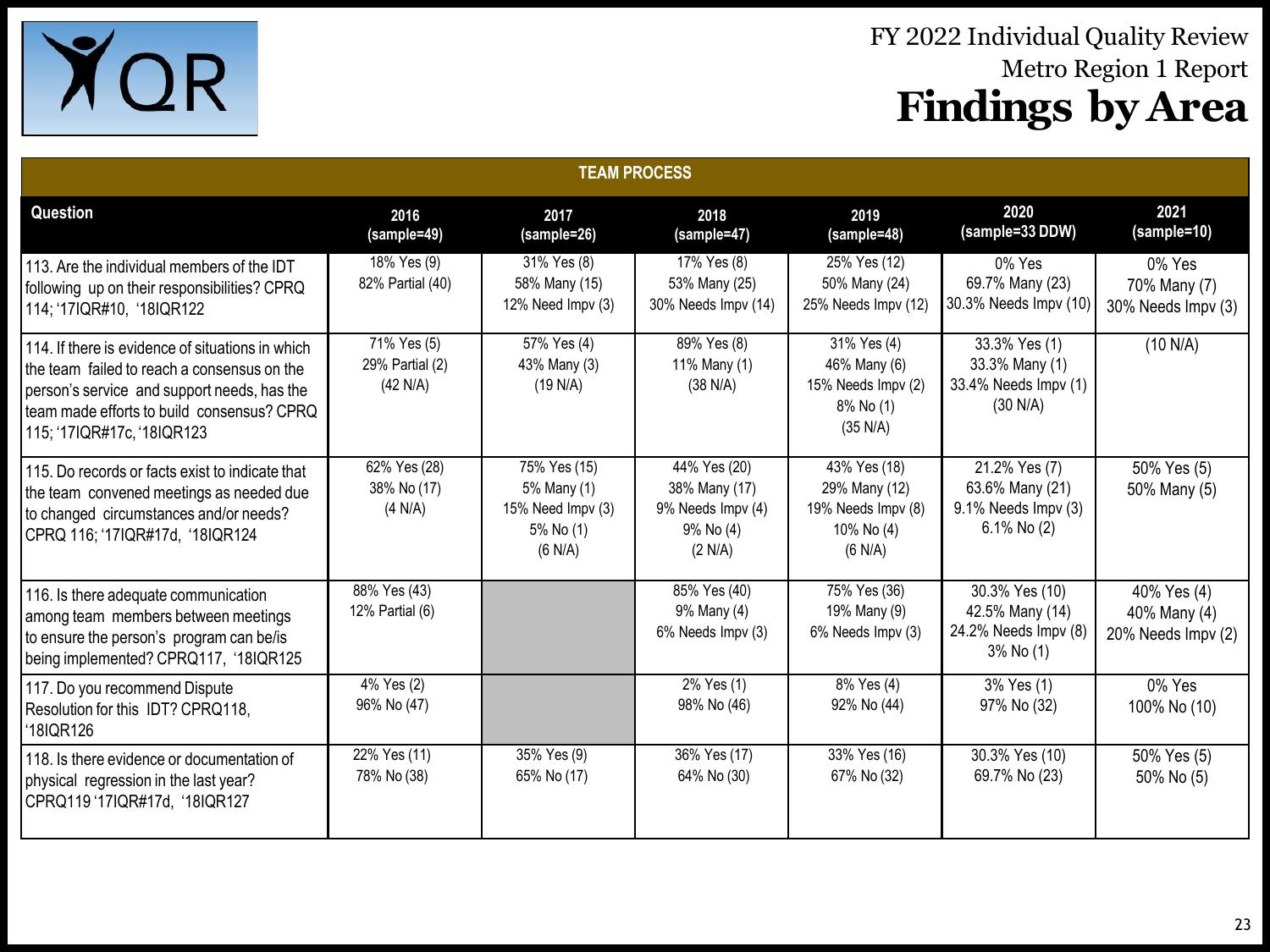

| <b>TEAM PROCESS (continued)</b>                                                                                                                                             |                                                          |                                                      |                                                       |                                                          |                                                   |                                              |  |
|-----------------------------------------------------------------------------------------------------------------------------------------------------------------------------|----------------------------------------------------------|------------------------------------------------------|-------------------------------------------------------|----------------------------------------------------------|---------------------------------------------------|----------------------------------------------|--|
| Question                                                                                                                                                                    | 2016<br>(sample=49)                                      | 2017<br>(sample=26)                                  | 2018<br>(sample=47)                                   | 2019<br>(sample=48)                                      | 2020<br>(sample=33 DDW)                           | 2021<br>(sample=10)                          |  |
| 119. Is there evidence or documentation of<br>behavioral or functional regression in the last<br>year? CPRQ120; '17IQR14c, '18IQR128                                        | 21% Yes (10)<br>79% No (38)<br>$(1$ CND)                 | 15% Yes (4)<br>85% No (22)                           | 28% Yes (13)<br>72% No (34)                           | 17% Yes (8)<br>83% No (40)                               | 9.1% Yes (3)<br>90.9% No (30)                     | 10% Yes (1)<br>90% No (9)                    |  |
| 120. If #118 OR #119 is scored "Yes", is<br>the IDT adequately addressing the<br>regression? CPRQ121; '18IQR129                                                             | 69% Yes (11)<br>25% Partial (4)<br>6% No (1)<br>(33 N/A) |                                                      | 70% Yes (14)<br>30% No (6)<br>(27 N/A)                | $\sqrt{67\% \text{ Yes}}$ (12)<br>33% No (6)<br>(30 N/A) | 90.9% Yes (10)<br>$9.1\%$ No $(1)$<br>(22 N/A)    | 100% Yes (5)<br>(5 N/A)                      |  |
| 121. Has the person changed residential/day<br>services in the last year? CPRQ122,<br>'18IQR130                                                                             | 18% Yes (9)<br>82% No (40)                               |                                                      | 21% Yes (10)<br>79% No (37)                           | 31% Yes (15)<br>69% No (33)                              | 18.2% Yes (6)<br>81.8% No (27)                    | 30% Yes (3)<br>70% No (7)                    |  |
| 122. If #121 is Yes, was the change<br>Planned by the IDT? CPRQ122a,<br>18IQR131                                                                                            | 63% Yes (5)<br>38% Partial (3)<br>(41 N/A)               |                                                      | 80% Yes (8)<br>20% No (2)<br>(37 N/A)                 | 47% Yes (7)<br>53% No (8)<br>(33 N/A)                    | 71.4% Yes (5)<br>28.6% No (2)<br>(26 N/A)         | 100% Yes (3)<br>(7 N/A)                      |  |
| 123. If #121 is Yes, did the change meet<br>the person's needs and/or preferences?<br>CPRQ122b, '18IQR132                                                                   | 88% Yes (7)<br>13% No (1)<br>(41 N/A)                    |                                                      | 90% Yes (9)<br>10% No (1)<br>(37 N/A)                 | 80% Yes (12)<br>20% No (3)<br>(33 N/A)                   | 85.7% Yes (6)<br>14.3% No (1)<br>(26 N/A)         | 100% Yes (3)<br>(7 N/A)                      |  |
| 124. Overall, has the IDT process been<br>adequate for assessing, planning,<br>implementing and monitoring of services<br>for this person? CPRQ123; '17IQR#7n,<br>'18IQR133 | 24% Yes (12)<br>76% Partial (37)                         | 4% Yes (1)<br>42% Many (11)<br>54% Need Impv<br>(14) | 6% Yes (3)<br>49% Many (23)<br>45% Needs Impv<br>(21) | 2% Yes (1)<br>79% Many (38)<br>19% Needs Impv (9)        | 0% Yes<br>78.8% Many (26)<br>21.2% Needs Impv (7) | 0% Yes<br>80% Many (8)<br>20% Needs Impv (2) |  |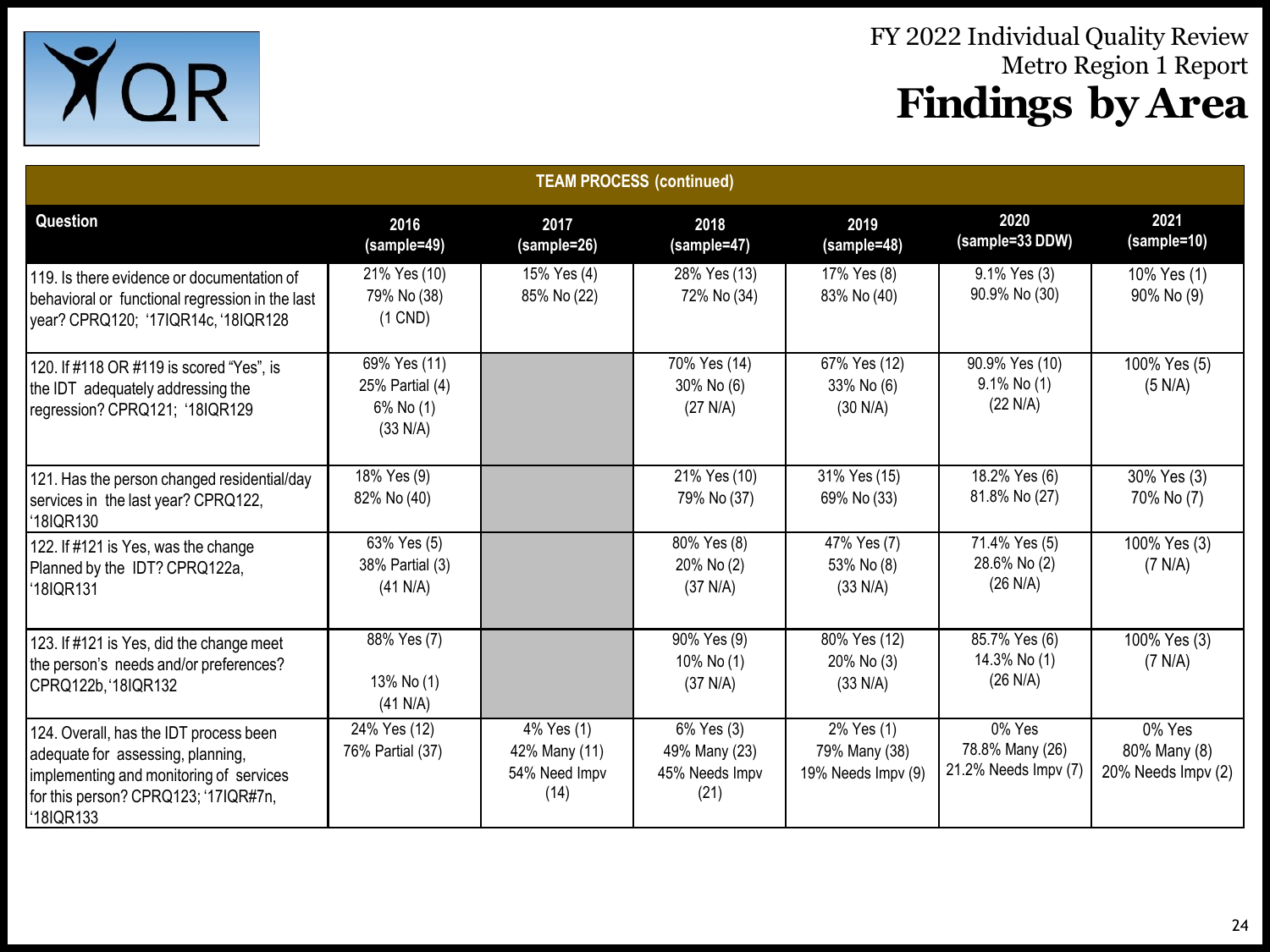

| <b>SUPPORTED EMPLOYMENT</b>                                                                                                                                                                |                                                           |                                                                              |                                                                             |                                                                              |                                                                                    |                                            |  |
|--------------------------------------------------------------------------------------------------------------------------------------------------------------------------------------------|-----------------------------------------------------------|------------------------------------------------------------------------------|-----------------------------------------------------------------------------|------------------------------------------------------------------------------|------------------------------------------------------------------------------------|--------------------------------------------|--|
| Question                                                                                                                                                                                   | 2016<br>(sample=49)                                       | 2017<br>(sample=26)                                                          | 2018<br>(sample=47)                                                         | 2019<br>(sample=48)                                                          | 2020<br>(sample=33 DDW)                                                            | 2021<br>(sample=10)                        |  |
| 125. Does (Name) have a<br>current Person-Centered<br>Assessment? '18IQR134                                                                                                                |                                                           |                                                                              | 9% Yes (4)<br>13% Many (6)<br>60% Needs Impv (27)<br>18% No (8)             | 41% Yes (19)<br>43% Many (20)<br>15% Needs Impv (7)<br>(2 N/A)               | 69.7% Yes (23)<br>30.3% Many (10)                                                  | 90% Yes (9)<br>10% Many (1)                |  |
| 126. Did this assessment address<br>vocational interests, abilities and needs?<br>CPRQ126; '17IQR#26a, '18IQR135                                                                           | 45% Yes (13)<br>55% No (16)<br>(19 N/A)<br>(1 not scored) | 9% Yes (2)<br>22% Many (3)<br>22% Need Impv<br>(5)<br>57% No (13)<br>(3 N/A) | 7% Yes (2)<br>28% Needs Impv (7)<br>68% No (19)<br>(17 N/A)                 | 37% Yes (13)<br>26% Many (9)<br>6% Needs Impv (2)<br>31% No (11)<br>(13 N/A) | 39.2% Yes (9)<br>30.4% Many (7)<br>8.7% Needs Impv (2)<br>21.7% No (5)<br>(10 N/A) | 14.3% Yes (1)<br>85.7% Many (6)<br>(3 N/A) |  |
| 127. Did the individual participate<br>personally in the Person Centered<br>Assessment? '18IQR136                                                                                          |                                                           |                                                                              | 31% Yes (14)<br>69% No (31)                                                 | 59% Yes (27)<br>41% No (19)<br>(2 N/A)                                       | 36.4% Yes (12)<br>63.6% No (21)                                                    | 80% Yes (8)<br>20% No (2)                  |  |
| 128. Did the Guardian participate in<br>the Person Centered Assessment?<br>18IQR137                                                                                                        |                                                           |                                                                              | 20% Yes (9)<br>80% No (36)                                                  | 42% Yes (20)<br>58% No (28)                                                  | 66.7% Yes (22)<br>33.3% No (11)                                                    | 80% Yes (8)<br>20% No (2)                  |  |
| 129. Is the individual engaged in the<br>Informed Choice Project? '18IQR138                                                                                                                |                                                           |                                                                              | 9% Yes (4)<br>91% No (43)                                                   | 13% Yes (6)<br>87% No (40)<br>(2 Not Scored)                                 | 100% N/A                                                                           | (10 N/A)                                   |  |
| 130. Has the individual been offered the<br>opportunity to participate in work or job<br>exploration including volunteer work<br>and/or trial work opportunities?<br>'17IQR#26e, '18IQR139 |                                                           | 0% Yes<br>9% Many (2)<br>26% Need Impv<br>(6)<br>65% No (15)<br>(3 N/A)      | 24% Yes (7)<br>76% No (22)<br>(16 N/A)                                      | 40% Yes (12)<br>60% No (18)<br>(18 N/A)                                      | 57.1% Yes (12)<br>42.9% No (9)<br>(12 N/A)                                         | 75% Yes (6)<br>25% No (2)<br>(2 N/A)       |  |
| 131. If #130 is Yes, are these new<br>experiences clearly documented in the ISP<br>Work, Education and/or Volunteer History<br>section? '18IQR140                                          |                                                           |                                                                              | 29% Yes (2)<br>14% Many (1)<br>43% Needs Impv (3)<br>14% No (1)<br>(38 N/A) | 75% Yes (9)<br>8% Many (1)<br>17% No (2)<br>(36 N/A)                         | 66.7% Yes (8)<br>16.7% Many (2)<br>8.3% Needs Impv (1)<br>8.3% No (1)<br>(21 N/A)  | 66.7% Yes (4)<br>33.3% Many (2)<br>(4 N/A) |  |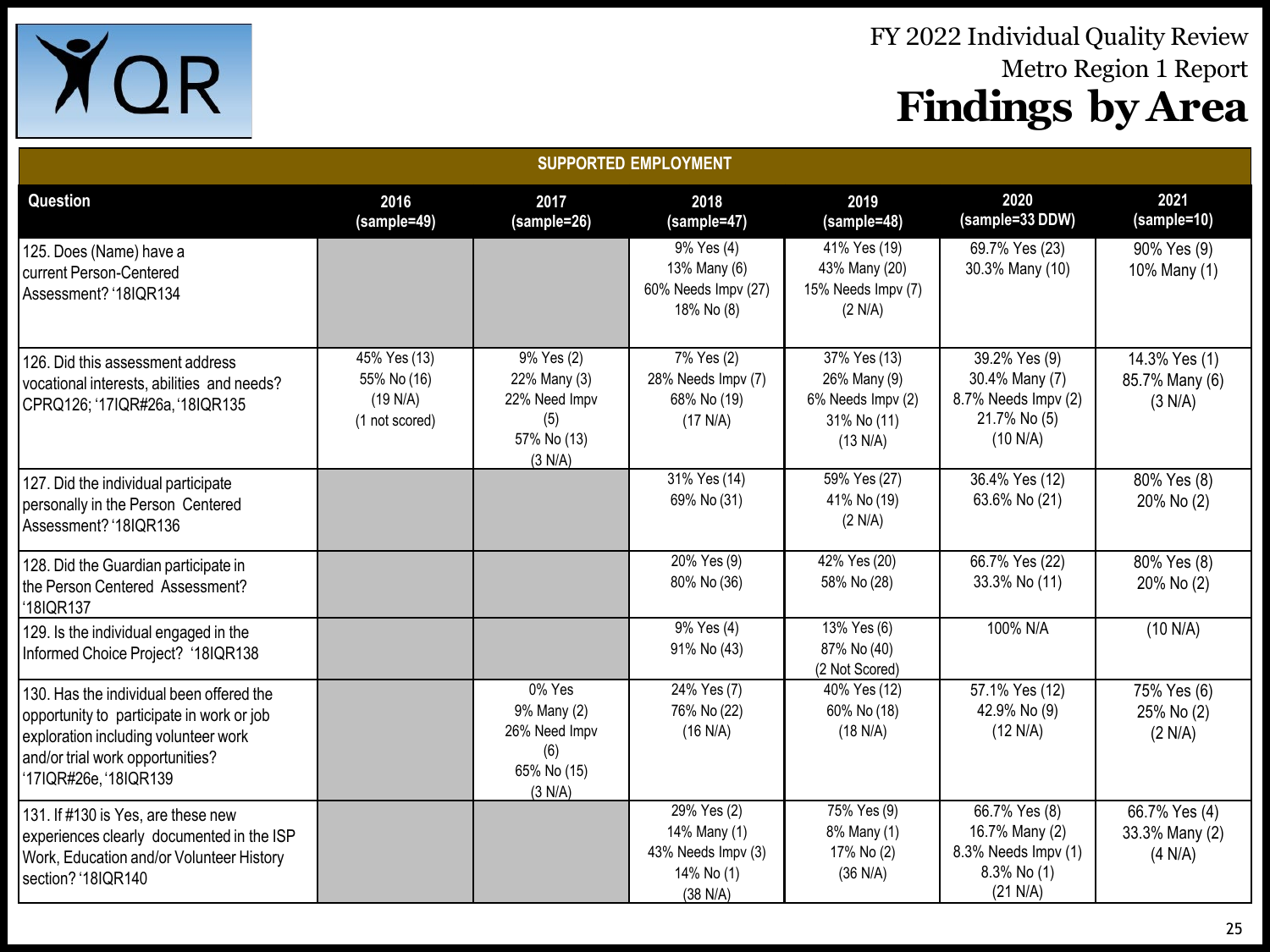

| <b>SUPPORTED EMPLOYMENT (continued)</b>                                                                                                                                                                                                  |                     |                                                                          |                                                                               |                                                                              |                                                                                     |                                                                  |  |
|------------------------------------------------------------------------------------------------------------------------------------------------------------------------------------------------------------------------------------------|---------------------|--------------------------------------------------------------------------|-------------------------------------------------------------------------------|------------------------------------------------------------------------------|-------------------------------------------------------------------------------------|------------------------------------------------------------------|--|
| Question                                                                                                                                                                                                                                 | 2016<br>(sample=49) | 2017<br>(sample=26)                                                      | 2018<br>(sample=47)                                                           | 2019<br>(sample=48)                                                          | 2020<br>(sample=33 DDW)                                                             | 2021<br>(sample=10)                                              |  |
| 132. If #131 is No, is the individual trying new<br>discovery experiences in the community to<br>determine interests, abilities, skills and needs?<br>'18IQR141                                                                          |                     |                                                                          | 0% Yes<br>14% Needs Impv (3)<br>86% No (19)<br>(23 N/A)                       | 33% Yes (6)<br>11% Many (2)<br>6% Needs Impv (1)<br>50% No (9)<br>(30 N/A)   | 62.5% Yes (5)<br>25% Many (2)<br>12.5% Needs Impv (1)<br>(25 N/A)                   | 66.7% Yes (2)<br>33.3% Many (1)<br>(7 N/A)                       |  |
| 133. Has the Guardian had the opportunity to<br>gain information on how the individual responded<br>during job exploration activities such as<br>volunteering and/or trial work experiences?<br>'18IQR142                                |                     |                                                                          | $18\%$ Yes (5)<br>4% Many (1)<br>7% Needs Impv (2)<br>71% No (20)<br>(17 N/A) | 46% Yes (13)<br>11% Many (3)<br>11% Needs Impv (3)<br>32% No (9)<br>(20 N/A) | 76.2% Yes (16)<br>14.3% Many (3)<br>9.5% Needs Impv (2)<br>(12 N/A)                 | 62.5% Yes (5)<br>25% Many (2)<br>12.5% Needs Impv (1)<br>(2 N/A) |  |
| 134. Has the individual received information<br>regarding the range of employment options<br>available to him/her? '17IQR#26c, '18IQR143                                                                                                 |                     | $\overline{4\%}$ Yes (1)<br>52% Need Impv (12)<br>43% No (10)<br>(3 N/A) | 7% Yes (2)<br>4% Many (1)<br>14% Needs Impv (4)<br>75% No (21)<br>(17 N/A)    | 38% Yes (11)<br>14% Many (4)<br>3% Needs Impv (1)<br>45% No (13)<br>(19 N/A) | 81% Yes (17)<br>14.2% Many (3)<br>4.8% No (1)<br>(12 N/A)                           | 87.5% Yes (7)<br>12.5% Many (1)<br>(2 N/A)                       |  |
| 135. Has the Guardian received information<br>regarding the range of employment options<br>available for the individual? '18IQR144                                                                                                       |                     |                                                                          | $\frac{14\%}{14\%}$ Yes (4)<br>29% Needs Impv (8)<br>57% No (16)<br>(17 N/A)  | 50% Yes (14)<br>11% Many (3)<br>14% Needs Impv (4)<br>25% No (7)<br>(20 N/A) | $81\%$ Yes (17)<br>14.3% Many (3)<br>4.7% Needs Impv (1)<br>(12 N/A)                | 87.5% Yes (7)<br>12.5% Needs Impv (1)<br>(2 N/A)                 |  |
| 136. If there are barriers to employment, has the<br>Team, including the individual, addressed how to<br>overcome those barriers to employment and<br>integrating clinical info., AT, & therapies as<br>necessary  '17IQR#27b, '18IQR145 |                     | $4\%$ Yes (1)<br>13% Many (3)<br>9% Need Impv (2)<br>79% No (17)         | 11% Yes (3)<br>18% Needs Impv (5)<br>71% No (20)<br>(17 N/A)                  | 41% Yes (12)<br>21% Many (6)<br>7% Needs Impv (2)<br>31% No (9)<br>(19 N/A)  | 60% Yes (12)<br>20% Many (4)<br>5% Needs Impv (1)<br>15% No (3)<br>(13 N/A)         | 87.5% Yes (7)<br>12.5% Many (1)<br>(2 N/A)                       |  |
| 137. If there are barriers to employment, has the<br>Team addressed with the Guardian how to<br>overcome those barriers to employment and<br>integrating clinical info., AT, & therapies as<br>necessary ? '18IQR146                     |                     |                                                                          | 11% Yes (3)<br>7% Many (2)<br>82% No (23)<br>(17 N/A)                         | 43% Yes (12)<br>7% Many (2)<br>4% Needs Impv (1)<br>46% No (13)<br>(20 N/A)  | 68.4% Yes (13)<br>15.8% Many (3)<br>5.3% Needs Impv (1)<br>10.5% No (2)<br>(14 N/A) | 87.5% Yes (7)<br>12.5% Many (1)<br>(2 N/A)                       |  |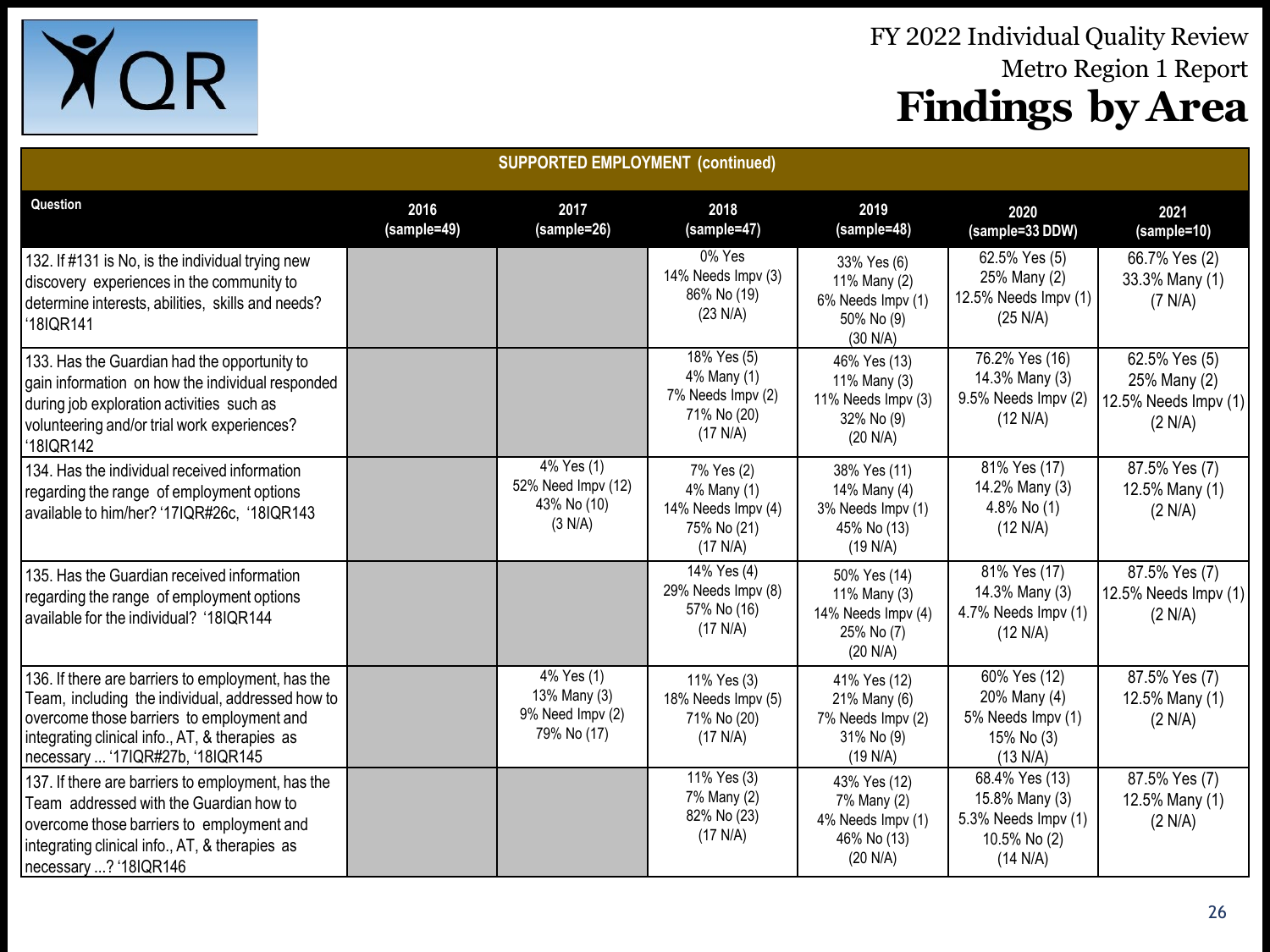

| <b>SUPPORTED EMPLOYMENT (continued)</b>                                                                               |                                                                            |                                                                      |                                                                             |                                                                              |                                                                                  |                                                                    |  |
|-----------------------------------------------------------------------------------------------------------------------|----------------------------------------------------------------------------|----------------------------------------------------------------------|-----------------------------------------------------------------------------|------------------------------------------------------------------------------|----------------------------------------------------------------------------------|--------------------------------------------------------------------|--|
| Question                                                                                                              | 2016<br>(sample=49)                                                        | 2017<br>(sample=26)                                                  | 2018<br>(sample=47)                                                         | 2019<br>(sample=48)                                                          | 2020<br>(sample=33 DDW)                                                          | 2021<br>(sample=10)                                                |  |
| 138. Has the individual participated in work<br>or volunteer activities during the past year?<br>'18IQR147            |                                                                            |                                                                      | 18% Yes (5)<br>50% Needs Impv (14)<br>32% No (9)<br>(17 N/A)                | 40% Yes (12)<br>7% Many (2)<br>3% Needs Impv (1)<br>50% No (15)<br>(18 N/A)  | 50% Yes (9)<br>27.8% Many (5)<br>5.5% Needs Impv (1)<br>16.7% No (3)<br>(15 N/A) | 42.9% Yes (3)<br>57.1% Many (4)<br>(3 N/A)                         |  |
| 139. Has the individual identified what type of<br>work or volunteer activities he/she would like<br>to do? '18IQR148 |                                                                            |                                                                      | 11% Yes (3)<br>4% Many (1)<br>25% Needs Impv (7)<br>61% No (17)<br>(17 N/A) | 43% Yes (13)<br>13% Many (4)<br>3% Needs Impv (1)<br>42% No (13)<br>(17 N/A) | 50% Yes (10)<br>35% Many (7)<br>15% Needs Impv (3)<br>(13 N/A)                   | 28.6% Yes (2)<br>57.1% Many (4)<br>14.3% Needs Impv (1)<br>(3 N/A) |  |
| 140. Does the Guardian support him/her<br>working? '18IQR149                                                          |                                                                            |                                                                      | 39% Yes (11)<br>61% No (17)<br>(17 N/A)                                     | 41% Yes (12)<br>59% No (17)<br>(19 N/A)                                      | 57.1% Yes (12)<br>42.9% No (9)<br>(12 N/A)                                       | 66.7% Yes (4)<br>33.3% No (2)<br>(4 N/A)                           |  |
| 142. Is the individual engaged in<br>Supported Employment?<br>CPRQ129, '18IQR151                                      | 23% Yes (6)<br>77% No (20)<br>(22 N/A)<br>(1 not scored)                   |                                                                      | 14% Yes (4)<br>86% No (24)<br>(17 N/A)                                      | 21% Yes (6)<br>79% No (22)<br>(20 N/A)                                       | 15% Yes (3)<br>85% No (17)<br>(13 N/A)                                           | 14.3% Yes (1)<br>85.7% No (6)<br>(3 N/A)                           |  |
| 144. Does the person have a Career<br>Development Plan? CPRQ128<br>17IQR#26e, '18IQR153                               | 4% Yes (1)<br>31% Partial (8)<br>65% No (17)<br>(22 N/A)<br>(1 not scored) | 0% Yes<br>9% Many (2)<br>26% Need Impv (6)<br>65% No (15)<br>(3 N/A) | 0% Yes<br>33% Many (2)<br>17% Needs Impv (1)<br>50% No (3)<br>(39 N/A)      | 75% Yes (6)<br>25% No (2)<br>(40 N/A)                                        | 60% Yes (3)<br>40% No (2)<br>(28 N/A)                                            | 100% Yes (1)<br>(9 N/A)                                            |  |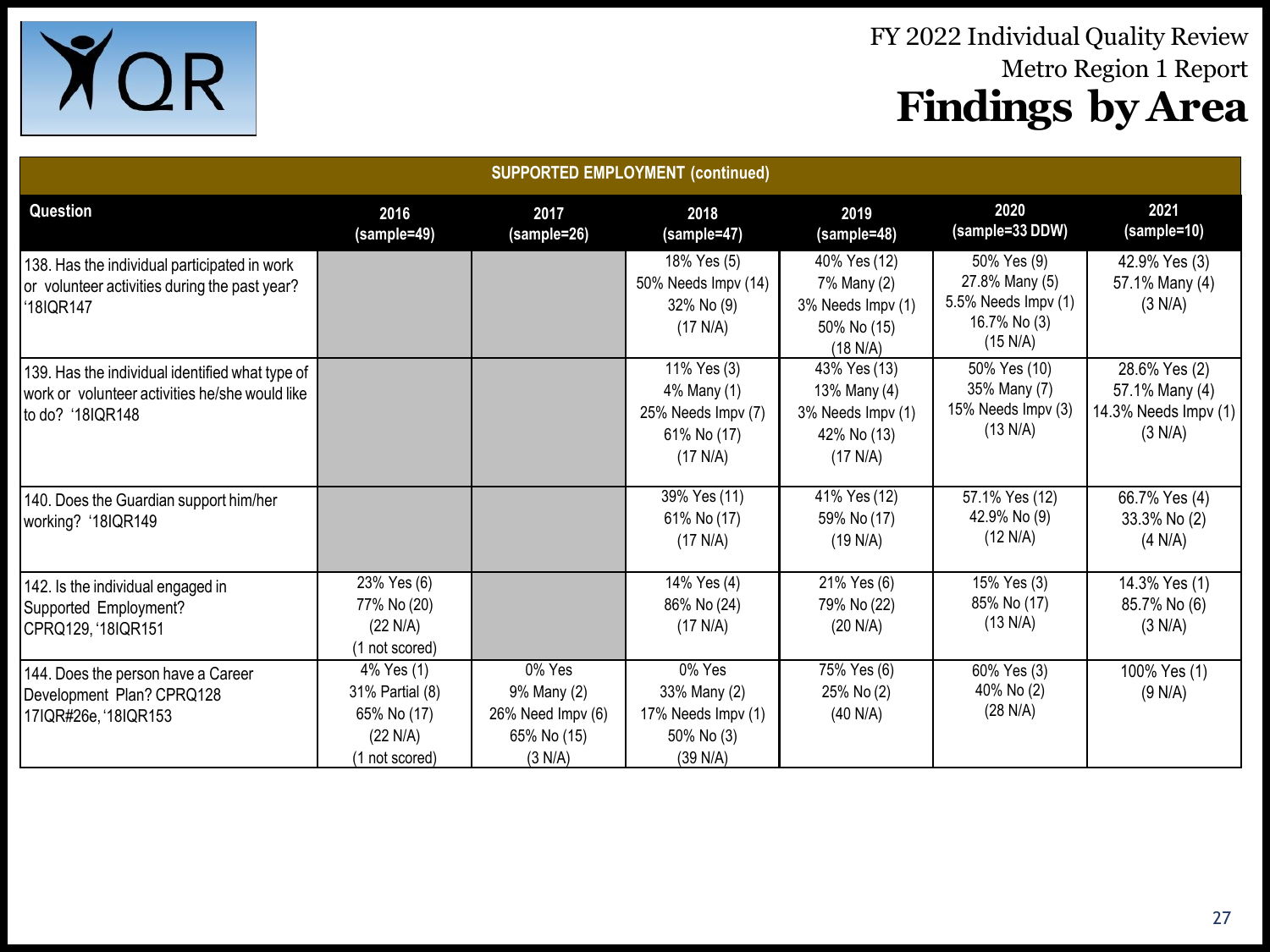

| <b>BEHAVIOR</b>                                                                                                                                                             |                                             |                                                                  |                                                                             |                                                                           |                                                                             |                                              |  |
|-----------------------------------------------------------------------------------------------------------------------------------------------------------------------------|---------------------------------------------|------------------------------------------------------------------|-----------------------------------------------------------------------------|---------------------------------------------------------------------------|-----------------------------------------------------------------------------|----------------------------------------------|--|
| Question                                                                                                                                                                    | 2016<br>(sample=49)                         | 2017<br>(sample=26)                                              | 2018<br>(sample=47)                                                         | 2019<br>(sample=48)                                                       | 2020<br>(sample=33 DDW)                                                     | 2021<br>(sample=10)                          |  |
| 145. Is the person considered by the<br>IDT to need behavior services now?<br>CPRQ131; '17IQR#5d, '18IQR154                                                                 | 62% Yes (29)<br>38% No (18)<br>(2 N/A)      | 38% Yes (10)<br>62% No (62)                                      | 57% Yes (27)<br>43% No (20)                                                 | 46% Yes (22)<br>54% No (26)                                               | 57.6% Yes (19)<br>42.4% No (14)                                             | 50% Yes (5)<br>50% No (5)                    |  |
| 146. Does the person need behavior<br>services now? CPRQ132 '17IQR#11e,<br>'18IQR155                                                                                        | 60% Yes (29)<br>40% No (19)<br>(1 N/A)      | 42% Yes (11)<br>58% Many (15)                                    | 62% Yes (29)<br>38% No (18)                                                 | 48% Yes (23)<br>52% No (25)                                               | 57.6% Yes (19)<br>42.4% No (14)                                             | 50% Yes (5)<br>50% No (5)                    |  |
| 147. Have behavioral<br>assessments been completed?<br>CPRQ133, '18IQR156                                                                                                   | 69% Yes (20)<br>31% Partial (9)<br>(20 N/A) |                                                                  | 54% Yes (15)<br>21% Many (6)<br>18% Needs Impv (5)<br>7% No (2)<br>(19 N/A) | 43% Yes (10)<br>52% Many (12)<br>4% No (1)<br>$(25 \text{ N/A})$          | 35% Yes (7)<br>50% Many (10)<br>10% Needs Impv (2)<br>5% No (1)<br>(13 N/A) | 80% Yes (4)<br>20% Needs Impv (1)<br>(5 N/A) |  |
| 148. Does the person have a positive<br>behavior support plan developed out<br>of the behavior assessments that<br>meets the person's needs? CPRQ134<br>17IQR#5g, '18IQR157 | 83% Yes (24)<br>17% Partial (5)<br>(20 N/A) | 70% Yes (16)<br>20% Many (2)<br>10% Need Impv<br>(1)<br>(16 N/A) | 81% Yes (22)<br>11% Many (3)<br>7% No (2)<br>(20 N/A)                       | 87% Yes (20)<br>9% Many (2)<br>4% No (1)<br>(25 N/A)                      | 50% Yes (10)<br>35% Many (7)<br>10% Needs Impv (2)<br>5% No (1)<br>(13 N/A) | 80% Yes (4)<br>20% Many (1)<br>(5 N/A)       |  |
| 149. Has the staff been trained on<br>the Positive Behavior Support<br>Plan? CPRQ135; '17IQR#10d,<br>'18IQR158                                                              | 90% Yes (26)<br>10% Partial (3)<br>(20 N/A) | 70% Yes (7)<br>20% Many (2)<br>10% Need Impv<br>(2)<br>(16 N/A)  | 85% Yes (22)<br>12% Many (3)<br>4% Needs Impv (1)<br>(21 N/A)               | 83% Yes (19)<br>9% Many (2)<br>4% Needs Impv (1)<br>4% No (1)<br>(25 N/A) | 75% Yes (15)<br>10% Many (2)<br>10% Needs Impv (2)<br>5% No (1)<br>(13 N/A) | 80% Yes (4)<br>20% Many (1)<br>(5 N/A)       |  |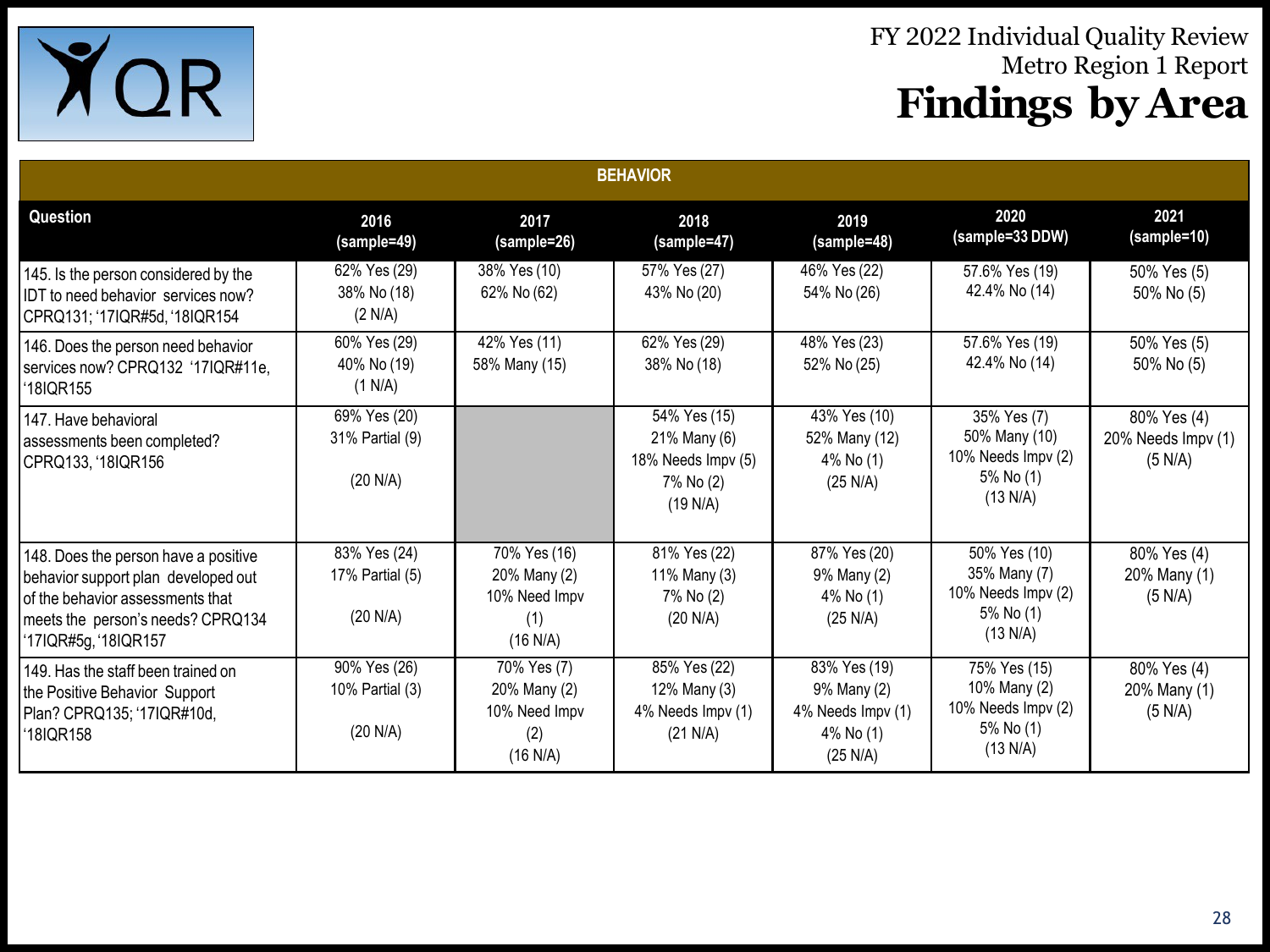

| <b>BEHAVIOR</b> (continued)                                                                                                                     |                                                           |                                                                 |                                                                             |                                                                             |                                                                             |                                        |  |
|-------------------------------------------------------------------------------------------------------------------------------------------------|-----------------------------------------------------------|-----------------------------------------------------------------|-----------------------------------------------------------------------------|-----------------------------------------------------------------------------|-----------------------------------------------------------------------------|----------------------------------------|--|
| Question                                                                                                                                        | 2016<br>(sample=49)                                       | 2017<br>(sample=26)                                             | 2018<br>(sample=47)                                                         | 2019<br>(sample=48)                                                         | 2020<br>(sample=33 DDW)                                                     | 2021<br>(sample=10)                    |  |
| 150. If needed, does the person have a<br>Behavior Crisis Intervention Plan that<br>meets the person's needs? CPRQ 73a;<br>ʻ17IQR#5h, '18IQR159 | 75% Yes (12)<br>25% Partial (4)<br>$(33 \text{ N/A})$     | 83% Yes (5)<br>17% Many (1)<br>(20 N/A)                         | 69% Yes (9)<br>23% Many (3)<br>8% No (1)<br>(34 N/A)                        | 58% Yes (7)<br>25% Many (3)<br>17% Needs Impv (2)<br>(36 N/A)               | 40% Yes (4)<br>60% Many (6)<br>$(23 \text{ N/A})$                           | 50% Yes (1)<br>50% Many (1)<br>(8 N/A) |  |
| 151. Does the person receive behavioral<br>services consistent with his/her needs?<br>CPRQ 136 '17IQR#5i, '18IQR160                             | 79% Yes (23)<br>21% Partial (6)<br>(20 N/A)               | 55% Yes (6)<br>18% Many (2)<br>27% Need Impy<br>(3)<br>(15 N/A) | 68% Yes (19)<br>14% Many (4)<br>7% Needs Impv (2)<br>11% No (3)<br>(19 N/A) | 52% Yes (12)<br>43% Many (10)<br>4% No (1)<br>(25 N/A)                      | 30% Yes (6)<br>60% Many (12)<br>5% Needs Impv (1)<br>5% No (1)<br>(13 N/A)  | 40% Yes (2)<br>60% Many (3)<br>(5 N/A) |  |
| 152. Are behavior support services integrated<br>into the ISP? CPRQ 137; '17IQR#11d,<br>'18IQR161                                               | 38% Yes (11)<br>59% Partial (17)<br>3% No (1)<br>(20 N/A) | 40% Yes (4)<br>10% Many (1)<br>50% Need Impy<br>(5)             | 57% Yes (16)<br>14% Many (4)<br>4% Needs Imp (1)<br>25% No (7)<br>(19 N/A)  | 35% Yes (8)<br>35% Many (8)<br>17% Needs Impv (4)<br>13% No (3)<br>(25 N/A) | 55% Yes (11)<br>30% Many (6)<br>10% Needs Impv (2)<br>5% No (1)<br>(13 N/A) | 20% Yes (1)<br>80% Many (4)<br>(5 N/A) |  |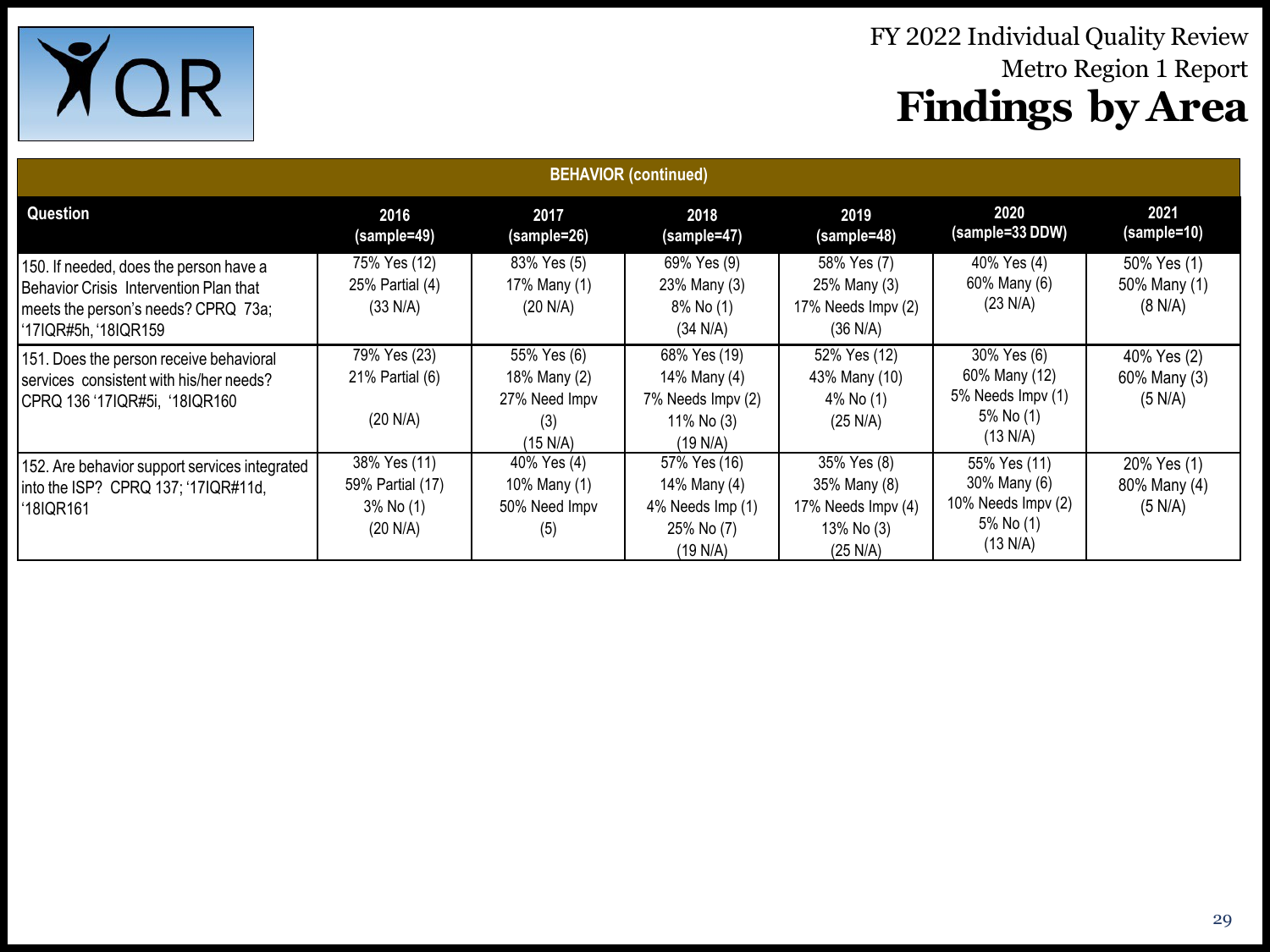

| <b>ADAPTIVE EQUIPMENT / AUGMENTATIVE COMMUNICATION</b>                                                                 |                                                          |                                                                           |                                                                |                                                                     |                                                                     |                                            |  |
|------------------------------------------------------------------------------------------------------------------------|----------------------------------------------------------|---------------------------------------------------------------------------|----------------------------------------------------------------|---------------------------------------------------------------------|---------------------------------------------------------------------|--------------------------------------------|--|
| Question                                                                                                               | 2016<br>(sample=49)                                      | 2017<br>(sample=26)                                                       | 2018<br>(sample=47)                                            | 2019<br>(sample=48)                                                 | 2020<br>(sample=33 DDW)                                             | 2021<br>(sample=10)                        |  |
| 153. Has the person received all adaptive<br>equipment needed? CPRQ138;<br>'17IQR#25b, '18IQR162                       | 71% Yes (30)<br>29% Partial (12)<br>(7 N/A)              | 48% Yes (12)<br>28% Many (7)<br>24% Need Impv (6)<br>(1 N/A)              | 59% Yes (26)<br>30% Many (13)<br>11% Needs Impv (5)<br>(3 N/A) | 70% Yes (30)<br>26% Many (11)<br>5% Needs Impv (2)<br>(5 N/A)       | 58.1% Yes (18)<br>25.8% Many (8)<br>16.1% Needs Impv (5)<br>(2 N/A) | 44.4% Yes (4)<br>55.6% Many (5)<br>(1 N/A) |  |
| 154. Has the person received all assistive<br>technology needed? CPRQ139;<br>'17IQR#25c, '18IQR163                     | 76% Yes (28)<br>24% Partial (7)<br>5% No (2)<br>(12 N/A) | 57% Yes (8)<br>21% Many (3)<br>14% Need Impv (2)<br>7% No (1)<br>(12 N/A) | 78% Yes (28)<br>8% Many (3)<br>14% Needs Impv (5)<br>(11 N/A)  | 76% Yes (25)<br>21% Many (7)<br>3% No (1)<br>(15 N/A)               | 60.7% Yes (17)<br>35.7% Many (10)<br>3.6% Needs Impv (1)<br>(5 N/A) | 70% Yes (7)<br>30% Many (3)                |  |
| 155. Do direct care staff know how to<br>appropriately help the person use his/her<br>equipment? '17IQR#25f, '18IQR164 |                                                          | 84% Yes (21)<br>4% Many (1)<br>12% Need Impv (3)                          | 93% Yes (41)<br>5% Many (2)<br>2% Needs Impv (1)<br>(3 N/A)    | 93% Yes (37)<br>3% Many (1)<br>5% Needs Impv (2)<br>(7 N/A, 1 CND)  | 62.5% Yes (20)<br>31.3% Many (10)<br>6.2% Needs Impv (2)<br>(1 N/A) | 90% Yes (9)<br>10% Many (1)                |  |
| 156. Is the person's equipment and<br>technology in good repair?'17IQR#25d,<br>'18IQR165                               |                                                          | 68% Yes (17)<br>20% Many (5)<br>12% Need Impv (3)<br>$(1$ CND)            | 77% Yes (33)<br>16% Many (7)<br>7% Needs Impv (3)<br>(4 N/A)   | 85% Yes (34)<br>10% Many (4)<br>5% Needs Impv (2)<br>(7 N/A, 1 CND) | 71.9% Yes (23)<br>25% Many (8)<br>3.1% Needs Impv (1)<br>(1 N/A)    | 80% Yes (8)<br>20% Many (2)                |  |
| 157. Is the person's equipment/technology<br>available in all appropriate environments?<br>'17IQR#25e, '18IQR166       |                                                          | 56% Yes (14)<br>24% Many (6)<br>20% Need Impv (5)<br>$(1$ CND)            | 54% Yes (28)<br>32% Many (14)<br>5% Needs Impv (2)<br>(3 N/A)  | 75% Yes (30)<br>23% Many (9)<br>3% Needs Impv (1)<br>(7 N/A, 1 CND) | 65.7% Yes (21)<br>28.1% Many (9)<br>6.2% Needs Impv (2)<br>(1 N/A)  | 50% Yes (5)<br>50% Many (5)                |  |
| 158. Has the person received all<br>communication assessments and services?<br>CPRQ140; '17IQR#10b, '18IQR167          | 81% Yes (38)<br>19% Partial (9)<br>(2 N/A)               | 88% Yes (21)<br>4% Many (1)<br>8% Need Impv (2)<br>(2 N/A)                | 71% Yes (30)<br>24% Many (10)<br>5% Needs Impv (2)<br>(5 N/A)  | 70% Yes (30)<br>28% Many (12)<br>2% No (1)<br>(5 N/A)               | 43.3% Yes (13)<br>56.7% Many (17)<br>(3 N/A)                        | 40% Yes (4)<br>50% Many (5)<br>10% No (1)  |  |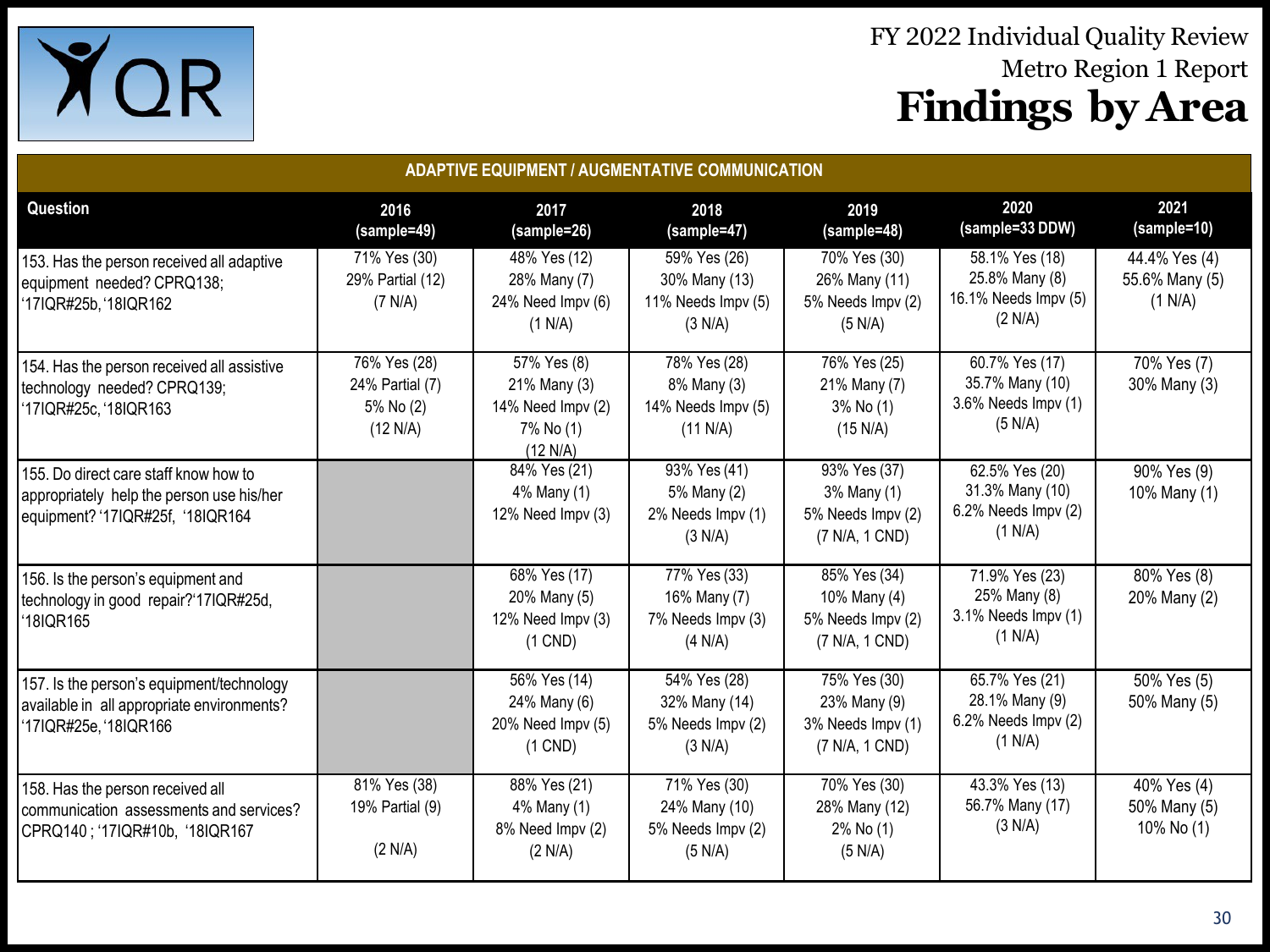

| <b>INDIVIDUAL SERVICE PLANNING</b>                                                                                                                                                                                                               |                                             |                                                                 |                                                                      |                                                                  |                                                                           |                                                   |  |
|--------------------------------------------------------------------------------------------------------------------------------------------------------------------------------------------------------------------------------------------------|---------------------------------------------|-----------------------------------------------------------------|----------------------------------------------------------------------|------------------------------------------------------------------|---------------------------------------------------------------------------|---------------------------------------------------|--|
| Question                                                                                                                                                                                                                                         | 2016<br>(sample=49)                         | 2017<br>(sample=26)                                             | 2018<br>(sample=47)                                                  | 2019<br>(sample=48)                                              | 2020<br>(sample=33 DDW)                                                   | 2021<br>(sample=10)                               |  |
| 159. Does the person have an ISP that<br>addresses live, work/learn, fun/relationships and<br>health/other that correlates with the person's<br>desires and capabilities, in accordance with<br>DOH Regulations? CPRQ141 '17IQR#7o,<br>'18IQR168 | 90% Yes (44)<br>8% Partial (4)<br>2% No (1) | 92% Yes (24)<br>4% Need Impv (1)<br>4% No (1)                   | 100% Yes (47)                                                        | 85% Yes (41)<br>15% Many (7)                                     | 81.8% Yes (27)<br>15.2% Many (5)<br>3% No (1)                             | 80% Yes (8)<br>20% Many (2)                       |  |
| 160. Does the person have an ISP that contains a<br>complete Vision Section that is based on a long-<br>term view? CPRQ142 '17IQR#7a, '18IQR169                                                                                                  | 53% Yes (26)<br>47% Partial (23)            | 50% Yes (13)<br>19% Many (5)<br>31% Need Impv (8)               | 47% Yes (22)<br>21% Many (10)<br>28% Needs Impv<br>(13)<br>4% No (2) | 65% Yes (31)<br>23% Many (11)<br>13% Needs Impv (6)              | 39.4% Yes (13)<br>36.4% Many (12)<br>12.1% Needs Impv (4)<br>12.1% No (4) | 40% Yes (4)<br>50% Many (5)<br>10% Needs Impv (1) |  |
| 161. Does the person receive services<br>and supports recommended in the ISP?<br>CPRQ143; '17IQR#11a, '18IQR170                                                                                                                                  | 71% Yes (35)<br>29% Partial (14)            | 50% Yes (13)<br>31% Many (8)<br>19% Need Impv (5)               | 81% Yes (38)<br>11% Many (5)<br>9% Needs Impv (4)                    | 79% Yes (38)<br>19% Many (9)<br>2% Needs Impv (1)                | 78.8% Yes (26)<br>15.2% Many (5)<br>3% Needs Impv (1)<br>3% No (1)        | 90% Yes (9)<br>10% Needs Impv (1)                 |  |
| 162. Does the person have adequate access to<br>and use of generic services and natural<br>supports? CPRQ144; '17IQR#33f, '18IQR171                                                                                                              | 76% Yes (37)<br>24% Partial (12)            | 58% Yes (15)<br>23% Many (6)<br>19% Need Impv (5)               | 57% Yes (27)<br>26% Many (12)<br>17% Needs Impv (8)                  | 67% Yes (32)<br>31% Many (15)<br>2% Needs Impv (1)               | 81.8% Yes (27)<br>18.2% Many (6)                                          | 100% Yes (10)                                     |  |
| 163. Is the person integrated into the<br>community? CPRQ145; '17IQR#29g,<br>'18IQR172                                                                                                                                                           | 49% Yes (24)<br>51% Partial (25)            | 28% Yes (7)<br>16% Many (4)<br>40% Need Impv (10)<br>16% No (4) | 32% Yes (15)<br>17% Many (8)<br>47% Needs Impv<br>(22)<br>4% No (2)  | 58% Yes (28)<br>23% Many (11)<br>17% Needs Impv (8)<br>2% No (1) | 72.7% Yes (24)<br>18.2% Many (6)<br>9.1% Needs Impv (3)                   | 70% Yes (7)<br>30% Many (3)                       |  |
| 164. Is the total program of the level of intensity<br>adequate to meet this person's needs?<br>CPRQ147; '17IQR#36, '18IQR174                                                                                                                    | 14% Yes (7)<br>86% Partial (42)             | 0% Yes<br>46% Many (12)<br>54% Need Impv (14)                   | 2% Yes (1)<br>66% Many (31)<br>32% Needs Impv<br>(15)                | 13% Yes (6)<br>67% Many (32)<br>21% Needs Impv (10)              | 0% Yes<br>75.8% Many (25)<br>24.2% Needs Impv (8)                         | 0% Yes<br>80% Many (8)<br>20% Needs Impv (2)      |  |